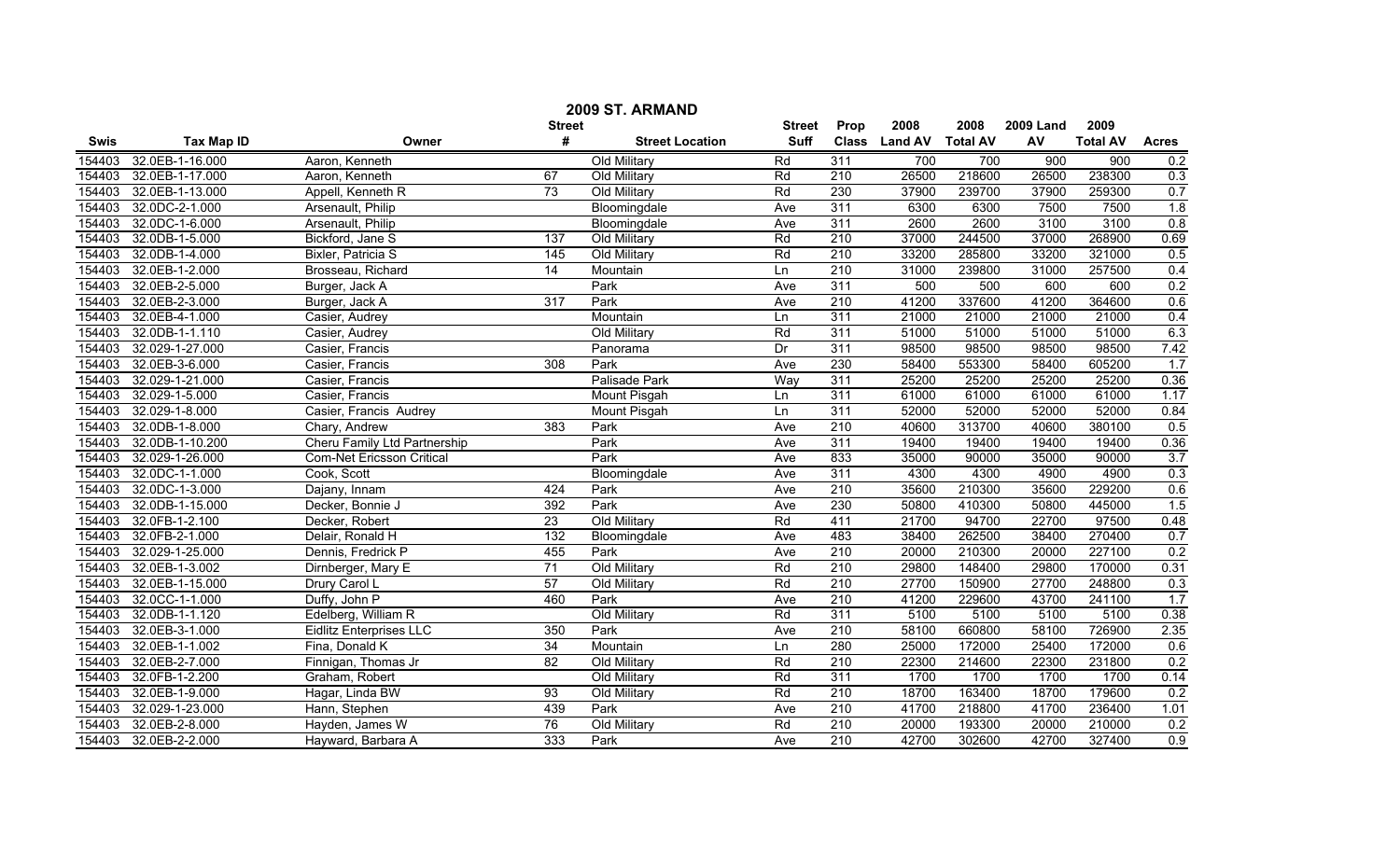|             | 2009 ST. ARMAND           |                       |                 |                        |                          |                  |                |                 |                  |                 |                  |  |
|-------------|---------------------------|-----------------------|-----------------|------------------------|--------------------------|------------------|----------------|-----------------|------------------|-----------------|------------------|--|
|             |                           |                       | <b>Street</b>   |                        | <b>Street</b>            | <b>Prop</b>      | 2008           | 2008            | <b>2009 Land</b> | 2009            |                  |  |
| <b>Swis</b> | <b>Tax Map ID</b>         | Owner                 | #               | <b>Street Location</b> | <b>Suff</b>              | <b>Class</b>     | <b>Land AV</b> | <b>Total AV</b> | AV               | <b>Total AV</b> | <b>Acres</b>     |  |
| 154403      | 32.0eb-1-11.000           | Hill, Daniel F        | $\overline{15}$ | Mountain               | Ln                       | 220              | 11200          | 140000          | 11200            | 149400          | 0.1              |  |
| 154403      | 32.0FB-1-1.000            | Hill, Michael A       | 35              | Old Military           | Rd                       | $\overline{210}$ | 46500          | 464900          | 46500            | 557100          | 1.07             |  |
| 154403      | 32.0EB-1-7.002            | Hoffman, Howard       | 103             | Old Military           | Rd                       | $\overline{210}$ | 39300          | 235000          | 39400            | 282000          | 0.93             |  |
| 154403      | 32.029-1-24.000           | Hofschneider, Mark T  | 443             | Park                   | Ave                      | 210              | 44600          | 220300          | 44600            | 220300          | $\overline{0.8}$ |  |
| 154403      | 32.0DB-1-16.000           | Housinger, Elden      | 382             | Park                   | Ave                      | 230              | 40900          | 176000          | 40900            | 193600          | 1.43             |  |
| 154403      | 32.0FB-1-2.310            | Johnson, Oliver F     |                 | Old Military           | Rd                       | 311              | 100            | 100             | 100              | 100             | 0.01             |  |
| 154403      | 32.0DC-1-4.000            | Kabza, Karl           | 416             | Park                   | Ave                      | 210              | 43400          | 227300          | 43400            | 245500          | 0.5              |  |
| 154403      | 32.029-1-28.000           | Kemp, Timothy J       |                 | Palisade Park          | Way                      | 311              | 53500          | 53500           | 53500            | 53500           | 0.87             |  |
| 154403      | 32.029-1-10.000           | Kemp, Timothy J       | 34              | Palisade Park          | Way                      | $\overline{210}$ | 51200          | 314300          | 52500            | 330400          | 0.66             |  |
| 154403      | 32.029-1-7.000            | Kentile-Clark, Joan I |                 | <b>Mount Pisgah</b>    | Ln                       | 311              | 48000          | 48000           | 48000            | 48000           | 0.76             |  |
| 154403      | 32.029-1-11.000           | Kentile-Clark, Joan I |                 | Mount Pisgah           | Ln                       | 311              | 40000          | 40000           | 40000            | 40000           | $\overline{0.5}$ |  |
| 154403      | 32.029-1-17.000           | Kirollos, Waguih      |                 | Mount Pisgah           | Ln                       | $\overline{311}$ | 5100           | 5100            | 5400             | 5400            | 0.85             |  |
| 154403      | 32.0EB-3-5.000            | Lieb, Irwin           | 286             | Park                   | Ave                      | 210              | 59200          | 518500          | 59200            | 570400          | 2.8              |  |
| 154403      | 32.029-1-1.000            | Loase, John F         |                 | <b>Mount Pisgah</b>    | Ln                       | 311              | 64200          | 64200           | 64200            | 64200           | 1.7              |  |
| 154403      | 32.0DB-1-7.000            | McLennan, Timothy P   | 371             | Park                   | Ave                      | $\overline{210}$ | 50600          | 514100          | 50600            | 536600          | 1.4              |  |
| 154403      | 32.0DC-1-2.000            | Merkel, Ann E         | 446             | Park                   | Ave                      | $\overline{210}$ | 48900          | 279400          | 48900            | 301700          | 2.1              |  |
| 154403      | 32.029-1-13.000           | Metzger, Joseph       |                 | <b>Mount Pisgah</b>    | Ln                       | 311              | 42500          | 42500           | 42500            | 42500           | 0.64             |  |
| 154403      | 32.029-1-12.000           | Metzger, Joseph       |                 | <b>Mount Pisgah</b>    | Ln                       | 311              | 49000          | 49000           | 49000            | 49000           | 0.78             |  |
| 154403      | 32.029-1-18.000           | Metzger, Joseph       |                 | <b>Mount Pisgah</b>    | Ln                       | 311              | 54000          | 54000           | 54000            | 54000           | 0.88             |  |
| 154403      | 32.029-1-19.000           | Metzger, Joseph       |                 | Mount Pisgah           | Ln                       | 311              | 49000          | 49000           | 49000            | 49000           | 0.78             |  |
| 154403      | 32.0EB-2-10.000           | Meyer, Richard B      | 66              | Old Military           | Rd                       | 210              | 41900          | 456600          | 41900            | 493300          | 0.6              |  |
| 154403      | 32.0EB-2-9.000            | Meyer, Richard B      |                 | Park                   | Ave                      | 311              | 2000           | 2000            | 2000             | 2000            | 0.2              |  |
| 154403      | 32.0EB-3-2.000            | Minehan, Elizabeth H  | 334             | Park                   | Ave                      | $\overline{210}$ | 46700          | 425500          | 46700            | 425000          | 2.9              |  |
| 154403      | 32.0EB-1-10.000           | Montonna, Christine L | 83              | Old Military           | Rd                       | 210              | 23900          | 209600          | 23900            | 226600          | 0.3              |  |
| 154403      | 32.0DB-1-9.000            | Morris, Charles D     | 391             | Park                   | Ave                      | $\overline{210}$ | 42700          | 303200          | 42700            | 327400          | 0.51             |  |
| 154403      | 32.0EB-3-4.000            | Murphy, Georgia       | 45              | Grove                  | $\overline{\mathsf{St}}$ | $\overline{210}$ | 41000          | 108000          | 43500            | 116500          | 1.5              |  |
| 154403      | 32.0DB-1-13.000           | Nash, Paula A         | 425             | Park                   | Ave                      | 210              | 50100          | 306300          | 50100            | 327400          | 1.2              |  |
| 154403      | 644.003-9999-132.350/1001 | <b>National Grid</b>  |                 | <b>Public Service</b>  |                          | 882              | $\mathbf{0}$   | 20700           | 0                | 18870           | $\mathbf 0$      |  |
| 154403      | 644.003-9999-132.350/1881 | <b>National Grid</b>  |                 | Public Service         |                          | 884              | $\mathbf{0}$   | 141681          | $\mathbf 0$      | 156251          | $\overline{0}$   |  |
| 154403      | 32.029-1-4.000            | Oleary, Kathleen      |                 | Panorama               | Dr                       | 311              | 61400          | 61400           | 61400            | 61400           | 1.24             |  |
| 154403      | 32.0EB-1-6.000            | ONeill, John P        | 115             | Old Military           | Rd                       | 210              | 27000          | 220000          | 27000            | 248900          | 0.3              |  |
| 154403      | 32.0EB-1-4.000            | ONeill, John P        |                 | Old Military           | Rd                       | 311              | 3500           | 3500            | 4200             | 4200            | $\overline{1}$   |  |
| 154403      | 32.0EB-1-5.000            | ONeill, John P        |                 | Old Military           | Rd                       | 311              | 900            | 900             | 1100             | 1100            | 0.3              |  |
| 154403      | 32.0DB-1-10.100           | Palyswiat, Rudolph C  | 399             | Park                   | Ave                      | $\overline{210}$ | 46600          | 313700          | 46600            | 335300          | 0.52             |  |
| 154403      | 32.0EB-1-14.000           | Paschke, Scott D      | 65              | Old Military           | Rd                       | $\overline{210}$ | 27900          | 244500          | 27900            | 264300          | 0.33             |  |
| 154403      | 32.0DB-1-1.210            | Pelletieri, Mary A    |                 | Old Military           | Rd                       | 311              | 25200          | 25200           | 25200            | 25200           | 0.51             |  |
| 154403      | 32.0EB-1-8.000            | Pelletieri, Mary A    | $\overline{97}$ | Old Military           | Rd                       | $\overline{210}$ | 20000          | 192900          | 20000            | 208400          | $\overline{0.2}$ |  |
| 154403      | 32.0DB-1-6.200            | Pietras, John H       | 125             | Old Military           | Rd                       | 210              | 19500          | 171700          | 28300            | 185400          | 0.61             |  |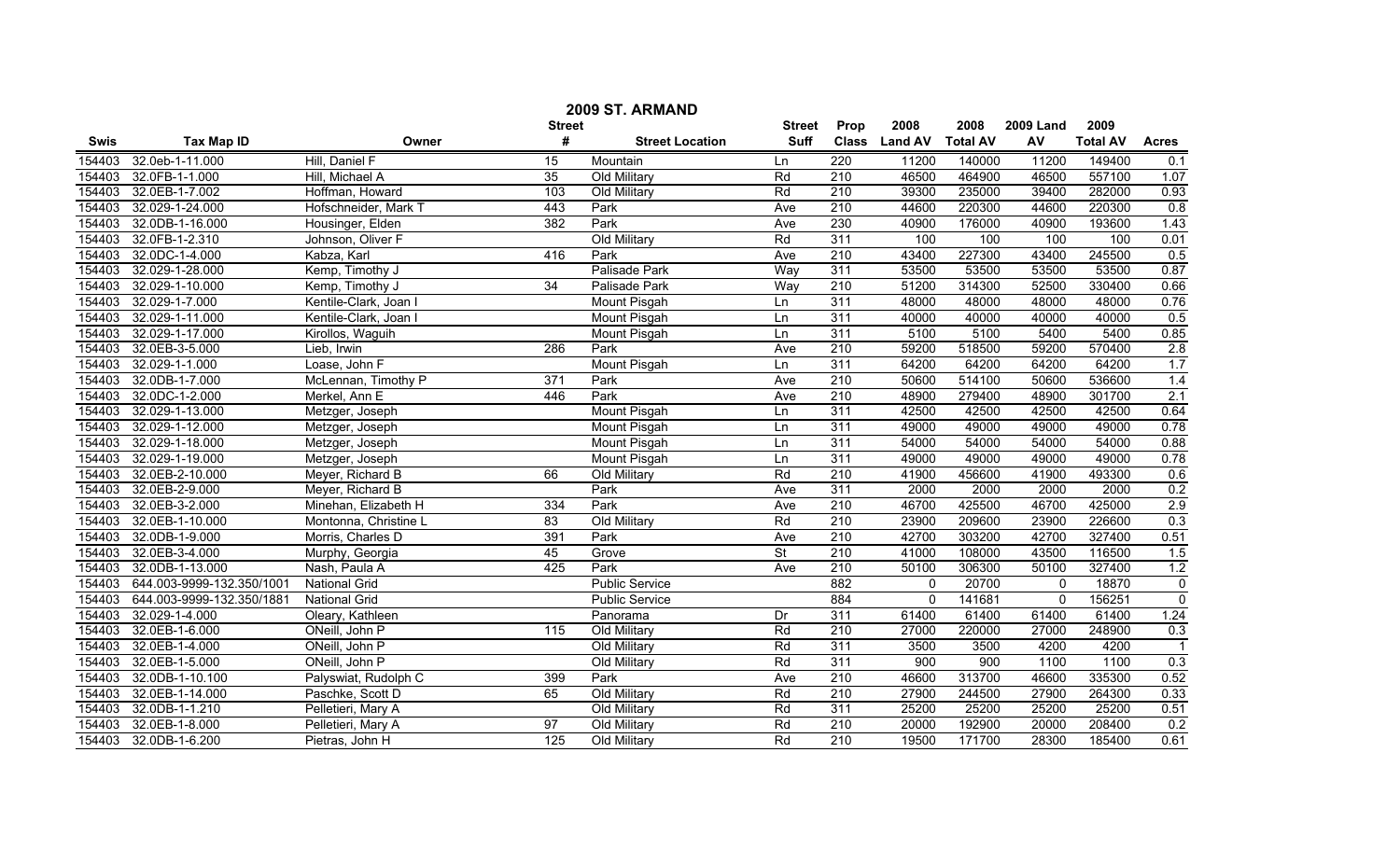|             | 2009 ST. ARMAND<br>2008<br>2009<br><b>Street</b><br><b>Street</b><br>2008<br><b>2009 Land</b> |                         |                  |                        |                          |                      |                |                 |             |                 |                  |
|-------------|-----------------------------------------------------------------------------------------------|-------------------------|------------------|------------------------|--------------------------|----------------------|----------------|-----------------|-------------|-----------------|------------------|
| <b>Swis</b> | <b>Tax Map ID</b>                                                                             | Owner                   | #                | <b>Street Location</b> | <b>Suff</b>              | Prop<br><b>Class</b> | <b>Land AV</b> | <b>Total AV</b> | AV          | <b>Total AV</b> | <b>Acres</b>     |
| 154403      | 32.0DB-1-14.000                                                                               | Plumadore, May F        | 406              | Park                   | Ave                      | 220                  | 39900          | 221700          | 39900       | 235600          | 0.7              |
| 154403      | 32.0EB-2-6.000                                                                                | Preston, Steven F       | 299              | Park                   | Ave                      | $\overline{210}$     | 24800          | 248400          | 24800       | 262700          | 0.2              |
| 154403      | 32.0FB-2-3.000                                                                                | Riley, Charles E        |                  | Pine                   | St                       | 312                  | 400            | 5200            | 400         | 9300            | 0.1              |
| 154403      | 32.0FB-2-4.000                                                                                | Riley, Charles E        |                  | Pine                   | $\overline{\mathsf{St}}$ | 311                  | 300            | 300             | 400         | 400             | 0.1              |
| 154403      | 32.0FB-2-2.000                                                                                | Riley, Charles E        | 1347             | Pine                   | <b>St</b>                | 210                  | 11100          | 114600          | 11100       | 126500          | 0.1              |
| 154403      | 32.0DB-1-2.000                                                                                | Ross, William P         |                  | Old Military           | Rd                       | 311                  | 1300           | 1300            | 1500        | 1500            | 0.32             |
| 154403      | 32.0DB-1-3.000                                                                                | Ross, William P         | 155              | Old Military           | Rd                       | 210                  | 33800          | 190600          | 33800       | 225000          | 0.43             |
| 154403      | 32.029-1-20.000                                                                               | Rowley, Martin H        | 288              | Panorama               | Dr                       | 210                  | 76700          | 388800          | 76700       | 419900          | 0.89             |
| 154403      | 32.029-1-9.000                                                                                | Schutz, Joseph          |                  | Mount Pisgah           | Ln                       | 311                  | 48000          | 48000           | 48000       | 48000           | 0.76             |
| 154403      | 32.0FB-3-3.000                                                                                | Sheffel, Linda J        | 75               | Stevenson              | Rd                       | $\overline{210}$     | 26500          | 255900          | 26500       | 255900          | 0.28             |
| 154403      | 32.0EB-2-1.000                                                                                | Smith, Debra J          | $\overline{347}$ | Park                   | Ave                      | $\overline{210}$     | 39400          | 360400          | 39400       | 389200          | 0.7              |
| 154403      | 32.0DB-1-17.000                                                                               | Stara, Timothy R        | 370              | Park                   | Ave                      | 210                  | 42600          | 373500          | 42600       | 403400          | 0.67             |
| 154403      | 32.0FB-3-1.000                                                                                | Stevenson Society Of    | 44               | Stevenson              | Rd                       | 681                  | 18100          | 93700           | 18100       | 112300          | 0.3              |
| 154403      | 32.0EB-1-12.000                                                                               | Toohey, Michael R       | $\overline{19}$  | Mountain               | Ln                       | $\overline{210}$     | 11200          | 50000           | 11200       | 57100           | 0.1              |
| 154403      | 644.003-9999-631.900/1881                                                                     | Verizon New York        |                  | Public Service         |                          | 836                  | $\mathbf{0}$   | 7993            | $\mathbf 0$ | 6980            | $\mathsf 0$      |
| 154403      | 32.0ab-1-1.000/1                                                                              | Verizon New York Inc    |                  | Mount Pisgah           | Ln                       | 835                  | $\mathbf 0$    | 500000          | $\mathbf 0$ | 300000          | 0.01             |
| 154403      | 32.0EB-3-3.000                                                                                | Village of Saranac Lake |                  | Bloomingdale           | Ave                      | 311                  | 5100           | 5100            | 6100        | 6100            | 1.2              |
| 154403      | 32.0EB-2-4.000                                                                                | Village Of Saranac Lake |                  | Old Military           | Rd                       | 311                  | 13800          | 13800           | 13800       | 13800           | 0.21             |
| 154403      | 23.0RD-1-1.000                                                                                | Village Of Saranac Lake | 680              | NYS Route 3            |                          | 853                  | 153000         | 3605000         | 153000      | 3605000         | 12.3             |
| 154403      | 32.0AB-1-1.000                                                                                | Village Of Saranac Lake | 92               | Mount Pisgah           | Ln                       | 551                  | 500000         | 762200          | 550000      | 800300          | 71.88            |
| 154403      | 32.0DC-3-1.000                                                                                | Village of Saranac Lake |                  | Bloomingdale           | Ave                      | 311                  | 1100           | 1100            | 1300        | 1300            | 0.3              |
| 154403      | 32.0FB-1-2.500                                                                                | Webb, Jocelyne          | $\overline{90}$  | Grove                  | St                       | $\overline{210}$     | 17100          | 117300          | 17100       | 124800          | 0.19             |
| 154403      | 32.0FB-1-2.320                                                                                | Weinberg, Ira           | 26               | Cantwell               | Way                      | 210                  | 17500          | 24000           | 17500       | 31200           | 0.2              |
| 154403      | 32.0FB-1-2.400                                                                                | Weinberg, Ira           |                  | Old Military           | Rd                       | 311                  | 100            | 100             | 100         | 100             | 0.03             |
| 154403      | 32.0DB-1-12.000                                                                               | Wolff, Robert J         | 417              | Park                   | Ave                      | 210                  | 44600          | 314500          | 44600       | 339600          | 0.6              |
| 154403      | 32.0DB-1-1.230                                                                                | Wolff, Robert J MD      |                  | Old Military           | Rd                       | 311                  | 1600           | 1600            | 1800        | 1800            | 0.48             |
| 154403      | 32.029-1-22.000                                                                               | Wolff, Robert J MD      | 157              | Old Military           | Rd                       | 311                  | 7000           | 7000            | 7000        | 7000            | 4.46             |
| 154403      | 32.0DB-1-1.220                                                                                | Wolff, Robert J MD      |                  | Old Military           | Rd                       | 311                  | 1700           | 1700            | 1700        | 1700            | 0.48             |
| 154403      | 32.0DB-1-11.000                                                                               | Zale, Gregory P         | 409              | Park                   | Ave                      | 220                  | 40900          | 325000          | 40900       | 344500          | 0.45             |
| 154489      | 13.057-4-6.000                                                                                | Abendroth, James A      | 11               | River                  | Rd                       | 210                  | 32200          | 82800           | 32200       | 84800           | 1.1              |
| 154489      | 13.057-1-22.002                                                                               | Abrams, Kimberly A      | 1719             | NYS Route 3            |                          | 486                  | 37400          | 149400          | 37400       | 153900          | 0.38             |
| 154489      | 13.004-1-65.300                                                                               | Abrams, Russell J       | 121              | Campion                | Way                      | 240                  | 37800          | 61200           | 37800       | 77300           | 11.92            |
| 154489      | 13.003-1-4.000/2                                                                              | Adelphia Cable Comm     |                  | Maple                  | Ln                       | 834                  | 0              | 8200            | 0           | 8200            | 0                |
| 154489      | 13.003-1-4.000/1                                                                              | Adelphia Cable Comm     |                  | Maple                  | Ln                       | 835                  | 100            | 15000           | 100         | 15000           | $\overline{0}$   |
| 154489      | 13.057-1-15.000                                                                               | Adirondack By Owner LLC | 1735             | NYS Route 3            |                          | $\overline{210}$     | 29000          | 114400          | 29000       | 117100          | 0.74             |
| 154489      | 23.003-2-26.000                                                                               | Aery, Paul D            | 64               | Mount Pisgah           | Ln                       | $\overline{210}$     | 49300          | 292000          | 52000       | 302200          | 2.59             |
| 154489      | 23.002-1-8.000                                                                                | Aguglia, Jeannette M    | 166              | Moose Pond             | Ln                       | 260                  | 32000          | 38200           | 30500       | 56400           | $\boldsymbol{2}$ |
| 154489      | 13.004-1-57.000                                                                               | Allen, Kelly G          | 273              | River                  | Rd                       | 210                  | 33900          | 114400          | 33900       | 122000          | $\overline{2}$   |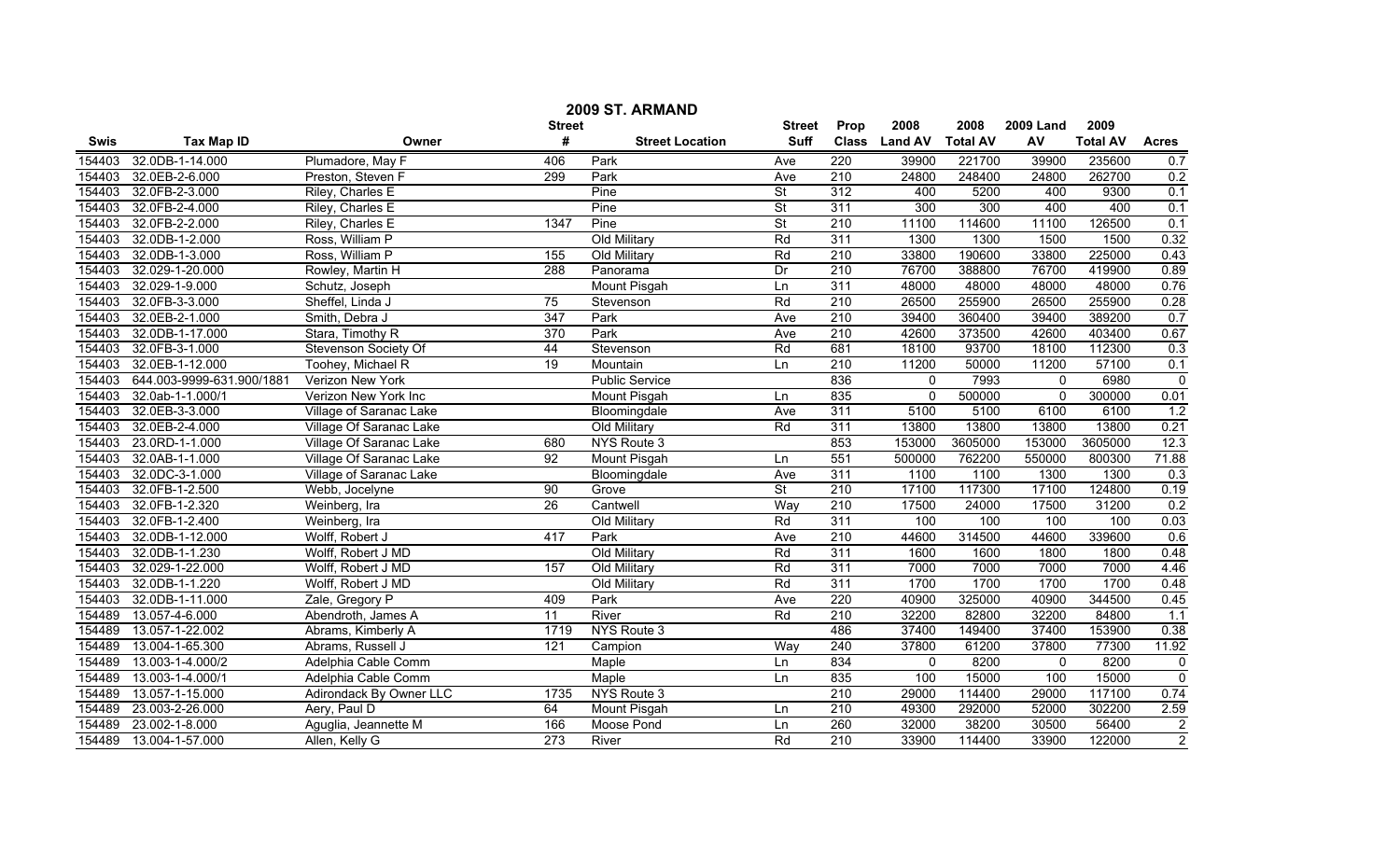|             | 2009 ST. ARMAND   |                       |                  |                        |               |                  |                |                 |                  |                 |                  |  |
|-------------|-------------------|-----------------------|------------------|------------------------|---------------|------------------|----------------|-----------------|------------------|-----------------|------------------|--|
|             |                   |                       | <b>Street</b>    |                        | <b>Street</b> | <b>Prop</b>      | 2008           | 2008            | <b>2009 Land</b> | 2009            |                  |  |
| <b>Swis</b> | <b>Tax Map ID</b> | Owner                 | #                | <b>Street Location</b> | <b>Suff</b>   | <b>Class</b>     | <b>Land AV</b> | <b>Total AV</b> | AV               | <b>Total AV</b> | <b>Acres</b>     |  |
| 154489      | 13.003-1-15.000   | Allen, Robert H       | 94               | Roosevelt              | Ln.           | 240              | 56500          | 186100          | 56500            | 200900          | 20.7             |  |
| 154489      | 32.038-1-4.300    | Allen, Shamin         |                  | <b>Forest Hill</b>     | Ave           | 311              | 32900          | 32900           | 32900            | 32900           | 0.4              |  |
| 154489      | 32.001-2-12.000   | Allen, Shamin         | 189              | Forest Hill            | Ave           | $\overline{210}$ | 59200          | 279700          | 62100            | 282600          | $\overline{2.3}$ |  |
| 154489      | 23.003-1-52.000   | Alspaugh, Sylvia H    | 217              | Trudeau                | Rd            | 210              | 85400          | 165300          | 86300            | 167000          | 0.93             |  |
| 154489      | 13.003-3-6.000    | Amell, Craig R        | 3                | McKenzie Mountain      | Way           | 210              | 50900          | 135700          | 52100            | 149300          | 3.38             |  |
| 154489      | 13.004-1-43.000   | Amell, Donald         | 1836             | NYS Route 3            |               | 210              | 33900          | 95800           | 33900            | 114900          | $\overline{2}$   |  |
| 154489      | 13.065-2-1.000    | Amell, Paul S         | 1678             | NYS Route 3            |               | 210              | 28600          | 82300           | 28600            | 100700          | 0.7              |  |
| 154489      | 32.001-2-1.000    | American Management   |                  | Bloomingdale           | Ave           | 330              | 700            | 700             | 1500             | 1500            | 0.2              |  |
| 154489      | 32.001-1-9.000    | American Management   | 628              | AMA                    | Way           | 615              | 464600         | 6764300         | 464600           | 6831900         | 63.07            |  |
| 154489      | 13.056-9-6.000    | Andrews, Edmund G     | $\overline{19}$  | Main                   | St            | 210              | 26500          | 148900          | 26500            | 162300          | 0.5              |  |
| 154489      | 13.056-8-10.000   | Andrews, Edmund G Jr  | $\overline{22}$  | Main                   | <b>St</b>     | 210              | 21500          | 104300          | 21500            | 114700          | 0.3              |  |
| 154489      | 23.003-1-15.220   | Annis, John W         | 967              | NYS Route 3            |               | 331              | 21600          | 59600           | 21600            | 62600           | 1.12             |  |
| 154489      | 23.003-1-15.112   | Annis, John W         |                  | NYS Route 3            |               | 321              | 50900          | 50900           | 50900            | 50900           | $\overline{15}$  |  |
| 154489      | 23.003-1-15.111   | Annis, John W         | 956              | NYS Route 3            |               | 449              | 95800          | 199500          | 95800            | 209500          | 23.86            |  |
| 154489      | 13.004-1-71.120   | Antonelli, Laura      | 119              | Moose Pond             | Ln            | $\overline{240}$ | 72500          | 222900          | 54900            | 230000          | 11.98            |  |
| 154489      | 14.000-1-11.000   | Arnold, Richard R     |                  | River                  | Rd            | 910              | 72600          | 76000           | 73700            | 76500           | 86.67            |  |
| 154489      | 13.056-4-2.000    | Arsenault, Philip     |                  | Poplar                 | Ln            | 311              | 11400          | 11400           | 11400            | 11400           | 0.2              |  |
| 154489      | 13.056-7-22.000   | Arsenault, Philip     |                  | Poplar                 | Ln            | 311              | 11400          | 11400           | 11400            | 11400           | 0.2              |  |
| 154489      | 13.057-4-2.000    | Arsenault, Philip     |                  | NYS Route 3            |               | 311              | 12700          | 12700           | 12700            | 12700           | 0.3              |  |
| 154489      | 13.065-3-10.000   | Artesian Hose Co #1   |                  | Roosevelt              | Ln            | 311              | 1100           | 1100            | 2800             | 2800            | 0.54             |  |
| 154489      | 13.004-1-12.110   | Aselin, Robert        | 1547             | NYS Route 3            |               | 312              | 43700          | 46900           | 43700            | 46900           | 51.49            |  |
| 154489      | 23.003-2-6.000    | Augustine, Cheryl R   | 11               | Vista                  | Dr            | 210              | 43750          | 296800          | 46400            | 308200          | 1.04             |  |
| 154489      | 13.065-4-6.000    | Bailey, William       | $\overline{78}$  | River                  | Rd            | 270              | 30700          | 32800           | 30700            | 34700           | 1.02             |  |
| 154489      | 13.004-3-1.000    | Baker, Elizabeth A    | $\overline{27}$  | Curtis                 | Way           | 210              | 44500          | 156700          | 38200            | 163400          | 0.8              |  |
| 154489      | 13.057-1-6.000    | Balerno, Jeffrey      |                  | NYS Route 3            |               | 311              | 10600          | 10600           | 10600            | 10600           | 0.5              |  |
| 154489      | 13.057-1-7.000    | Balerno, Jeffrey      | 1811             | NYS Route 3            |               | 210              | 35200          | 190600          | 35200            | 204300          | 2.7              |  |
| 154489      | 32.0FB-5-3.000    | Bartlett, Michael F   | 141              | Bloomingdale           | Ave           | 210              | 21800          | 116900          | 21800            | 128700          | 0.32             |  |
| 154489      | 13.056-7-15.000   | Bates, Angela M       | $\overline{4}$   | Maple                  | Ln            | 210              | 21400          | 50500           | 20200            | 61700           | 0.26             |  |
| 154489      | 13.057-1-24.100   | Bates, Joseph D       | 1715             | NYS Route 3            |               | 210              | 32500          | 111800          | 32500            | 130600          | 1.36             |  |
| 154489      | 23.003-1-31.200   | Battistoni, Brian L   | $\overline{718}$ | NYS Route 3            |               | 210              | 36300          | 158900          | 36300            | 166800          | 3.1              |  |
| 154489      | 32.038-1-28.000   | Becker, Dale A        | $\overline{18}$  | Ledge                  | Ln            | 210              | 36400          | 291700          | 36400            | 303100          | 0.51             |  |
| 154489      | 13.065-4-1.000    | Begbie, Donald C Sr   | 27               | River                  | Rd            | 210              | 33200          | 66500           | 33200            | 73100           | 1.67             |  |
| 154489      | 13.004-1-74.000   | Beitelshees Family LP | 41               | <b>Grass Pond</b>      | Way           | 210              | 47400          | 110500          | 47400            | 125500          | 5.2              |  |
| 154489      | 15.000-1-16.000   | Bell, Charles E       | 99               | Goodspeed              | Ln            | 210              | 31800          | 96700           | 31800            | 106500          | -1               |  |
| 154489      | 13.004-1-15.000   | Bell, Patricia M      | 1495             | NYS Route 3            |               | 483              | 27900          | 136500          | 27900            | 150200          | $\overline{5}$   |  |
| 154489      | 13.056-9-2.000    | Belt, John S          | 35               | Main                   | St            | 210              | 25100          | 166400          | 25100            | 179700          | 0.45             |  |
| 154489      | 13.065-2-3.000    | Benware, Betty A      | $\overline{32}$  | River                  | Rd            | $\overline{210}$ | 31800          | 54700           | 31800            | 59400           | -1               |  |
| 154489      | 13.065-1-13.100   | Benware, Brian        | 1669             | NYS Route 3            |               | 210              | 18600          | 68800           | 18600            | 69600           | 0.18             |  |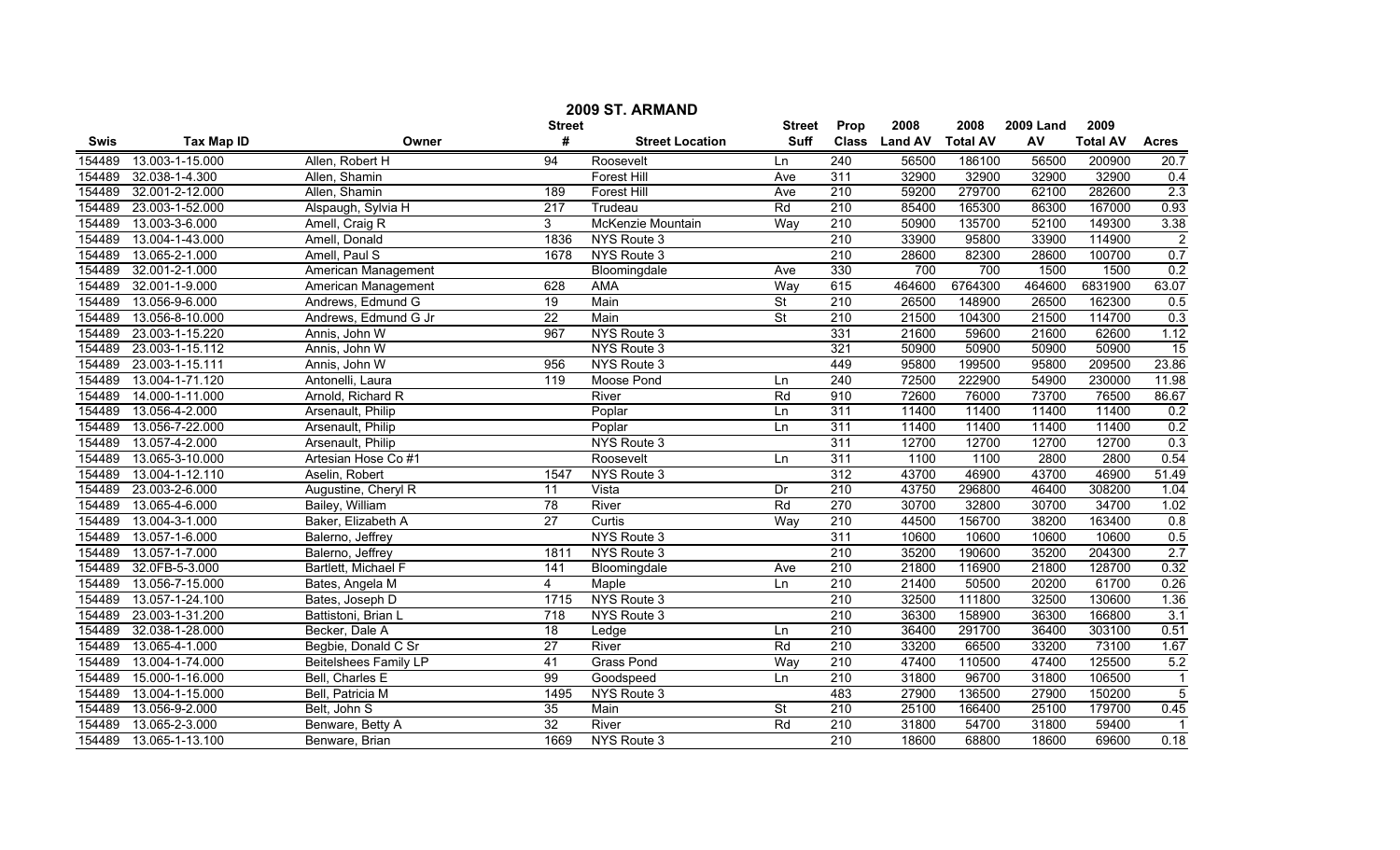|             | 2009 ST. ARMAND   |                               |                 |                        |                          |                  |                |                 |                  |                 |                |  |
|-------------|-------------------|-------------------------------|-----------------|------------------------|--------------------------|------------------|----------------|-----------------|------------------|-----------------|----------------|--|
|             |                   |                               | <b>Street</b>   |                        | <b>Street</b>            | Prop             | 2008           | 2008            | <b>2009 Land</b> | 2009            |                |  |
| <b>Swis</b> | <b>Tax Map ID</b> | Owner                         | #               | <b>Street Location</b> | <b>Suff</b>              | <b>Class</b>     | <b>Land AV</b> | <b>Total AV</b> | AV               | <b>Total AV</b> | <b>Acres</b>   |  |
| 154489      | 13.056-8-14.000   | Benware, Thomas               | $\overline{29}$ | Vine                   | St                       | 210              | 24500          | 114500          | 24500            | 127200          | 0.3            |  |
| 154489      | 13.056-8-13.000   | Benware, Thomas A             |                 | Vine                   | <b>St</b>                | 311              | 21200          | 21200           | 21200            | 21200           |                |  |
| 154489      | 32.001-2-3.000    | Biovac Inc                    | 434             | Bloomingdale           | Ave                      | 464              | 44500          | 255300          | 47100            | 268000          | 1.2            |  |
| 154489      | 32.038-1-16.002   | Blaise, Hector I              | 48              | Saranac                | Ln                       | 210              | 27300          | 141500          | 29200            | 163700          | 0.66           |  |
| 154489      | 13.056-3-27.000   | Blanchard, Christopher F      | 47              | Prospect               | <b>St</b>                | 210              | 17100          | 116200          | 17100            | 124100          | 0.2            |  |
| 154489      | 32.038-1-70.000   | Blankstein, Alan M            |                 | Ledge                  | Ln                       | 311              | 1000           | 1000            | 1100             | 1100            | 0.31           |  |
| 154489      | 32.038-1-50.000   | Blankstein, Alan M            |                 | Ledge                  | Ln                       | 311              | 22000          | 22000           | 22000            | 22000           | 0.52           |  |
| 154489      | 32.038-1-41.000   | Blankstein, Alan M            |                 | Ledge                  | Ln                       | 311              | 16500          | 16500           | 16500            | 16500           | 0.26           |  |
| 154489      | 32.038-1-25.001   | Blankstein, Alan M            |                 | Rockledge              | Ln                       | 311              | 19700          | 19700           | 19700            | 19700           | 0.26           |  |
| 154489      | 32.038-1-61.000   | Blankstein, Alan M            |                 | Saranac                | Ln                       | 311              | 18900          | 18900           | 18900            | 18900           | 0.26           |  |
| 154489      | 32.038-1-42.120   | Blankstein, Alan M            |                 | Saranac                | Ln                       | $\overline{311}$ | 17300          | 17300           | 17300            | 17300           | 0.23           |  |
| 154489      | 32.038-1-60.000   | Blankstein, Alan M            |                 | Saranac                | Ln                       | $\overline{311}$ | 22800          | 22800           | 22800            | 22800           | 0.52           |  |
| 154489      | 32.038-1-62.000   | Blankstein, Alan M            |                 | Saranac                | Ln                       | 311              | 18900          | 18900           | 18900            | 18900           | 0.26           |  |
| 154489      | 32.001-2-10.300   | <b>BLC LLC</b>                |                 | Rockledge              | Ln                       | 311              | 2700           | 2700            | 3000             | 3000            | 0.77           |  |
| 154489      | 13.065-3-6.000    | <b>Bloomingdale Fire Dept</b> | 1635            | NYS Route 3            |                          | 662              | 23400          | 396400          | 23400            | 396400          | 0.7            |  |
| 154489      | 13.065-3-8.000    | <b>Bloomingdale Vol Fire</b>  |                 | NYS Route 3            |                          | 330              | 2100           | 2100            | 3000             | 3000            | 0.59           |  |
| 154489      | 13.065-3-7.000    | <b>Bloomingdale Vol Fire</b>  |                 | NYS Route 3            |                          | 330              | 700            | 700             | 1400             | 1400            | 0.37           |  |
| 154489      | 13.065-3-5.200    | <b>Bloomingdale Volunteer</b> |                 | NYS Route 3            |                          | 311              | 5000           | 5000            | 6500             | 6500            | 0.29           |  |
| 154489      | 23.003-1-42.200   | <b>Board Of Cooperative</b>   | 711             | NYS Route 3            |                          | 612              | 262400         | 1259900         | 262400           | 1297700         | 31.2           |  |
| 154489      | 13.003-2-4.000    | Bonham, Anne K                |                 | Maple                  | Ln                       | 311              | 14000          | 14000           | 15000            | 15000           | 1.6            |  |
| 154489      | 23.003-2-2.000    | Boon, Michael A               | 160             | Trudeau                | Rd                       | 210              | 49000          | 395800          | 51900            | 422900          | 2.56           |  |
| 154489      | 13.004-1-59.002   | Boon, Michael A               | 283             | River                  | Rd                       | 270              | 35500          | 62600           | 35500            | 66400           | $\overline{2}$ |  |
| 154489      | 13.065-2-11.200   | Boon, Rebecca R               |                 | NYS Route 3            |                          | 312              | 5000           | 20000           | 5000             | 20000           | 0.21           |  |
| 154489      | 13.065-2-11.100/1 | Boon, Rebecca R               | 1646            | NYS Route 3            |                          | 270              | 1100           | 6400            | 1100             | 11700           | 0.01           |  |
| 154489      | 13.065-2-11.100   | Boon, Rebecca R               | 1644            | NYS Route 3            |                          | $\overline{210}$ | 24400          | 94800           | 24400            | 115000          | 0.4            |  |
| 154489      | 13.065-1-1.200    | Bordeau, Keith                |                 | School                 | $\overline{\mathsf{St}}$ | 311              | 23100          | 23100           | 23100            | 23100           | 1.91           |  |
| 154489      | 13.057-2-5.002    | Bordeau, Keith E              | 1685            | NYS Route 3            |                          | 210              | 24800          | 183900          | 24800            | 191400          | 0.42           |  |
| 154489      | 13.056-7-25.000   | Boula, Andrew J               | $\overline{33}$ | Poplar                 | Ln                       | 270              | 20900          | 46000           | 20900            | 48700           | 0.4            |  |
| 154489      | 13.056-7-24.000   | Boula, Andrew J               | 37              | Poplar                 | Ln                       | 210              | 24400          | 67300           | 24400            | 82700           | 0.4            |  |
| 154489      | 13.004-1-49.000   | Bouman, Jonathan R            | 188             | River                  | Rd                       | 210              | 26700          | 168100          | 26700            | 185800          | 0.52           |  |
| 154489      | 13.056-5-1.002    | Bourgeois, Christopher M      | $\overline{32}$ | Whiteface              | Ln                       | 210              | 22300          | 143100          | 22300            | 160300          | 0.3            |  |
| 154489      | 32.0FB-6-6.000    | <b>Boushie</b>                |                 | Stevenson              | Rd                       | 311              | 1500           | 1500            | 2500             | 2500            | 0.4            |  |
| 154489      | 23.003-1-7.000    | Boyd, Raymon D                | 993             | NYS Route 3            |                          | 210              | 22300          | 50900           | 22300            | 78700           | 0.3            |  |
| 154489      | 23.003-1-6.200    | Boyd, Raymon D                |                 | NYS Route 3            |                          | 311              | 1100           | 1100            | 1100             | 1100            | 0.48           |  |
| 154489      | 13.056-7-4.000    | Boyle, Kenneth J              | 794             | Saint Regis            | Ave                      | 210              | 27800          | 95700           | 27800            | 126600          | 0.6            |  |
| 154489      | 32.0FB-5-1.119    | Boyle, Renee                  | $\overline{32}$ | Cantwell               | Way                      | 210              | 21400          | 95100           | 21400            | 117300          | 0.19           |  |
| 154489      | 13.056-6-4.001    | Braman, Warren A              |                 | Maple                  | Ln                       | 311              | 5400           | 5400            | 5400             | 5400            | 0.17           |  |
| 154489      | 13.003-1-24.130   | Branch, JS                    | 29              | Alina                  | Way                      | 210              |                |                 | 50500            | 331400          | 4.52           |  |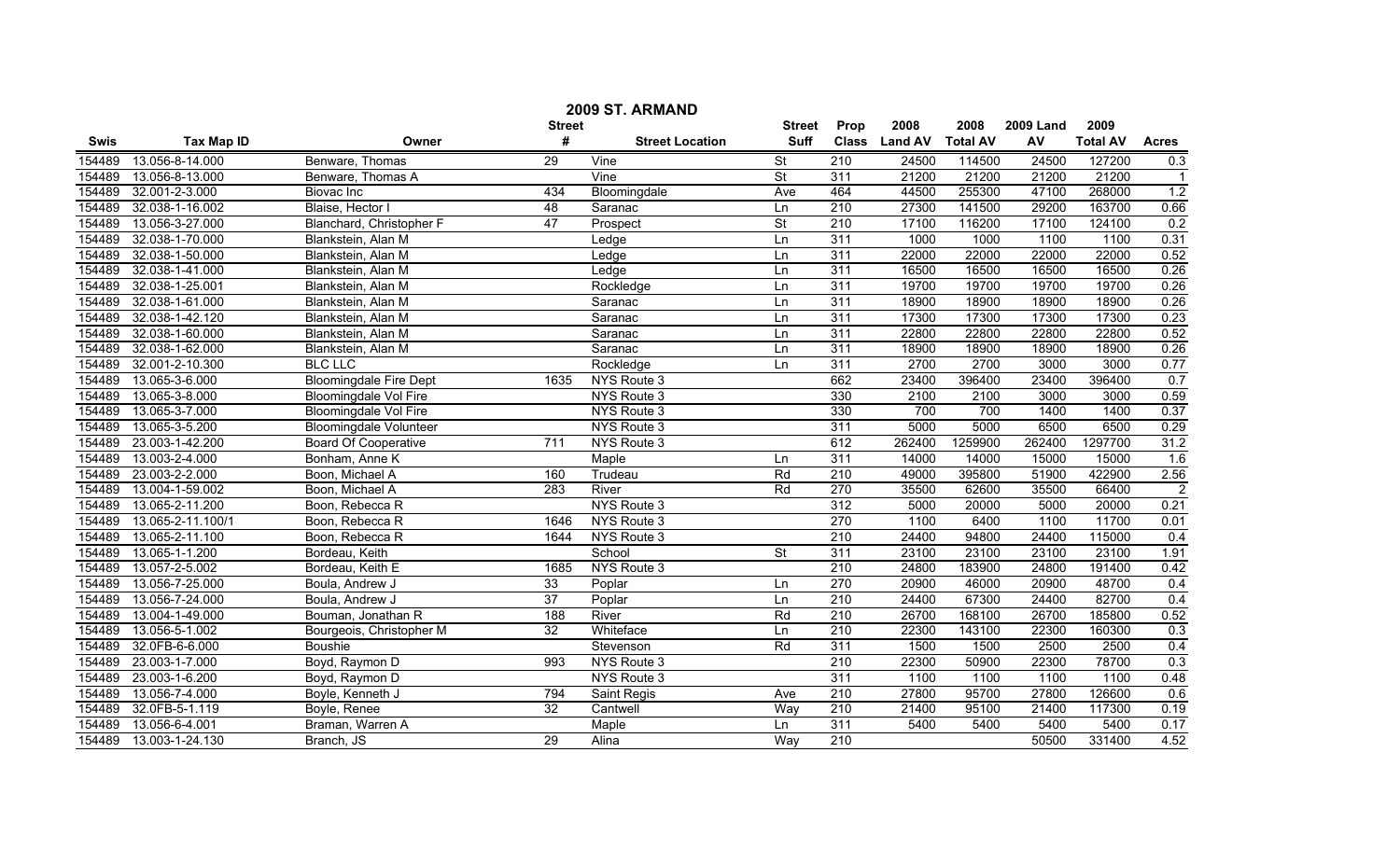|             | 2009 ST. ARMAND                                                                           |                           |                 |                        |                  |                  |                |                 |       |                 |                  |  |
|-------------|-------------------------------------------------------------------------------------------|---------------------------|-----------------|------------------------|------------------|------------------|----------------|-----------------|-------|-----------------|------------------|--|
|             | 2008<br>2009<br>2008<br><b>2009 Land</b><br><b>Street</b><br><b>Street</b><br><b>Prop</b> |                           |                 |                        |                  |                  |                |                 |       |                 |                  |  |
| <b>Swis</b> | <b>Tax Map ID</b>                                                                         | Owner                     | #               | <b>Street Location</b> | <b>Suff</b>      | <b>Class</b>     | <b>Land AV</b> | <b>Total AV</b> | AV    | <b>Total AV</b> | <b>Acres</b>     |  |
| 154489      | 13.056-7-8.000                                                                            | Branch, Spencer G         | 38              | Vine                   | <b>St</b>        | 210              | 22000          | 122000          | 22000 | 133500          | 0.3              |  |
| 154489      | 32.038-1-2.000                                                                            | Brescia, Christopher A    | 75              | Rockledge              | $\overline{\ln}$ | 210              | 45200          | 159400          | 47800 | 166300          | 1.4              |  |
| 154489      | 32.038-1-52.200                                                                           | Brescia, Christopher A    |                 | Rockledge              | Ln               | 311              | 19000          | 19000           | 20300 | 20300           | 1.98             |  |
| 154489      | 32.038-1-3.000                                                                            | Brescia, Christopher A    |                 | Rockledge              | Ln               | 311              | 31400          | 31400           | 31400 | 31400           | 0.7              |  |
| 154489      | 13.004-3-3.000                                                                            | Brewster, Grace           | 31              | Curtis                 | Way              | 210              | 29400          | 60300           | 29400 | 60300           | 1.2              |  |
| 154489      | 13.057-1-3.200                                                                            | Brink, Larry W            | 1771            | NYS Route 3            |                  | 210              | 35400          | 137000          | 35400 | 149300          | 1.31             |  |
| 154489      | 13.004-1-18.000                                                                           | <b>Brookside Cemetery</b> | 1457            | NYS Route 3            |                  | 695              | 4200           | 4400            | 5000  | 5000            | 2.7              |  |
| 154489      | 13.004-1-65.120                                                                           | Brown, Jeffrey M          | 175             | Campion                | Way              | 260              | 35900          | 37000           | 35900 | 39600           | 9.64             |  |
| 154489      | 13.065-1-9.000                                                                            | Brown, Donald E           |                 | School                 | St               | 311              | 18600          | 18600           | 18600 | 18600           | 0.2              |  |
| 154489      | 13.065-1-8.000                                                                            | Brown, Donald E           | $\overline{18}$ | School                 | St               | 210              | 17100          | 32900           | 17000 | 43100           | 0.2              |  |
| 154489      | 13.065-1-1.100                                                                            | Brown, Everett R          |                 | School                 | St               | 311              | 14000          | 14000           | 14000 | 14000           | 0.45             |  |
| 154489      | 15.000-1-11.000                                                                           | Brown, Helen L            | 5               | Goodspeed              | Ln               | $\overline{210}$ | 21900          | 23000           | 20700 | 25700           | 0.4              |  |
| 154489      | 13.056-6-1.014                                                                            | Brown, Wayne W            |                 | Maple                  | Ln               | 311              | 6400           | 6400            | 6400  | 6400            | 0.2              |  |
| 154489      | 13.004-1-25.200                                                                           | Bruce, Charles C          | 1612            | NYS Route 3            |                  | 210              | 40300          | 257600          | 40300 | 266900          | $\overline{5}$   |  |
| 154489      | 23.003-1-13.014                                                                           | Bruso, Sheila D           | 992             | NYS Route 3            |                  | $\overline{210}$ | 34900          | 87500           | 34900 | 101900          | 2.44             |  |
| 154489      | 23.003-1-75.000                                                                           | Buckley, Robert J         | 145             | Trudeau                | Rd               | $\overline{210}$ | 34200          | 229600          | 34200 | 235600          | 0.36             |  |
| 154489      | 23.003-2-1.000                                                                            | Burger, Charles H         | 150             | Trudeau                | Rd               | 210              | 34800          | 77400           | 34800 | 78900           | 0.4              |  |
| 154489      | 13.057-1-23.002                                                                           | Burgess, Dean O           | 21              | Mill                   | Ln               | 444              | 34300          | 179200          | 34500 | 185700          | 2.67             |  |
| 154489      | 13.057-1-20.000                                                                           | Burgess, Dean O           | 22              | Mill                   | Ln               | 210              | 32000          | 108100          | 30100 | 118900          | 1.07             |  |
| 154489      | 13.057-1-31.200                                                                           | Burgess, Dean O           |                 | NYS Route 3            |                  | 311              | 200            | 200             | 400   | 400             | 0.08             |  |
| 154489      | 32.038-1-31.000                                                                           | Burke, Ronald R           | 27              | Rockledge              | Ln               | 210              | 21600          | 217300          | 21600 | 223900          | 0.28             |  |
| 154489      | 23.001-1-22.100                                                                           | Burman, Richard           | 1207            | NYS Route 3            |                  | $\overline{210}$ | 34800          | 156700          | 34800 | 164000          | $\overline{1.8}$ |  |
| 154489      | 13.056-8-9.110                                                                            | Burman, Thomas E          | 16              | Main                   | St               | 411              | 7500           | 96200           | 7500  | 99100           | 0.23             |  |
| 154489      | 13.056-10-7.000                                                                           | Burnah, Joey T            | 16              | Reservoir              | Ln               | 210              | 32900          | 184000          | 32900 | 232400          | 1.5              |  |
| 154489      | 13.065-1-20.000                                                                           | Burnah, Valerie           | 8               | Roosevelt              | Ln               | 210              | 18600          | 87800           | 18600 | 94800           | 0.2              |  |
| 154489      | 23.003-1-1.000                                                                            | Burpoe, Timothy P         |                 | Trudeau                | Rd               | 323              | 24400          | 24400           | 26000 | 26000           | 160              |  |
| 154489      | 13.057-4-5.000                                                                            | Burrows, David R          | 18              | Union                  | Ln               | $\overline{210}$ | 27600          | 97400           | 27600 | 112500          | 0.6              |  |
| 154489      | 13.004-1-47.000                                                                           | Bushey, Steven W          | 187             | River                  | Rd               | 311              | 31100          | 33000           | 31100 | 31100           | 0.93             |  |
| 154489      | 13.004-1-48.000                                                                           | Bushey, Steven W          |                 | River                  | Rd               | 311              | 7600           | 7600            | 7600  | 7600            | 0.26             |  |
| 154489      | 15.000-1-9.002                                                                            | <b>Butler Brian P</b>     | 2029            | Gillespie              | Dr               | 240              | 93600          | 300800          | 66800 | 321900          | 17.67            |  |
| 154489      | 13.004-1-53.000                                                                           | Buzzell, Stephen L        |                 | River                  | Rd               | 311              | 1300           | 1300            | 1300  | 1300            | 0.1              |  |
| 154489      | 13.004-2-17.000                                                                           | Callaghan, Roger J        |                 | James                  | Way              | 314              | 21500          | 21500           | 21500 | 21500           | 1.16             |  |
| 154489      | 13.065-2-16.000                                                                           | Campion, Margaret A       | 1666            | NYS Route 3            |                  | 210              | 26500          | 80700           | 26500 | 93700           | 0.5              |  |
| 154489      | 13.056-10-9.300                                                                           | Cantwell, T Barry         |                 | Maple                  | Ln               | 311              | 19900          | 19900           | 19900 | 19900           | 0.76             |  |
| 154489      | 13.056-10-5.000                                                                           | Cantwell, T Barry         |                 | Main                   | St               | 311              | 17200          | 17200           | 17200 | 17200           | 0.6              |  |
| 154489      | 32.001-2-10.100                                                                           | Cantwell, William W       |                 | Rockledge              | Ln               | 311              | 3200           | 3200            | 3500  | 3500            | 0.91             |  |
| 154489      | 13.065-2-2.000                                                                            | Carter, Justin L          | 24              | River                  | Rd               | $\overline{210}$ | 37100          | 70900           | 37100 | 76600           | 3.5              |  |
| 154489      | 23.003-1-8.000                                                                            | Cartier, Barbara J        | 1005            | NYS Route 3            |                  | $\overline{210}$ | 32000          | 148400          | 32000 | 164500          | $\mathbf{1}$     |  |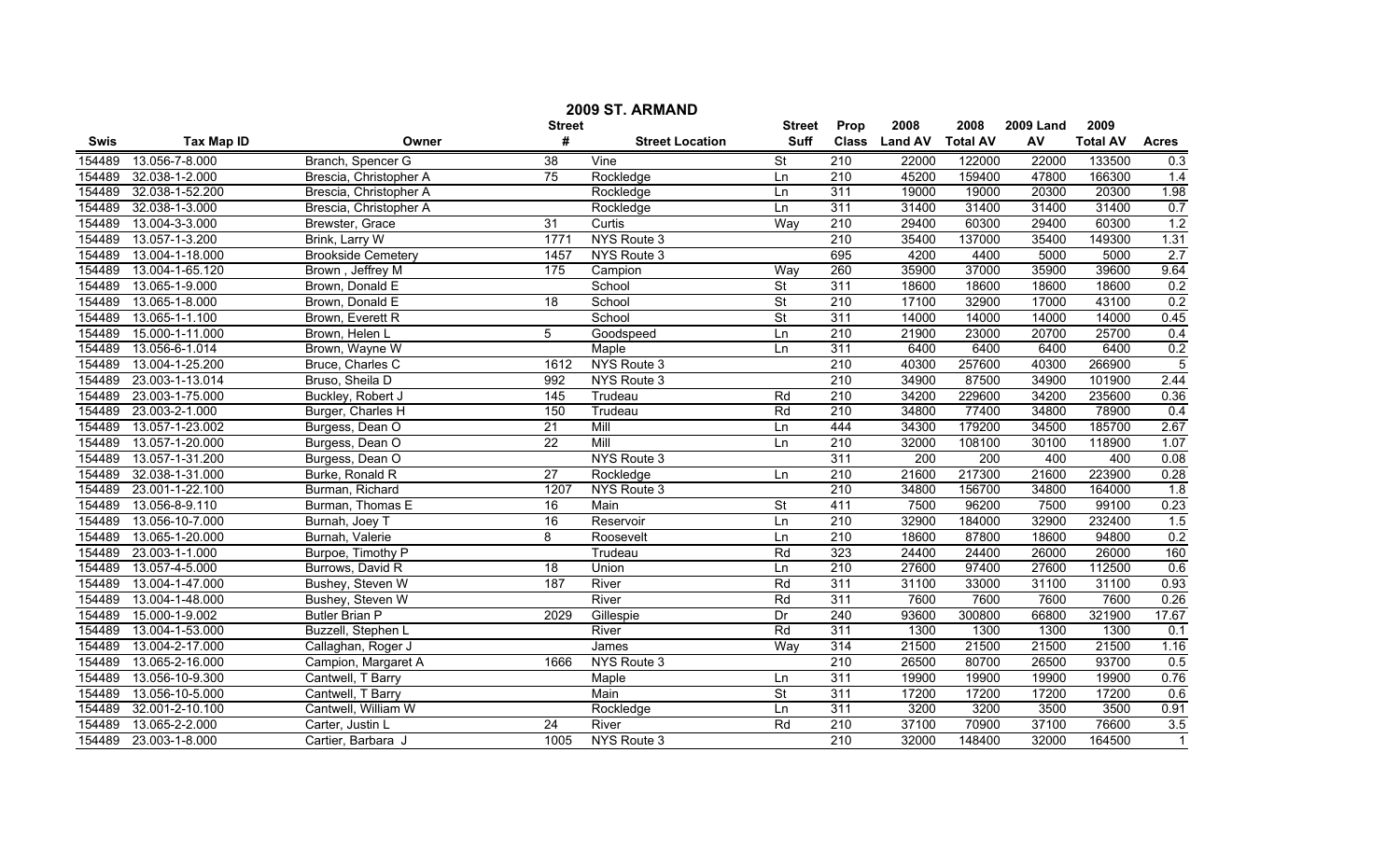| 2009 ST. ARMAND |                           |                                |                 |                        |                          |                  |                |                 |                  |                 |              |  |
|-----------------|---------------------------|--------------------------------|-----------------|------------------------|--------------------------|------------------|----------------|-----------------|------------------|-----------------|--------------|--|
|                 |                           |                                | <b>Street</b>   |                        | <b>Street</b>            | Prop             | 2008           | 2008            | <b>2009 Land</b> | 2009            |              |  |
| <b>Swis</b>     | <b>Tax Map ID</b>         | Owner                          | #               | <b>Street Location</b> | <b>Suff</b>              | <b>Class</b>     | <b>Land AV</b> | <b>Total AV</b> | AV               | <b>Total AV</b> | <b>Acres</b> |  |
| 154489          | 23.003-1-9.000            | Cartier, Barbara J             |                 | NYS Route 3            |                          | 311              | 1100           | 1100            | 1100             | 1100            | 0.5          |  |
| 154489          | 13.003-2-12.000           | Casey, David E Jr              |                 | Main                   | St                       | 311              | 45000          | 45000           | 48500            | 48500           | 3.6          |  |
| 154489          | 32.038-1-57.100           | Casier, Francis                |                 | Rockledge              | Ln                       | $\overline{311}$ | 10000          | 10000           | 10000            | 10000           | 0.35         |  |
| 154489          | 32.038-1-42.111           | Casier, Francis                |                 | Saranac                | Ln                       | 311              | 21900          | 21900           | 21900            | 21900           | 0.51         |  |
| 154489          | 32.001-2-11.100           | Casier, Francis                |                 | Rockledge              | Ln                       | 314              | 20100          | 20100           | 21200            | 21200           | 2.09         |  |
| 154489          | 32.038-1-76.000           | Casier, Francis                |                 | Saranac                | Ln                       | 311              | 19400          | 19400           | 19400            | 19400           | 0.3          |  |
| 154489          | 32.038-1-49.000           | Casier, Francis                |                 | Rockledge              | Ln                       | 311              | 22400          | 22400           | 22400            | 22400           | 0.55         |  |
| 154489          | 32.038-1-72.000           | Casier, Francis                |                 | Saranac                | Ln                       | 311              | 1300           | 1300            | 1500             | 1500            | 0.43         |  |
| 154489          | 32.038-1-42.113           | Casier, Francis                |                 | Rockledge              | Ln                       | 311              | 19000          | 19000           | 19000            | 19000           | 0.27         |  |
| 154489          | 32.038-1-69.000           | Casier, Francis                |                 | Saranac                | Ln                       | 311              | 1100           | 1100            | 1200             | 1200            | 0.35         |  |
| 154489          | 32.038-1-68.000           | Casier, Francis                |                 | Saranac                | Ln                       | $\overline{311}$ | 900            | 900             | 1100             | 1100            | 0.31         |  |
| 154489          | 32.038-1-67.000           | Casier, Francis                |                 | Saranac                | Ln                       | $\overline{311}$ | 1000           | 1000            | 1300             | 1300            | 0.37         |  |
| 154489          | 32.038-1-73.000           | Casier, Francis                |                 | Saranac                | Ln                       | 311              | 1100           | 1100            | 1200             | 1200            | 0.34         |  |
| 154489          | 32.038-1-75.000           | Casier, Francis                |                 | Saranac                | Ln                       | 311              | 20400          | 20400           | 20400            | 20400           | 0.39         |  |
| 154489          | 32.038-1-56.000           | Casier, Francis                |                 | Rockledge              | Ln                       | 311              | 10100          | 10100           | 10100            | 10100           | 0.37         |  |
| 154489          | 32.038-1-66.000           | Casier, Francis                |                 | Saranac                | Ln                       | 311              | 1000           | 1000            | 1200             | 1200            | 0.34         |  |
| 154489          | 32.038-1-71.000           | Casier, Francis                |                 | Saranac                | Ln                       | 311              | 1100           | 1100            | 1200             | 1200            | 0.33         |  |
| 154489          | 32.038-1-65.000           | Casier, Francis                |                 | Saranac                | Ln                       | 311              | 1200           | 1200            | 1400             | 1400            | 0.4          |  |
| 154489          | 32.038-1-64.000           | Casier, Francis                |                 | Saranac                | Ln                       | 311              | 29000          | 29000           | 30200            | 30200           | 0.96         |  |
| 154489          | 32.038-1-63.000           | Casier, Francis                |                 | Saranac                | Ln                       | 311              | 18900          | 18900           | 18900            | 18900           | 0.26         |  |
| 154489          | 23.001-1-20.200           | Cassavaugh, Charles            |                 | NYS Route 3            |                          | 311              | 21700          | 21700           | 22100            | 22100           | 10.4         |  |
| 154489          | 13.056-3-26.000           | Cassavaugh, Peter W            | 55              | Prospect               | St                       | 210              | 26700          | 58500           | 26700            | 65500           | 0.5          |  |
| 154489          | 13.004-1-3.003            | Cassavaugh, Thomas             | $\overline{18}$ | Cassavaugh             | Way                      | $\overline{210}$ | 35000          | 156800          | 35000            | 159500          | 2.73         |  |
| 154489          | 13.004-1-9.112            | Cassavaugh, Thomas P           |                 | NYS Route 3            |                          | $\overline{311}$ | 24200          | 24200           | 24200            | 24200           | 2.4          |  |
| 154489          | 13.064-1-7.020            | Cassavaugh, Thomas P           |                 | Roosevelt              | Ln                       | 311              | 12000          | 12000           | 12000            | 12000           | 0.5          |  |
| 154489          | 33.008-2-9.000            | <b>CCE LLC</b>                 | 12              | George & Bliss         | Ln                       | 260              | 940700         | 1249100         | 1023000          | 1423900         | 28.3         |  |
| 154489          | 32.0FB-5-5.000            | Cecunjanin, Dzemal             | 131             | Bloomingdale           | Ave                      | 230              | 12900          | 110600          | 12900            | 119500          | 0.1          |  |
| 154489          | 13.003-2-3.000            | Celeste, Joseph                | 97              | Maple                  | Ln                       | $\overline{210}$ | 34200          | 109600          | 34200            | 117300          | 0.58         |  |
| 154489          | 13.064-2-1.112            | Celeste, Joseph M              |                 | Maple                  | Ln                       | 311              |                |                 | 22400            | 22400           | 1.57         |  |
| 154489          | 13.064-1-3.000            | Central School Dist No 1       | 93              | Main                   | St                       | 612              | 270000         | 1842200         | 270000           | 1842200         | 20           |  |
| 154489          | 13.056-9-3.000            | Changelo, Michael              | 33              | Main                   | St                       | 210              | 25900          | 108100          | 25900            | 111400          | 0.5          |  |
| 154489          | 15.000-1-31.100           | <b>CHC Trust</b>               |                 | Roseman                | Rd                       | 910              | 90700          | 90700           | 90700            | 90700           | 118.9        |  |
| 154489          | 644.089-9999-602.500/1881 | <b>Citizens Communications</b> |                 | Public Service-Town    |                          | 836              | $\mathbf{0}$   | 527             | $\mathbf 0$      | 508             | $\Omega$     |  |
| 154489          | 13.004-1-76.000           | Clark, Carl R                  | 75              | Moose Pond             | Ln                       | 260              | 44800          | 61300           | 39200            | 73100           | 4.5          |  |
| 154489          | 13.056-10-3.000           | Coats, Owen P                  | $\overline{72}$ | Prospect               | $\overline{\mathsf{St}}$ | 210              | 31800          | 125700          | 31800            | 135800          |              |  |
| 154489          | 13.056-6-2.001            | Cogan, Jason A                 | 44              | Poplar                 | Ln                       | $\overline{210}$ | 24800          | 67700           | 24800            | 91600           | 0.42         |  |
| 154489          | 13.064-1-11.000           | Colby, Frank                   | 39              | Matthew                | Way                      | 270              | 28400          | 38600           | 28400            | 40900           | 0.68         |  |
| 154489          | 13.064-1-14.000           | Colby, Robert C                | 31              | Matthew                | Way                      | 270              | 27100          | 43800           | 26400            | 48900           | 0.6          |  |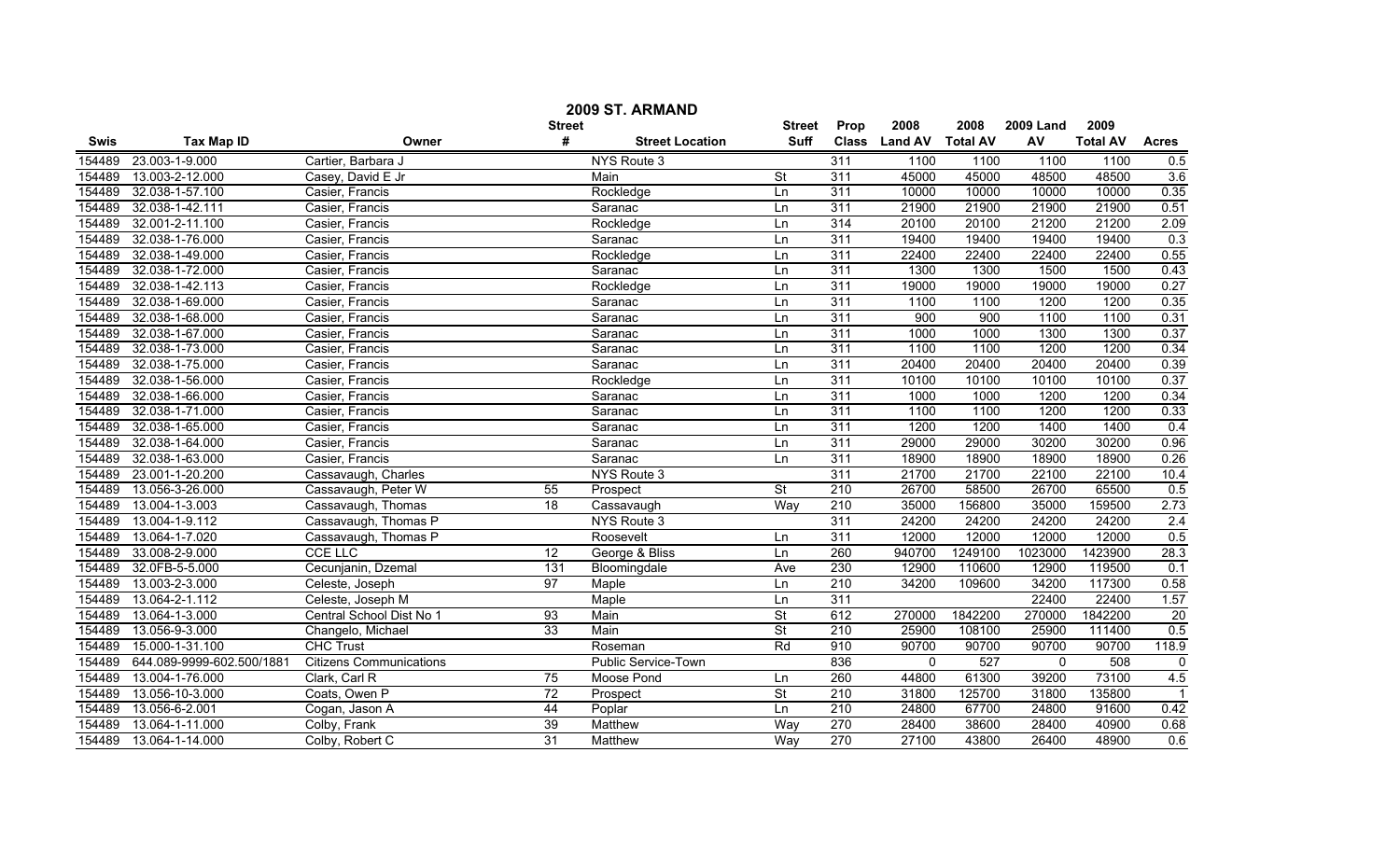|             | 2009 ST. ARMAND<br>2008<br>2009<br><b>Street</b><br><b>Street</b><br>Prop<br>2008<br><b>2009 Land</b> |                     |                  |                        |                          |                  |                  |        |       |                 |                  |
|-------------|-------------------------------------------------------------------------------------------------------|---------------------|------------------|------------------------|--------------------------|------------------|------------------|--------|-------|-----------------|------------------|
| <b>Swis</b> | <b>Tax Map ID</b>                                                                                     | Owner               | #                | <b>Street Location</b> | <b>Suff</b>              | <b>Class</b>     | Land AV Total AV |        | AV    | <b>Total AV</b> | <b>Acres</b>     |
| 154489      | 23.003-1-31.100                                                                                       | Cole, Karen M       | 692              | NYS Route 3            |                          | 210              | 46000            | 97900  | 46000 | 124800          | 7.7              |
| 154489      | 13.065-3-3.000                                                                                        | Coleman, Ronald M   | 3                | Roosevelt              | Ln                       | 210              | 26500            | 112000 | 26500 | 119900          | 0.5              |
| 154489      | 23.003-1-24.000                                                                                       | Collins, Darius     |                  | NYS Route 3            |                          | 311              | 16700            | 16700  | 16700 | 16700           | 3.2              |
| 154489      | 23.003-1-23.200                                                                                       | Collins, Dayrius    |                  | NYS Route 3            |                          | 311              | 24500            | 24500  | 24500 | 24500           | 3.6              |
| 154489      | 23.003-1-23.100                                                                                       | Collins, Dayrius    | 825              | NYS Route 3            |                          | 210              | 33300            | 150600 | 33300 | 150600          | 1.4              |
| 154489      | 23.003-1-22.000                                                                                       | Collins, Gerald W   | 813              | NYS Route 3            |                          | 210              | 48900            | 180000 | 48900 | 180000          | 5.6              |
| 154489      | 13.056-3-22.000                                                                                       | Compeau, Keith W    | 69               | Prospect               | $\overline{\mathsf{St}}$ | 311              | 11400            | 11400  | 11400 | 11400           | 0.2              |
| 154489      | 13.056-3-23.000                                                                                       | Compeau, Keith W    |                  | Prospect               | <b>St</b>                | 311              | 24400            | 24400  | 24400 | 24400           | 0.4              |
| 154489      | 23.003-1-49.000                                                                                       | Comstock, Edward Jr | $\overline{247}$ | Trudeau                | Rd                       | 210              | 88000            | 269200 | 93300 | 269200          | 1.14             |
| 154489      | 32.038-1-58.000                                                                                       | Connolly, Gregory   | 94               | Rockledge              | Ln                       | 210              | 37000            | 222300 | 37000 | 234800          | 0.55             |
| 154489      | 32.038-1-46.000                                                                                       | Conroy, Mary S      | 61               | Saranac                | Ln                       | $\overline{210}$ | 24900            | 200000 | 24900 | 210000          | 0.23             |
| 154489      | 32.001-2-11.200                                                                                       | Cook, Matt          | $\overline{97}$  | Saranac                | Ln                       | 311              | 47000            | 47000  | 48800 | 48800           | 22.6             |
| 154489      | 23.003-1-46.000                                                                                       | Cook, Scott G       | $\overline{273}$ | Trudeau                | Rd                       | $\overline{210}$ | 48000            | 129500 | 48000 | 129500          | 0.64             |
| 154489      | 23.003-2-10.000                                                                                       | Coombs, Joseph H    | $\overline{24}$  | Mount Pisgah           | Ln                       | $\overline{210}$ | 54700            | 225200 | 58000 | 238600          | $\overline{1}$   |
| 154489      | 13.056-1-1.200                                                                                        | Copas, David        | 748              | Saint Regis            | Ave                      | 210              | 43700            | 150000 | 43600 | 168000          | 6.61             |
| 154489      | 13.003-2-6.200                                                                                        | Corliss, Devin P    | $\overline{22}$  | <b>Sunset Rock</b>     | Way                      | 210              | 37300            | 286100 | 37300 | 292900          | 5.35             |
| 154489      | 23.003-1-67.100                                                                                       | Costanza, Richard   | 61               | <b>Mount Pisgah</b>    | Ln                       | 210              | 68100            | 391500 | 72100 | 398800          | 1.48             |
| 154489      | 13.003-1-25.300                                                                                       | Cotter, Jeffrey E   | 19               | McKenzie Mountain      | Way                      | 210              | 78200            | 218800 | 64300 | 236300          | 8.84             |
| 154489      | 23.003-1-37.000                                                                                       | Coullier, Frank     | 657              | NYS Route 3            |                          | 210              | 28300            | 143100 | 28300 | 145900          | 0.67             |
| 154489      | 23.003-1-38.000                                                                                       | Coullier, Frank     | 655              | NYS Route 3            |                          | 411              | 28400            | 143900 | 28400 | 143900          | 0.9              |
| 154489      | 23.003-1-35.000                                                                                       | Coullier, Frank     | 659              | NYS Route 3            |                          | 210              | 18600            | 194700 | 18600 | 206300          | 0.2              |
| 154489      | 15.000-1-28.000                                                                                       | Crowell, Guy L      | $\overline{25}$  | Roseman                | Rd                       | 240              | 43500            | 112000 | 43600 | 120900          | 15.7             |
| 154489      | 32.038-1-43.000                                                                                       | Curtis, John Sr     |                  | Rockledge              | Ln                       | 311              | 20400            | 20400  | 20400 | 20400           | 0.39             |
| 154489      | 23.003-1-15.113                                                                                       | Curtis, Jon W       | 964              | NYS Route 3            |                          | $\overline{210}$ | 30100            | 83200  | 30100 | 92500           | 0.84             |
| 154489      | 23.001-1-27.000                                                                                       | Cushman Bernard K   | 1240             | NYS Route 3            |                          | 210              | 48700            | 153700 | 48700 | 164700          | 1.6              |
| 154489      | 23.001-1-23.100                                                                                       | D'Avignon, Helen V  | 1202             | NYS Route 3            |                          | 210              | 25900            | 72600  | 25900 | 67000           | 0.67             |
| 154489      | 13.003-1-12.200                                                                                       | Daby, Emily H       | $\overline{27}$  | <b>Sunset Rock</b>     | Way                      | 240              | 57000            | 216300 | 56800 | 228100          | 12.91            |
| 154489      | 13.004-1-82.000                                                                                       | Dahlen, Daun        | $\overline{34}$  | Moose Pond             | Ln                       | 210              | 36700            | 63300  | 34500 | 77300           | $\overline{2.3}$ |
| 154489      | 13.003-1-18.120                                                                                       | Dakin, Earl J Jr    | 89               | Roosevelt              | Ln                       | 210              | 57800            | 206400 | 57800 | 223200          | 2.9              |
| 154489      | 13.003-3-5.000                                                                                        | Damour, Marc A      | 175              | Main                   | <b>St</b>                | 210              | 46100            | 278400 | 48800 | 295000          | 3.95             |
| 154489      | 13.003-1-23.200                                                                                       | Darrah, Barbara J   | 20               | George Downs           | Ln                       | 210              | 43100            | 300000 | 43100 | 300000          | 0.71             |
| 154489      | 13.003-1-22.100                                                                                       | Darrah, Barbara J   |                  | Roosevelt              | Ln                       | 311              | 20000            | 20000  | 10000 | 10000           | 0.82             |
| 154489      | 13.064-1-10.000                                                                                       | Darrah, Ronald P    | 9                | Maggie                 | Way                      | 210              | 28600            | 108700 | 28600 | 117100          | 0.7              |
| 154489      | 13.003-4-3.000                                                                                        | Darrah, Ronald P    |                  | Roosevelt              | Ln                       | 311              |                  |        | 6500  | 6500            | 3.08             |
| 154489      | 13.003-4-1.000                                                                                        | Darrah, Ronald P    | 55               | Alina                  | Way                      | 312              |                  |        | 33900 | 51800           | 40               |
| 154489      | 13.003-4-2.000                                                                                        | Darrah, Stuart J    | $\overline{75}$  | Alina                  | Way                      | 270              |                  |        | 48200 | 66500           | 21.53            |
| 154489      | 13.003-1-24.110                                                                                       | Darrah, Wayne A     |                  | Alina                  | Way                      | 311              |                  |        | 30300 | 30300           | 12.43            |
| 154489      | 13.003-1-23.100                                                                                       | Darrah, Wayne A     | 21               | George Downs           | Ln                       | 210              | 64400            | 265000 | 64300 | 267300          | 8.89             |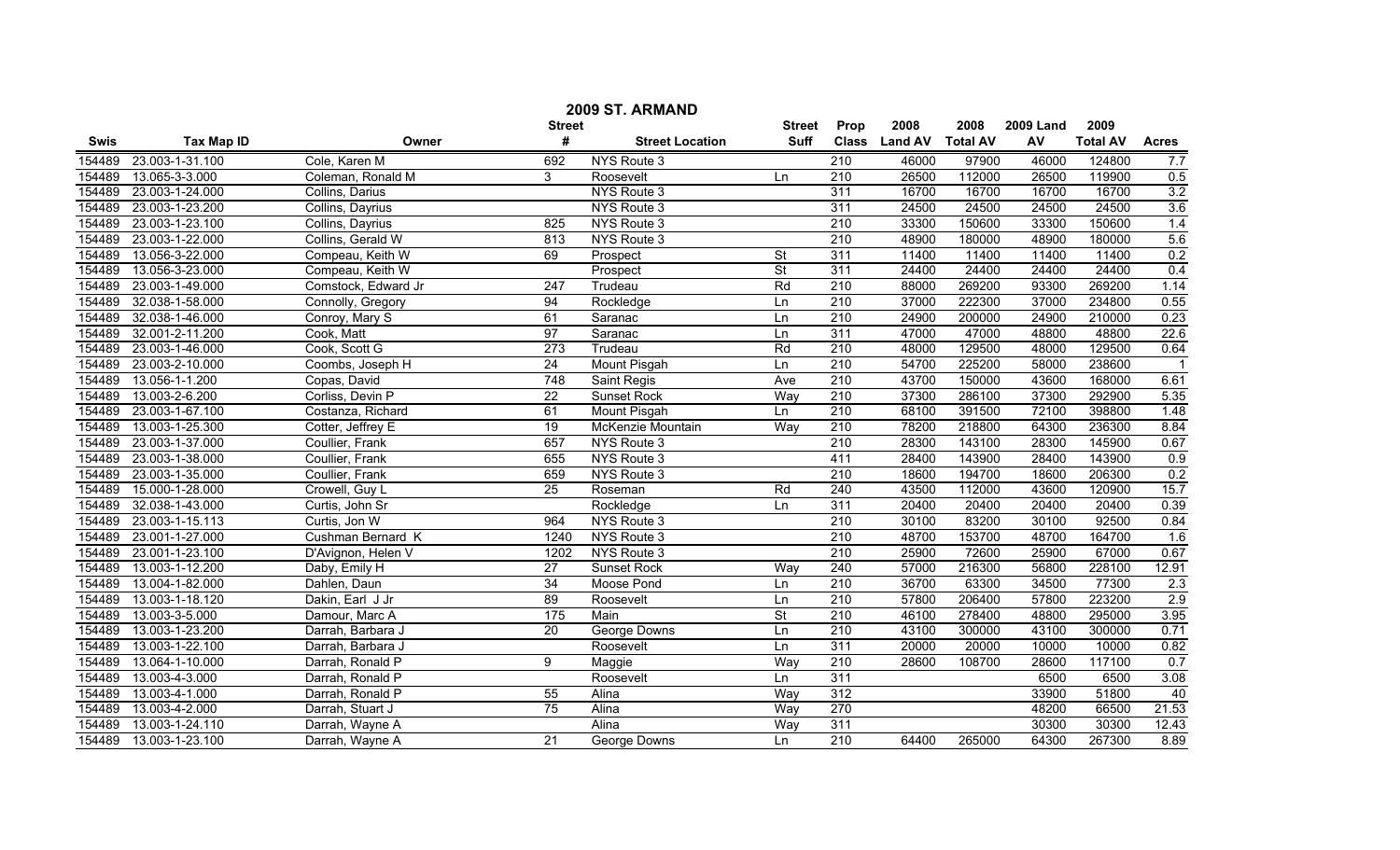|             | 2009 ST. ARMAND<br>2008<br>2009<br><b>Street</b><br><b>Street</b><br>Prop<br>2008<br><b>2009 Land</b> |                     |                 |                        |                          |                  |                |                 |        |                 |                  |
|-------------|-------------------------------------------------------------------------------------------------------|---------------------|-----------------|------------------------|--------------------------|------------------|----------------|-----------------|--------|-----------------|------------------|
| <b>Swis</b> | <b>Tax Map ID</b>                                                                                     | Owner               | #               | <b>Street Location</b> | <b>Suff</b>              | <b>Class</b>     | <b>Land AV</b> | <b>Total AV</b> | AV     | <b>Total AV</b> | <b>Acres</b>     |
| 154489      | 13.064-2-2.112                                                                                        | Darrah, William R   | 82              | Main                   | <b>St</b>                | 210              | 28700          | 199900          | 28700  | 216000          | 0.71             |
| 154489      | 32.001-1-4.000                                                                                        | Dash, Ceceilia S    | 637             | NYS Route 3            |                          | 210              | 33100          | 68400           | 33100  | 101000          | 1.6              |
| 154489      | 32.038-1-40.000                                                                                       | Datta, Shomit       | 57              | Saranac                | Ln                       | 210              | 33000          | 169600          | 33000  | 183100          | 0.3              |
| 154489      | 13.056-3-21.200                                                                                       | DeAngelis, George L | 79              | Prospect               | $\overline{\mathsf{St}}$ | 210              | 23300          | 92000           | 23300  | 106800          | 0.35             |
| 154489      | 32.038-1-4.100                                                                                        | Decker, Linda M     | 66              | Rockledge              | Ln                       | 411              | 17700          | 316900          | 17700  | 326400          | 2.18             |
| 154489      | 32.038-1-5.100                                                                                        | Decker, Robert P    |                 | Rockledge              | Ln                       | 311              | 38500          | 38500           | 38500  | 38500           | 0.65             |
| 154489      | 13.064-1-8.000                                                                                        | Dekkers, Karen M    | 42              | Roosevelt              | Ln                       | 210              | 18400          | 121800          | 18600  | 136800          | 0.2              |
| 154489      | 13.057-1-11.038                                                                                       | Delancett, Troy     | $\overline{17}$ | Union                  | Ln                       | 210              | 27200          | 109700          | 27200  | 238600          | 0.65             |
| 154489      | 13.057-1-10.039                                                                                       | Delancett, Troy     | 3               | Union                  | Ln                       | 311              | 19900          | 19900           | 19900  | 19900           | 0.76             |
| 154489      | 15.000-1-42.000                                                                                       | Delaney, William HT |                 | Gillespie              | Dr                       | 322              | 89600          | 89600           | 93900  | 93900           | 117.4            |
| 154489      | 15.000-1-41.000                                                                                       | Delaney, William HT | 2292            | Gillespie              | Dr                       | 240              | 100900         | 351300          | 100900 | 373500          | 64.4             |
| 154489      | 15.000-1-27.000                                                                                       | Delaney, William HT |                 | Gillespie              | Dr                       | 910              | 77000          | 77000           | 77000  | 77000           | 113.4            |
| 154489      | 15.000-1-7.200                                                                                        | Deluca, Anthony J   | 2032            | Gillespie              | Dr                       | 312              | 43000          | 44600           | 37500  | 44600           | 21.4             |
| 154489      | 13.057-3-6.000                                                                                        | Demarco, Paul J     | 1682            | NYS Route 3            |                          | 210              | 25000          | 118200          | 25000  | 130000          | 0.43             |
| 154489      | 13.065-1-19.000                                                                                       | Dennin, Frederick S | 1653            | NYS Route 3            |                          | 432              | 9000           | 83300           | 9000   | 83300           | 0.4              |
| 154489      | 13.004-1-83.000                                                                                       | Denninger, Mary A   | 28              | Moose Pond             | Ln                       | 260              | 34000          | 66500           | 33100  | 70700           | 1.5              |
| 154489      | 13.057-4-1.000                                                                                        | Denninger, Paul F   | 3               | River                  | Rd                       | 210              | 26100          | 69900           | 26100  | 67500           | 0.3              |
| 154489      | 13.004-1-84.000                                                                                       | Denninger, Peter    | 26              | Moose Pond             | Ln                       | 260              | 31100          | 47300           | 30000  | 56800           | 1.66             |
| 154489      | 13.004-1-85.000                                                                                       | Denninger, Peter A  |                 | Moose Pond             | Ln                       | 311              | 1100           | 1100            | 1400   | 1400            | 0.5              |
| 154489      | 13.056-1-1.100                                                                                        | Denoyelles, Jean R  |                 | Prospect               | $\overline{\mathsf{St}}$ | 311              | 71900          | 71900           | 71900  | 71900           | 27.13            |
| 154489      | 23.002-1-12.000                                                                                       | Derr, Francis G Jr  | 59              | <b>Grass Pond</b>      | Way                      | 260              | 21500          | 25000           | 21500  | 37300           | 0.5              |
| 154489      | 13.003-1-6.000                                                                                        | Dixon, Carrol L     |                 | Maple                  | Ln                       | 322              | 15400          | 15400           | 15400  | 15400           | 18.1             |
| 154489      | 13.003-1-7.100                                                                                        | Dixon, Carroll L    |                 | Maple                  | Ln                       | 910              | 75500          | 75500           | 75500  | 75500           | 118.73           |
| 154489      | 32.038-1-29.000                                                                                       | Doebler, David C    | 36              | Saranac                | Ln                       | 210              | 20800          | 230500          | 20800  | 256400          | 0.34             |
| 154489      | 13.056-4-7.000                                                                                        | Donaldson, Tami L   | $\overline{36}$ | Whiteface              | Ln                       | 311              | 16100          | 16100           | 16100  | 16100           | 0.4              |
| 154489      | 13.065-1-11.000                                                                                       | Dora, Richard A     | 9               | School                 | St                       | 210              | 28100          | 107900          | 28100  | 116500          | 0.65             |
| 154489      | 23.003-1-60.000                                                                                       | Douglas, Robert W   | 37              | Mount Pisgah           | Ln                       | 210              | 69800          | 276500          | 73800  | 287500          | 1.82             |
| 154489      | 13.056-8-4.000                                                                                        | Downs, Debra        | 838             | Saint Regis            | Ave                      | 210              | 28400          | 112000          | 28400  | 120900          | 0.7              |
| 154489      | 13.003-1-25.100                                                                                       | Downs, Kathryn M    | 157             | Roosevelt              | Ln                       | 210              | 62600          | 178200          | 62700  | 188400          | 9.77             |
| 154489      | 23.002-1-10.000                                                                                       | Doyle, Michael A    | 59              | Grass Pond             | Way                      | 312              | 23900          | 24100           | 23900  | 24100           | 0.5              |
| 154489      | 23.002-1-11.000                                                                                       | Doyle, Timothy J    |                 | Moose Pond             | Ln                       | 260              | 23900          | 26400           | 21500  | 30700           | 0.5              |
| 154489      | 13.003-2-8.000                                                                                        | Duffy, Charles H    | 10              | Main                   | $\overline{\mathsf{St}}$ | 311              | 31600          | 31600           | 36600  | 36600           | 0.93             |
| 154489      | 23.001-1-26.000                                                                                       | Duffy, Charles H    | 1034            | NYS Route 3            |                          | 240              | 71000          | 167900          | 71000  | 167900          | 30.1             |
| 154489      | 13.003-2-9.000                                                                                        | Duffy, Charles H    |                 | Main                   | St                       | 311              | 39100          | 39100           | 41600  | 41600           | 1.64             |
| 154489      | 13.004-1-8.095                                                                                        | Duffy, Charles H Jr | 232             | River                  | Rd                       | $\overline{240}$ | 65900          | 255700          | 65900  | 276100          | 22.5             |
| 154489      | 13.056-10-9.400                                                                                       | Duffy, Donald E     | $\overline{29}$ | Reservoir              | Ln                       | 210              | 50500          | 235300          | 50500  | 249200          | 6.04             |
| 154489      | 32.038-1-4.200                                                                                        | Dumas, Timothy P    | 179             | <b>Forest Hill</b>     | Ave                      | 210              | 42500          | 129500          | 42500  | 138600          | 0.42             |
| 154489      | 13.004-1-89.000                                                                                       | Dumont, Harold W    | 332             | River                  | Rd                       | $\overline{210}$ | 32600          | 38100           | 32600  | 45200           | $\overline{1.4}$ |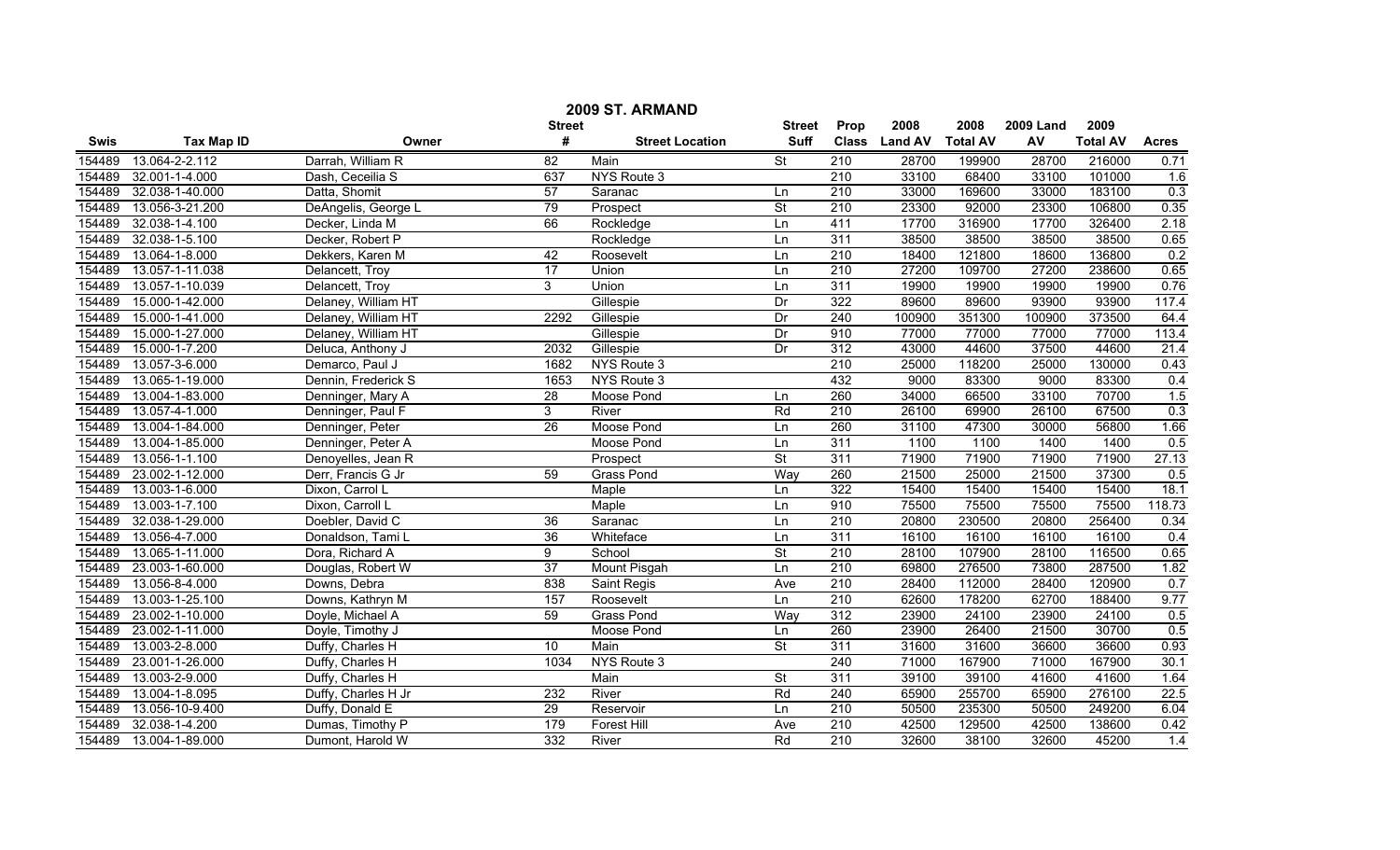|             | 2009 ST. ARMAND      |                         |                 |                        |                          |                  |                  |        |                  |                 |                |  |
|-------------|----------------------|-------------------------|-----------------|------------------------|--------------------------|------------------|------------------|--------|------------------|-----------------|----------------|--|
|             |                      |                         | <b>Street</b>   |                        | <b>Street</b>            | Prop             | 2008             | 2008   | <b>2009 Land</b> | 2009            |                |  |
| <b>Swis</b> | <b>Tax Map ID</b>    | Owner                   | #               | <b>Street Location</b> | <b>Suff</b>              | <b>Class</b>     | Land AV Total AV |        | AV               | <b>Total AV</b> | <b>Acres</b>   |  |
| 154489      | 13.056-8-7.000       | Dumovitz, John F        | 850             | Saint Regis            | Ave                      | 260              | 31100            | 36400  | 31100            | 40000           | 0.93           |  |
| 154489      | 23.003-2-27.000      | Duso, Sharron J         | 52              | Mount Pisgah           | Ln                       | 210              | 55600            | 351000 | 59100            | 367300          | 1.31           |  |
| 154489      | 23.003-2-28.000      | Duso, Sharron J         |                 | Vista                  | Dr                       | 311              | 40800            | 40800  | 42600            | 42600           | 4.16           |  |
| 154489      | 13.004-1-63.002      | Dyer, Edwin L           | 313             | River                  | Rd                       | 210              | 42200            | 115100 | 42200            | 117100          | 5.9            |  |
| 154489      | 32.0FB-5-4.000       | Edelberg, William R     | 135             | Bloomingdale           | Ave                      | 210              | 18600            | 59100  | 18600            | 86500           | 0.2            |  |
| 154489      | 23.002-1-2.000       | Edgley, Ronald          | 1403            | NYS Route 3            |                          | 105              | 33900            | 91500  | 33900            | 96100           | $\overline{2}$ |  |
| 154489      | 13.056-2-17.002      | Eldridge, William       | 18              | Oregon Plains          | Rd                       | 260              | 37300            | 75300  | 37300            | 75300           | 3.6            |  |
| 154489      | 13.004-1-70.000      | Ellis, Jeff             | $\overline{75}$ | Hemlock                | Way                      | 210              | 48300            | 97400  | 48100            | 99500           | 1.18           |  |
| 154489      | 13.004-1-16.210      | <b>Ellsworth Will B</b> |                 | NYS Route 3            |                          | 311              | 32600            | 32600  | 32600            | 32600           | 1.4            |  |
| 154489      | 13.004-1-16.100      | Ellsworth, Cyrus J      | 1473            | NYS Route 3            |                          | 210              | 65700            | 355100 | 65700            | 367300          | 9.5            |  |
| 154489      | 13.056-8-12.000      | Elmore, Diane L         |                 | Vine                   | <b>St</b>                | $\overline{311}$ | 12700            | 12700  | 12700            | 12700           | 0.2            |  |
| 154489      | 13.056-8-11.000      | Elmore, Diane L         | 26              | Main                   | $\overline{\mathsf{St}}$ | 210              | 21700            | 159800 | 21700            | 176300          | 0.3            |  |
| 154489      | 13.004-1-71.112      | Elrod, Tony             | 153             | Moose Pond             | $\overline{\ln}$         | 210              | 72200            | 230900 | 56900            | 244700          | 8.7            |  |
| 154489      | 13.064-2-1.114       | Engel, Alfred C         |                 | Maple                  | Ln                       | 311              |                  |        | 22800            | 22800           | 1.75           |  |
| 154489      | 13.064-2-1.113       | Engel, Alfred C         |                 | Maple                  | Ln                       | 311              |                  |        | 21500            | 21500           | 1.16           |  |
| 154489      | 13.064-2-1.111       | Engel, Alfred C         |                 | Maple                  | Ln                       | 311              |                  |        | 10500            | 10500           | 13.12          |  |
| 154489      | 13.003-2-14.000      | Engel, Alfred C         |                 | Main                   | <b>St</b>                | 311              | 42200            | 42200  | 45200            | 45200           | 2.66           |  |
| 154489      | 33.008-2-8.000       | Eriksen, Carl E         | $\overline{12}$ | George & Bliss         | Ln                       | 260              | 571300           | 725300 | 856900           | 1072500         | 18.2           |  |
| 154489      | 13.065-1-23.100      | <b>Essex County</b>     | 16              | Roosevelt              | Ln                       | 210              | 22300            | 52800  | 22300            | 52800           | 0.3            |  |
| 154489      | 13.003-2-6.300       | <b>Essex County</b>     |                 | Main                   | $\overline{\mathsf{St}}$ | 311              | 24300            | 24300  | 24300            | 24300           | 0.72           |  |
| 154489      | 32.038-1-5.300       | <b>Essex County</b>     |                 | Rockledge              | Ln                       | 311              | 300              | 300    | 900              | 900             | 0.09           |  |
| 154489      | 32.038-1-1.000       | <b>Essex County</b>     |                 | Rockledge              | Ln                       | 311              | 29800            | 29800  | 21000            | 21000           | $\overline{4}$ |  |
| 154489      | 13.056-7-16.000      | <b>Essex County</b>     | 10              | Maple                  | Ln                       | 210              | 32900            | 63600  | 32400            | 72000           | 1.29           |  |
| 154489      | 13.056-7-7.000       | Essex, Donald D         | 28              | Vine                   | $\overline{\mathsf{St}}$ | 270              | 33000            | 49100  | 33000            | 49100           | 1.3            |  |
| 154489      | 33.008-2-2.000       | Evangelista, Mark M     | $\overline{12}$ | George & Bliss         | Ln                       | 260              | 476700           | 570200 | 746500           | 803700          | 1.12           |  |
| 154489      | 33.008-2-1.000       | Evangelista, Mark M     |                 | George & Bliss         | Ln                       | 314              | 2400             | 2400   | 3400             | 3400            | 1.12           |  |
| 154489      | 13.057-1-33.000      | Everritt, Dean K        | 10              | <b>Oregon Plains</b>   | Rd                       | 210              | 32400            | 162600 | 32400            | 173000          | 1.3            |  |
| 154489      | 15.000-1-13.000      | Fahl, Eric J            | $\overline{13}$ | Goodspeed              | Ln                       | $\overline{311}$ | 9800             | 9800   | 9800             | 9800            | 0.46           |  |
| 154489      | 15.000-1-12.000      | Fahl, Eric J            |                 | Goodspeed              | Ln                       | 314              | 1800             | 1800   | 1800             | 1800            | 0.1            |  |
| 154489      | 15.000-1-14.000      | Fahl, Eric J            |                 | Goodspeed              | Ln                       | 311              | 1700             | 1700   | 1700             | 1700            | 0.08           |  |
| 154489      | 15.000-1-7.120       | Fahl, Eric J            | $\overline{20}$ | Goodspeed              | Ln                       | 210              | 33700            | 203400 | 33700            | 233900          | 1.5            |  |
| 154489      | 13.056-5-2.001       | Farley, Jerry           |                 | Maple                  | Ln                       | 311              | 9800             | 9800   | 9800             | 9800            | 0.17           |  |
| 154489      | 13.056-5-9.000       | Farley, Jerry           |                 | Maple                  | Ln                       | 311              | 15800            | 15800  | 15800            | 15800           | 0.4            |  |
| 154489      | 13.056-5-5.002       | Farley, Jerry F         | 34              | Maple                  | Ln                       | 270              | 24000            | 30500  | 24000            | 35400           | 0.38           |  |
| 154489      | 13.056-5-8.000       | Farley, Jerry F         |                 | Whiteface              | Ln                       | 311              | 11400            | 11400  | 11400            | 11400           | 0.2            |  |
| 154489      | $13.056 - 1 - 4.000$ | Farmer, Sheree          | 14              | Prospect               | St                       | 270              | 24000            | 50700  | 24000            | 53400           | 0.4            |  |
| 154489      | 13.004-1-65.500      | Farro, James            | 155             | Campion                | Way                      | 240              | 40500            | 63000  | 40500            | 68000           | 15.03          |  |
| 154489      | 13.065-3-1.000       | Fawcett, Andrew R Jr    | 31              | Roosevelt              | Ln                       | 240              | 36800            | 123700 | 36800            | 130700          | 10.55          |  |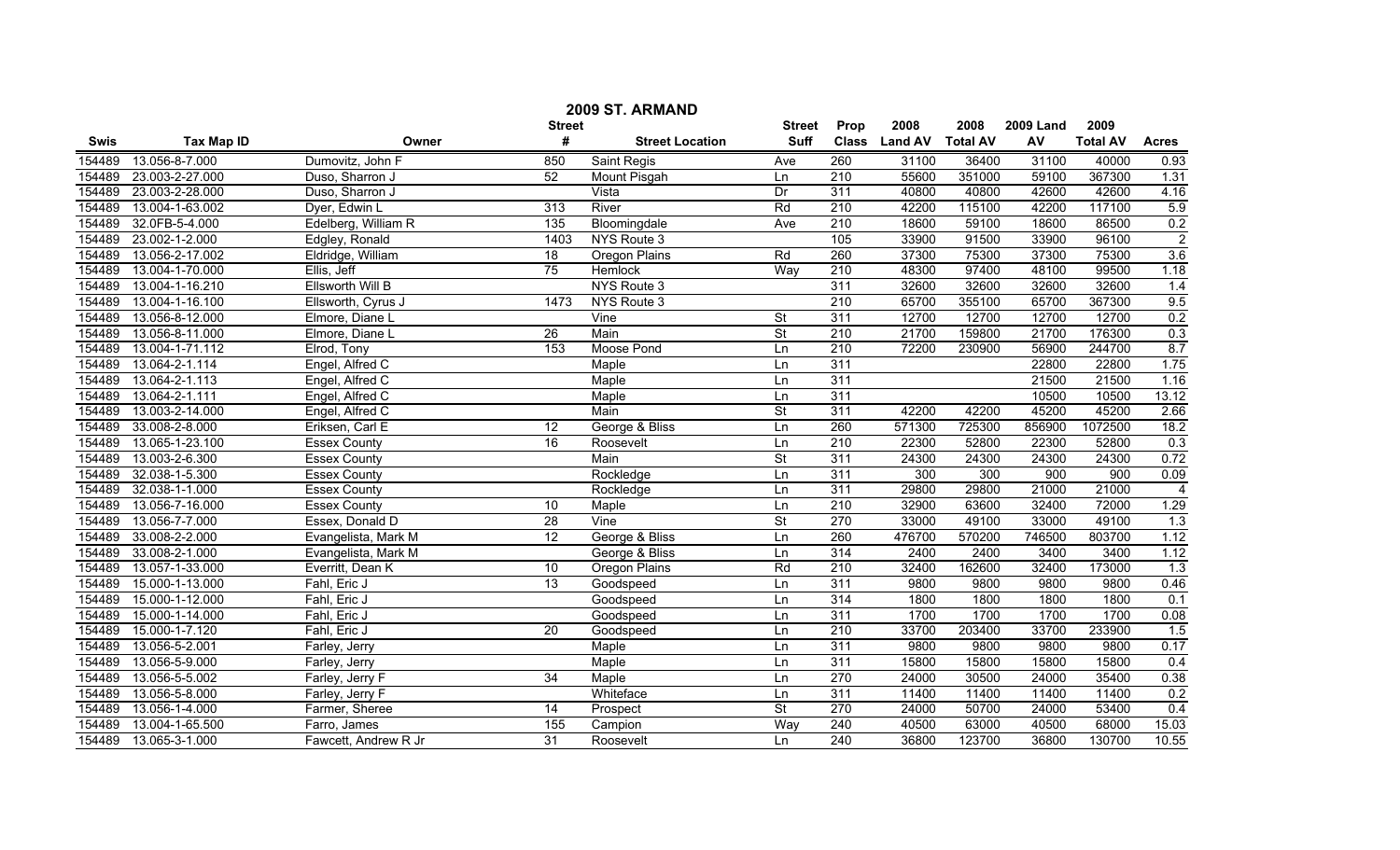|             | 2009 ST. ARMAND   |                           |                  |                        |               |                  |                |                 |                  |                 |                  |  |
|-------------|-------------------|---------------------------|------------------|------------------------|---------------|------------------|----------------|-----------------|------------------|-----------------|------------------|--|
|             |                   |                           | <b>Street</b>    |                        | <b>Street</b> | <b>Prop</b>      | 2008           | 2008            | <b>2009 Land</b> | 2009            |                  |  |
| <b>Swis</b> | <b>Tax Map ID</b> | Owner                     | #                | <b>Street Location</b> | <b>Suff</b>   | <b>Class</b>     | <b>Land AV</b> | <b>Total AV</b> | AV               | <b>Total AV</b> | <b>Acres</b>     |  |
| 154489      | 14.000-1-3.000    | Fawcett, Cheryl           | 129              | Dinsmore               | Way           | 910              | 33100          | 33100           | 33100            | 33100           | 60               |  |
| 154489      | 13.057-1-12.200   | Fawcett, Cheryl A         |                  | NYS Route 3            |               | 311              | 25300          | 25300           | 25300            | 25300           | 5.87             |  |
| 154489      | 32.038-1-35.000   | Federman Jay S            |                  | Rockledge              | Ln            | $\overline{311}$ | 9000           | 9000            | 9000             | 9000            | 0.12             |  |
| 154489      | 32.038-1-15.000   | Federman, Dorothy         |                  | Rockledge              | Ln            | 311              | 15000          | 15000           | 15000            | 15000           | 0.2              |  |
| 154489      | 32.038-1-32.000   | Federman, Dorothy         |                  | Rockledge              | Ln            | 311              | 19700          | 19700           | 19700            | 19700           | 0.33             |  |
| 154489      | 32.038-1-7.000    | Federman, Dorothy S       | 36               | Rockledge              | Ln            | 210              | 36600          | 368300          | 36600            | 396700          | 0.5              |  |
| 154489      | 32.038-1-47.000   | Federman, Jay S           |                  | Rockledge              | Ln            | 311              | 23800          | 23800           | 23800            | 23800           | 0.67             |  |
| 154489      | 15.000-1-31.200   | Fedorov, Alex M           |                  | Roseman                | Rd            | 322              | 31000          | 31000           | 31000            | 31000           | 18.7             |  |
| 154489      | 13.057-1-30.002   | Fellion, Kristi A         | 845              | Saint Regis            | Ave           | 210              | 34600          | 155000          | 34600            | 162800          | 1.75             |  |
| 154489      | 23.003-1-65.000   | Fiedler, Walter H         | 77               | <b>Mount Pisgah</b>    | Ln            | 210              | 71300          | 286500          | 75300            | 318200          | 2.3              |  |
| 154489      | 13.004-1-30.003   | Fields, Robert D          | $\overline{90}$  | River                  | Rd            | 210              | 40400          | 127200          | 40400            | 137400          | 1.3              |  |
| 154489      | 13.004-1-1.099    | Fields, Robert D          |                  | River                  | Rd            | 311              | 17000          | 17000           | 1700             | 1700            | 2.3              |  |
| 154489      | 13.004-1-39.500   | Filsinger, David R        | $\frac{175}{2}$  | River                  | Rd            | $\overline{240}$ | 59800          | 300300          | 58200            | 324300          | 34.06            |  |
| 154489      | 13.004-1-39.112   | Filsinger, David R        |                  | River                  | Rd            | 311              | 26900          | 26900           | 28200            | 28200           | 9.77             |  |
| 154489      | 15.000-1-25.000   | Fink, Jeffrey L           | 2155             | Gillespie              | Dr            | 240              | 44900          | 108200          | 44900            | 123000          | 16.46            |  |
| 154489      | 23.003-1-77.110   | Finn, Patricia            | 159              | Trudeau                | Rd            | $\overline{210}$ | 58300          | 76100           | 61000            | 91400           | 5.16             |  |
| 154489      | 23.003-1-77.200   | Finn, Patricia M          | 153              | Trudeau                | Rd            | 210              | 47600          | 174400          | 50300            | 177100          | 2.1              |  |
| 154489      | 32.038-1-53.000   | Fischer, Douglas P        |                  | Rockledge              | Ln            | 311              | 22700          | 22700           | 22700            | 22700           | 0.58             |  |
| 154489      | 32.038-1-45.000   | Fischer, Douglas P        | 88               | Rockledge              | Ln            | 210              | 33600          | 278800          | 33600            | 353200          | 0.32             |  |
| 154489      | 32.038-1-14.000   | Flint, Leland             | 28               | Saranac                | Ln            | 210              | 18400          | 139000          | 18400            | 160500          | 0.3              |  |
| 154489      | 32.038-1-24.000   | Flint, Wanda E            |                  | Rockledge              | Ln            | 311              | 19500          | 19500           | 19500            | 19500           | 0.31             |  |
| 154489      | 13.004-1-73.000   | Fobare, Malcolm G         | 43               | Grass Pond             | Way           | 210              | 62900          | 262100          | 62900            | 301400          | 10               |  |
| 154489      | 15.000-1-53.100   | Forrence, Peter P         | 184              | Goodspeed              | Ln            | 240              | 51400          | 148000          | 51600            | 213000          | 29.69            |  |
| 154489      | 13.004-2-11.002   | Forrester, Bettijane      | $\overline{23}$  | James                  | Way           | 210              | 35400          | 100000          | 35400            | 107500          | 2.72             |  |
| 154489      | 13.004-1-61.001   | Fortune, Timothy J        | 299              | River                  | Rd            | 240              | 52700          | 112000          | 52700            | 125000          | 43.5             |  |
| 154489      | 14.000-1-8.100    | Franklin Falls LLC        |                  | Franklin Falls Dam     |               | 910              | 466700         | 466700          | 466700           | 466700          | 68.17            |  |
| 154489      | 14.000-1-8.100/1  | Franklin Falls LLC        | $\overline{246}$ | Franklin Falls Dam     |               | 260              | 100            | 31900           | 100              | 35100           | 0.01             |  |
| 154489      | 14.000-1-7.120    | <b>Franklin Falls LLC</b> |                  | River                  | Rd            | 311              | 22700          | 22700           | 22700            | 22700           | $\overline{1.7}$ |  |
| 154489      | 14.000-1-8.100/2  | <b>Franklin Falls LLC</b> |                  | Franklin Falls Dam     |               | 210              | 100            | 31900           | 100              | 75000           | 0.01             |  |
| 154489      | 14.000-1-7.140    | <b>Franklin Falls LLC</b> |                  | River                  | Rd            | 260              | 42200          | 58400           | 42200            | 58400           | 0.29             |  |
| 154489      | 14.000-1-9.000    | Franklin Falls LLC        |                  | River                  | Rd            | 910              | 76300          | 76300           | 72000            | 72000           | 90               |  |
| 154489      | 14.000-1-7.130    | Franklin Falls LLC        |                  | River                  | Rd            | 311              | 27800          | 27800           | 3300             | 3300            | 4.1              |  |
| 154489      | 23.003-2-17.000   | Frechette, Daniel R       | 42               | <b>Mount Pisgah</b>    | Ln            | 210              | 58500          | 250800          | 61800            | 272100          | 2.08             |  |
| 154489      | 13.056-2-18.000   | Freeburg, Richard A       | 4                | <b>Oregon Plains</b>   | Rd            | 210              | 18600          | 68400           | 18600            | 77300           | 0.17             |  |
| 154489      | 13.004-1-78.200   | Frier, Barry              | 142              | Moose Pond             | Ln            | 280              | 40200          | 50800           | 36600            | 143000          | 3.27             |  |
| 154489      | 32.001-1-2.110    | Fuller, David             |                  | Trudeau                | Rd            | 311              | 31200          | 31200           | 32900            | 32900           | 1.4              |  |
| 154489      | 13.004-1-10.000   | Gallo, David G            | 1575             | NYS Route 3            |               | $\overline{210}$ | 33300          | 148000          | 33300            | 152400          | 1.7              |  |
| 154489      | 13.004-1-23.000   | Gallo, David G            |                  | NYS Route 3            |               | 323              | 10100          | 10100           | 10700            | 10700           | $\overline{2}$   |  |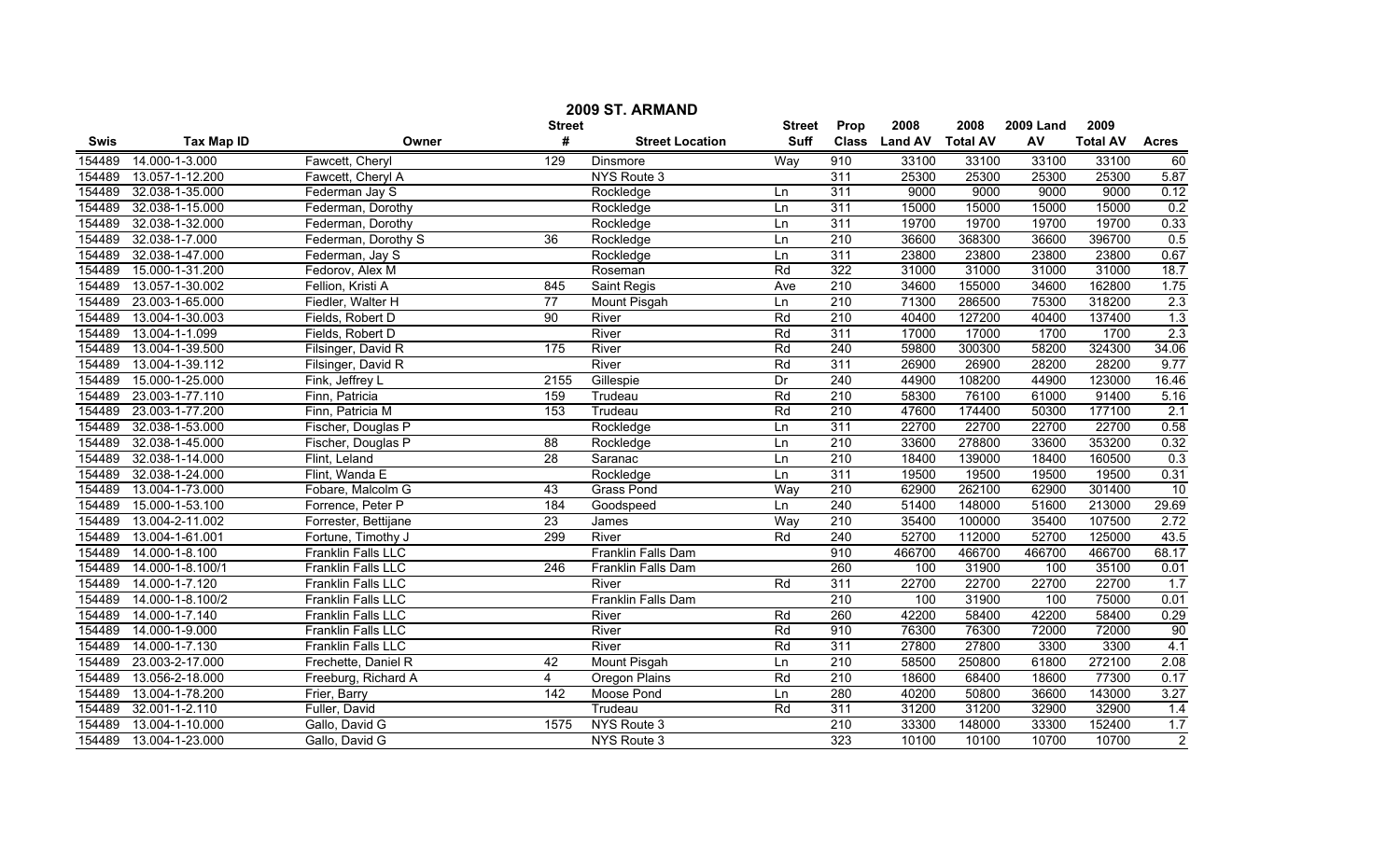|             | 2009 ST. ARMAND                                                                    |                         |                 |                        |                          |                  |                |                 |       |                 |                  |  |
|-------------|------------------------------------------------------------------------------------|-------------------------|-----------------|------------------------|--------------------------|------------------|----------------|-----------------|-------|-----------------|------------------|--|
|             | 2008<br>2009<br><b>Street</b><br>2008<br><b>2009 Land</b><br><b>Street</b><br>Prop |                         |                 |                        |                          |                  |                |                 |       |                 |                  |  |
| <b>Swis</b> | <b>Tax Map ID</b>                                                                  | Owner                   | #               | <b>Street Location</b> | <b>Suff</b>              | <b>Class</b>     | <b>Land AV</b> | <b>Total AV</b> | AV    | <b>Total AV</b> | <b>Acres</b>     |  |
| 154489      | 13.004-1-24.000                                                                    | Gallo, David G          |                 | NYS Route 3            |                          | 314              | 10000          | 10000           | 10700 | 10700           | 1.9              |  |
| 154489      | 13.004-1-25.100                                                                    | Gallo, David G          |                 | NYS Route 3            |                          | 314              | 16000          | 16000           | 16000 | 16000           | 11.4             |  |
| 154489      | 13.004-1-58.001                                                                    | Gallo, Robert J         |                 | River                  | Rd                       | $\overline{311}$ | 21800          | 21800           | 22400 | 22400           | 12.5             |  |
| 154489      | 13.065-1-14.002                                                                    | Gallo, Tobie            | 1667            | NYS Route 3            |                          | 210              | 25100          | 107800          | 25100 | 125300          | 0.21             |  |
| 154489      | 32.038-1-13.000                                                                    | Gannon, Thomas E        | 65              | Rockledge              | Ln                       | 210              | 49000          | 161100          | 51700 | 161100          | 2.6              |  |
| 154489      | 13.004-1-71.111                                                                    | Garrett, Rodney E       |                 | Moose Pond             | Ln                       | 311              | 21400          | 21400           | 21400 | 21400           | 25.22            |  |
| 154489      | 13.056-3-9.200                                                                     | Garso Joseph A Jr       |                 | Prospect               | St                       | 311              | 11400          | 11400           | 11400 | 11400           | 0.2              |  |
| 154489      | 23.003-1-21.000                                                                    | Garver, Troy B          | 819             | NYS Route 3            |                          | 210              | 29400          | 110300          | 29400 | 117900          | 0.7              |  |
| 154489      | 13.004-1-71.113                                                                    | Gary, Brian K           |                 | <b>Grass Pond</b>      | Way                      | 311              | 28600          | 28600           | 28600 | 28600           | 9.8              |  |
| 154489      | 15.000-1-19.000                                                                    | Gengenbach, Margaret    | 2084            | Gillespie              | $\overline{Dr}$          | 260              | 31800          | 37400           | 32000 | 46300           | 1.1              |  |
| 154489      | 13.003-1-29.250                                                                    | Germano, Anthony        | 24              | <b>Basil Hill</b>      | Way                      | 311              | 45200          | 45200           | 48700 | 48700           | 3.65             |  |
| 154489      | 13.056-3-25.002                                                                    | Giambruno Steven C      | 59              | Prospect               | $\overline{\mathsf{St}}$ | $\overline{311}$ | 28500          | 28500           | 28500 | 28500           | 0.69             |  |
| 154489      | 13.004-2-14.000                                                                    | Gilmet, Randy H         |                 | James                  | Way                      | 311              | 20600          | 20600           | 20600 | 20600           | 0.87             |  |
| 154489      | 13.064-1-12.000                                                                    | Girard, Gerald L        | 43              | Matthew                | Way                      | 210              | 28600          | 121800          | 27000 | 131500          | 0.71             |  |
| 154489      | 13.056-2-10.000                                                                    | Giroux Paul E           | 797             | Saint Regis            | Ave                      | 411              | 18700          | 153800          | 18700 | 169000          | 2.45             |  |
| 154489      | 13.056-9-7.000                                                                     | Gladd, Joseph E         | $\overline{17}$ | Main                   | $\overline{\mathsf{St}}$ | 210              | 24500          | 144400          | 24500 | 151300          | $\overline{0.4}$ |  |
| 154489      | 13.065-1-1.310                                                                     | Gladd, Monroe           |                 | School                 | <b>St</b>                | 311              | 12100          | 12100           | 12100 | 12100           | 0.19             |  |
| 154489      | 13.065-1-5.000                                                                     | Gladd, Monroe J         | 10              | School                 | <b>St</b>                | 270              | 18600          | 20700           | 18600 | 23600           | 0.2              |  |
| 154489      | 13.056-7-28.220                                                                    | Goetz, Brian J          | 10              | Goetz                  | Way                      | 210              | 32600          | 249300          | 32700 | 259300          | 1.41             |  |
| 154489      | 13.064-2-1.200                                                                     | Goff, Steven B          | 110             | Main                   | St                       | 210              | 48800          | 124400          | 41400 | 140000          | 5.57             |  |
| 154489      | 13.057-1-5.120                                                                     | Gonyea, Dale L          | 1803            | NYS Route 3            |                          | 210              | 24000          | 136600          | 24000 | 141200          | 0.4              |  |
| 154489      | 13.003-3-7.200                                                                     | Gordon, Martin E        |                 | Main                   | St                       | 311              | 4600           | 4600            | 4600  | 4600            | 7.07             |  |
| 154489      | 13.003-3-7.100                                                                     | Gordon, Martin E        |                 | Main                   | $\overline{\mathsf{St}}$ | 311              | 31400          | 31400           | 38400 | 38400           | 2.96             |  |
| 154489      | 32.0FB-5-1.113                                                                     | Graham, Robert          | 20              | Cantwell               | Way                      | 230              | 21800          | 95400           | 21800 | 103000          | 0.28             |  |
| 154489      | 32.038-1-23.000                                                                    | Grant, Benita B         | $\overline{32}$ | Saranac                | Ln                       | $\overline{210}$ | 18000          | 198400          | 18000 | 219000          | 0.24             |  |
| 154489      | 23.003-1-25.000                                                                    | Graystone Materials Inc |                 | NYS Route 3            |                          | 311              | 21800          | 21800           | 21800 | 21800           | 1.86             |  |
| 154489      | 23.001-1-20.120                                                                    | Graystone Materials Inc |                 | NYS Route 3            |                          | 720              | 27900          | 27900           | 27900 | 27900           | 10.55            |  |
| 154489      | 23.001-1-20.110                                                                    | Graystone Materials Inc |                 | NYS Route 3            |                          | 720              | 34900          | 34900           | 34900 | 34900           | 20.04            |  |
| 154489      | 13.004-2-1.004                                                                     | Greene, James R         |                 | River                  | Rd                       | 311              | 25400          | 25400           | 25400 | 25400           | 6.03             |  |
| 154489      | 13.004-2-10.001                                                                    | Greene, James R         |                 | James                  | Way                      | 323              | 1100           | 1100            | 1700  | 1700            | 1.6              |  |
| 154489      | 13.004-2-3.001                                                                     | Greene, James R         |                 | James                  | Way                      | 311              | 23700          | 23700           | 23700 | 23700           | 3.8              |  |
| 154489      | 13.004-2-4.002                                                                     | Greene, James R         | 43              | James                  | Way                      | 210              | 32400          | 108100          | 32400 | 114500          | 1.3              |  |
| 154489      | 32.038-1-18.000                                                                    | Grimone, Samuel A       | 40              | Ledge                  | Ln                       | 210              | 43600          | 277400          | 45900 | 292900          | 0.99             |  |
| 154489      | 13.056-3-20.032                                                                    | Gruber, Judith          | 29              | Prospect               | $\overline{\mathsf{St}}$ | 210              | 18600          | 79300           | 18600 | 80600           | 0.2              |  |
| 154489      | 13.004-1-71.114                                                                    | Gruber, Judith A        |                 | <b>Grass Pond</b>      | Way                      | 311              | 23100          | 23100           | 23100 | 23100           | 3.2              |  |
| 154489      | 13.004-2-15.000                                                                    | Gruenberg, Dennis       | 42              | Curtis                 | Way                      | 260              | 28600          | 39300           | 28600 | 42900           | 0.69             |  |
| 154489      | 13.003-1-29.220                                                                    | Gugumuck, Henry         | $\overline{23}$ | <b>Basil Hill</b>      | Way                      | $\overline{311}$ | 40800          | 40800           | 43500 | 43500           | 2.19             |  |
| 154489      | 13.056-2-3.000                                                                     | Gunther, Jamie          | 767             | Saint Regis            | Ave                      | 210              | 26500          | 118800          | 26500 | 128300          | 0.5              |  |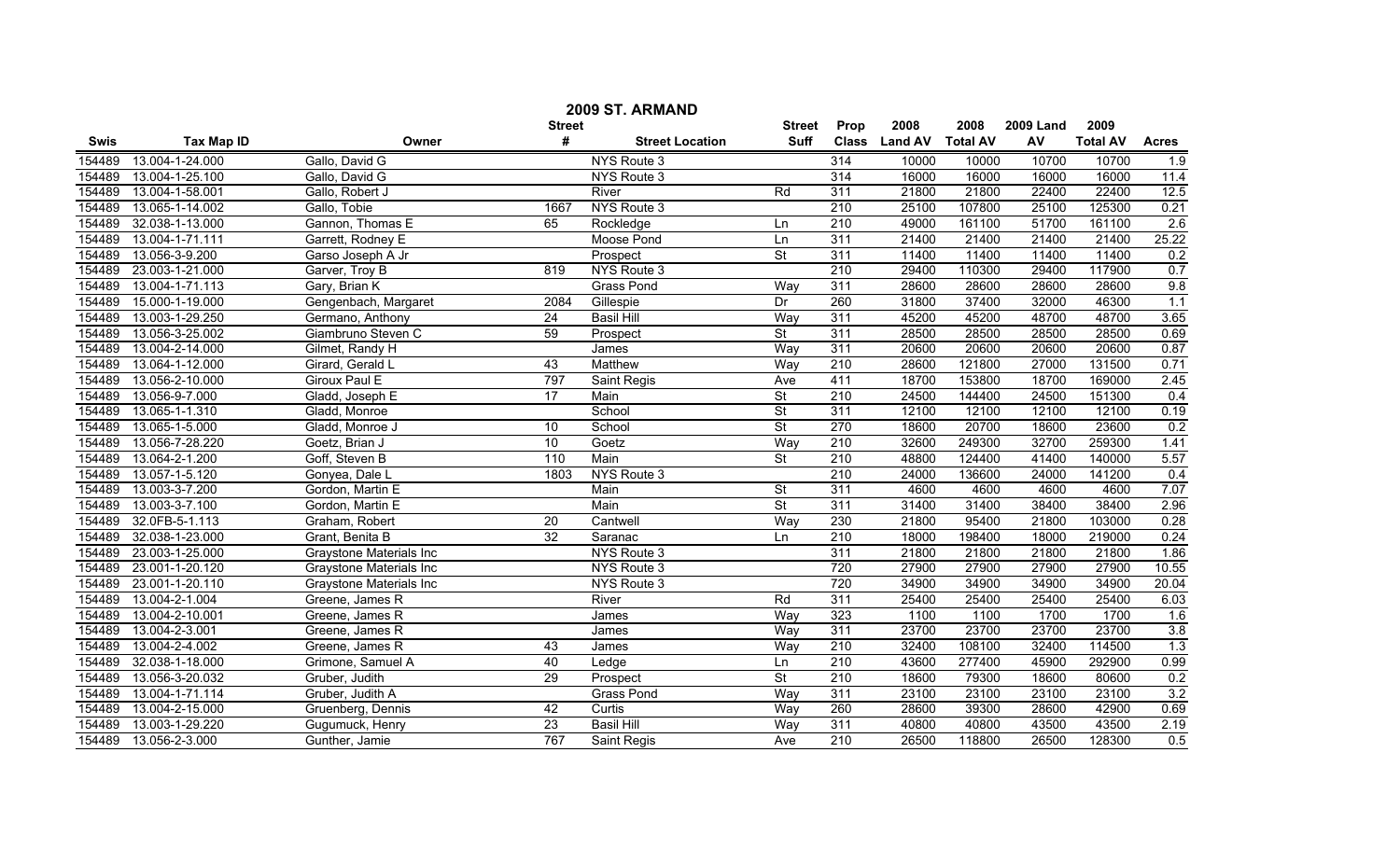|             | 2009 ST. ARMAND   |                       |                  |                        |                          |                  |                |                 |                  |                 |                  |  |
|-------------|-------------------|-----------------------|------------------|------------------------|--------------------------|------------------|----------------|-----------------|------------------|-----------------|------------------|--|
|             |                   |                       | <b>Street</b>    |                        | <b>Street</b>            | Prop             | 2008           | 2008            | <b>2009 Land</b> | 2009            |                  |  |
| <b>Swis</b> | <b>Tax Map ID</b> | Owner                 | #                | <b>Street Location</b> | <b>Suff</b>              | <b>Class</b>     | <b>Land AV</b> | <b>Total AV</b> | AV               | <b>Total AV</b> | <b>Acres</b>     |  |
| 154489      | 32.038-1-39.100   | Hahne-Shuchart, Holly | 47               | Saranac                | Ln                       | 311              | 21200          | 21200           | 21200            | 21200           | 0.45             |  |
| 154489      | 13.004-1-65.600   | Hall, David L         | $\overline{145}$ | Campion                | Way                      | 210              | 35000          | 56200           | 35000            | 70900           | 8.56             |  |
| 154489      | 13.056-7-3.000    | Hameline, Paula       | 792              | Saint Regis            | Ave                      | $\overline{210}$ | 24900          | 104600          | 24900            | 117100          | 0.43             |  |
| 154489      | 32.0FB-7-2.000    | Hanlon, Mary          | 74               | Stevenson              | Rd                       | 210              | 19200          | 37200           | 27800            | 57200           | 0.6              |  |
| 154489      | 33.008-2-12.000   | Hansen, Shirley       |                  | George & Bliss         | Ln                       | 312              | 448800         | 466200          | 447300           | 466200          | 2.54             |  |
| 154489      | 33.008-2-11.000   | Hansen, Shirley A     | $\overline{12}$  | George & Bliss         | Ln                       | 260              | 261800         | 323000          | 284100           | 323000          | 1.28             |  |
| 154489      | 33.008-2-13.000   | Hansen, Shirley A     |                  | George & Bliss         | Ln                       | 260              | 499600         | 585500          | 499600           | 585500          | 4.04             |  |
| 154489      | 13.003-2-5.000    | Hanson, Arnold        |                  | Maple                  | Ln                       | 311              | 36500          | 36500           | 36500            | 36500           | 6.5              |  |
| 154489      | 13.003-2-7.000    | Hanson, Arnold        |                  | Main                   | $\overline{\mathsf{St}}$ | 311              | 16800          | 16800           | 17700            | 17700           | 3.4              |  |
| 154489      | 13.056-1-2.000    | Hare, Clarence G      | 752              | Saint Regis            | Ave                      | 210              | 30000          | 125400          | 30000            | 145900          | 0.8              |  |
| 154489      | 32.038-1-9.200    | Harris, Gordon        |                  | Rockledge              | Ln                       | 311              | 17300          | 17300           | 17300            | 17300           | 0.23             |  |
| 154489      | 32.038-1-19.000   | Harris, Gordon        | 16               | Saranac                | Ln                       | 210              | 22100          | 222700          | 22100            | 240500          | 0.38             |  |
| 154489      | 13.004-1-78.400   | Hartmann, Ralph       | 122              | Moose Pond             | Ln                       | 210              | 42400          | 109100          | 37800            | 148900          | 3.86             |  |
| 154489      | 13.004-1-39.111   | Hayes, Curtis S IV    | 191              | River                  | Rd                       | 311              | 23400          | 23400           | 23400            | 23400           | 3.58             |  |
| 154489      | 13.004-1-51.000   | Hayes, Sanford C III  | 206              | River                  | Rd                       | 210              | 46900          | 186800          | 46900            | 201700          | 4.37             |  |
| 154489      | 13.056-3-8.000    | Hazelden, Douglas G   | 13               | Prospect               | St                       | 210              | 28000          | 183000          | 28000            | 169400          | 0.64             |  |
| 154489      | 13.056-5-7.000    | Heath, Nancy          |                  | Whiteface              | Ln                       | 311              | 6500           | 6500            | 6500             | 6500            | 0.2              |  |
| 154489      | 13.056-6-5.001    | Heath, Nancy M        |                  | Maple                  | Ln                       | 311              | 8400           | 8400            | 8400             | 8400            | 0.34             |  |
| 154489      | 13.056-5-6.000    | Heath, Richard        |                  | Whiteface              | Ln                       | 311              | 15300          | 15300           | 15300            | 15300           | 0.6              |  |
| 154489      | 13.056-5-4.005    | Heath, Richard        | 24               | Whiteface              | Ln                       | 210              | 22000          | 105500          | 22000            | 110800          | 0.2              |  |
| 154489      | 13.056-5-3.000    | Heath, Richard J      |                  | Whiteface              | Ln                       | 311              | 11400          | 11400           | 11400            | 11400           | 0.2              |  |
| 154489      | 13.056-6-8.001    | Heath, Richard J      |                  | Maple                  | Ln                       | 311              | 6500           | 6500            | 6500             | 6500            | 0.2              |  |
| 154489      | 23.003-1-39.000   | Henry, David          | 675              | NYS Route 3            |                          | 210              | 38600          | 149600          | 38600            | 169500          | 4.21             |  |
| 154489      | 13.003-3-3.000    | Herd, Gerald R        | 147              | Main                   | <b>St</b>                | 311              | 32300          | 32300           | 34000            | 34000           | 4.12             |  |
| 154489      | 23.003-1-77.140   | Hesseltine, Roger     |                  | Trudeau                | Rd                       | 323              | 40400          | 40400           | 43600            | 43600           | 26.53            |  |
| 154489      | 23.003-1-77.120   | Hesseltine, Thomas A  | 151              | Trudeau                | Rd                       | $\overline{240}$ | 60800          | 293100          | 64500            | 312100          | 23.67            |  |
| 154489      | 23.003-1-76.000   | Hesseltine, Thomas A  |                  | Trudeau                | Rd                       | 311              | 26800          | 26800           | 28100            | 28100           | 2.66             |  |
| 154489      | 13.057-1-32.000   | Heverly, John J       | 833              | Saint Regis            | Ave                      | $\overline{210}$ | 33300          | 166000          | 33300            | 171300          | 1.7              |  |
| 154489      | 13.065-1-22.000   | Hewitt, Ann M         | 14               | Roosevelt              | Ln                       | 210              | 18600          | 63600           | 18600            | 69600           | 0.2              |  |
| 154489      | 13.003-2-11.000   | Hewitt, Richard E     |                  | Main                   | $\overline{\mathsf{St}}$ | 311              | 45900          | 45900           | 49500            | 49500           | 3.89             |  |
| 154489      | 13.003-1-11.000   | Hickok, Carolyn R     |                  | Maple                  | Ln                       | 322              | 33100          | 33100           | 33100            | 33100           | 39               |  |
| 154489      | 23.002-1-1.112    | Hobbs, CD             | 1470             | NYS Route 3            |                          | 312              | 49800          | 131900          | 57600            | 154600          | 5.71             |  |
| 154489      | 13.004-1-17.100   | Hobbs, CD             | 1471             | NYS Route 3            |                          | 312              |                |                 | 14200            | 14200           | 0.67             |  |
| 154489      | 13.004-1-28.971   | Hobbs, CD             | 1482             | NYS Route 3            |                          | 240              | 65400          | 360400          | 65400            | 360400          | 18.48            |  |
| 154489      | 23.003-1-56.120   | Hogan, Patrick E      | 21               | Mount Pisgah           | Ln                       | 210              | 65600          | 276400          | 69600            | 298500          |                  |  |
| 154489      | 15.000-1-6.200    | Holt, Mark B          | 64               | Goodspeed              | Ln                       | 210              | 34600          | 134800          | 34500            | 164500          | $\overline{2.3}$ |  |
| 154489      | 13.003-1-12.100   | Hough, Jon W          |                  | <b>Sunset Rock</b>     | Way                      | 322              | 30800          | 30800           | 30800            | 30800           | 36.35            |  |
| 154489      | 13.003-2-6.100    | Hough, Jon W          | 17               | <b>Sunset Rock</b>     | Way                      | 280              | 46600          | 186800          | 46700            | 200700          | 7.98             |  |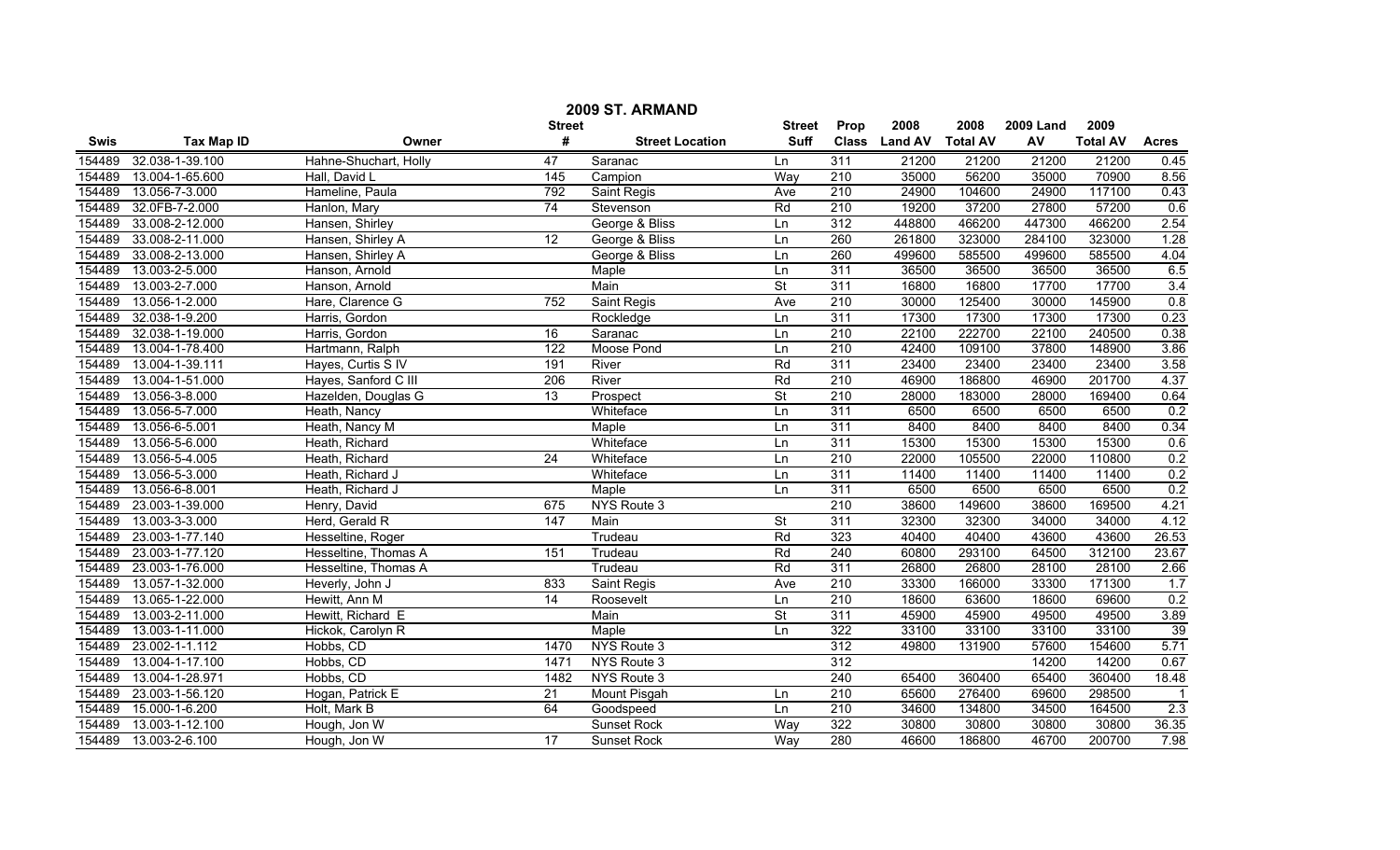|        | 2009 ST. ARMAND   |                        |                 |                        |                          |                  |                |                 |                  |                 |                 |  |
|--------|-------------------|------------------------|-----------------|------------------------|--------------------------|------------------|----------------|-----------------|------------------|-----------------|-----------------|--|
|        |                   |                        | <b>Street</b>   |                        | <b>Street</b>            | Prop             | 2008           | 2008            | <b>2009 Land</b> | 2009            |                 |  |
| Swis   | <b>Tax Map ID</b> | Owner                  | #               | <b>Street Location</b> | Suff                     | <b>Class</b>     | <b>Land AV</b> | <b>Total AV</b> | AV               | <b>Total AV</b> | <b>Acres</b>    |  |
| 154489 | 13.065-2-4.000    | Hovland, Greta         | $\overline{38}$ | River                  | Rd                       | 210              | 21800          | 60700           | 21800            | 69600           | 0.28            |  |
| 154489 | 32.001-1-3.000    | Hughes, Ginger L       | 645             | NYS Route 3            |                          | 411              | 28000          | 107900          | 28000            | 113300          | 0.65            |  |
| 154489 | 13.056-3-4.000    | Hurteau, Richard F     | 8               | Poplar                 | Ln                       | $\overline{210}$ | 29000          | 130900          | 29000            | 145300          | 0.74            |  |
| 154489 | 14.000-1-7.100/3  | Hutchison, John E Jr   |                 | River                  | Rd                       | 260              | 100            | 31900           | 100              | 35100           | 0.01            |  |
| 154489 | 14.000-1-7.100/6  | Hutchison, John E Jr   |                 | River                  | Rd                       | 312              | 100            | 31900           | 100              | 34500           | 0.01            |  |
| 154489 | 14.000-1-7.100/2  | Hutchison, John E Jr   |                 | River                  | Rd                       | 260              | 100            | 31900           | 100              | 34500           | 0.01            |  |
| 154489 | 14.000-1-7.100/1  | Hutchison, John E Jr   |                 | River                  | Rd                       | 260              | 100            | 31900           | 100              | 36700           | 0.01            |  |
| 154489 | 14.000-1-7.200    | Hutchison, John E Jr   |                 | Franklin Falls Dam     |                          | 311              | 198400         | 198400          | 198400           | 222200          | 0.7             |  |
| 154489 | 14.000-1-7.110    | Hutchison, John E Jr   | 1124            | River                  | Rd                       | 910              | 532400         | 532400          | 574900           | 574900          | 43.31           |  |
| 154489 | 14.000-1-7.100/5  | Hutchison, John E Jr   |                 | River                  | Rd                       | 260              | 100            | 31900           | 100              | 35800           | 0.01            |  |
| 154489 | 14.000-1-7.100/4  | Hutchison, John E Jr   |                 | River                  | Rd                       | 260              | 100            | 31900           | 100              | 36700           | 0.01            |  |
| 154489 | 32.038-1-26.000   | Hybicki, Michael       | 53              | Saranac                | Ln                       | 210              | 34800          | 167000          | 34800            | 185900          | 0.39            |  |
| 154489 | 23.003-1-43.000   | Hyde, Philmore         |                 | Trudeau                | Rd                       | 323              | 16800          | 16800           | 16800            | 16800           | $\overline{21}$ |  |
| 154489 | 23.003-1-47.000   | Hyde, Thomas F         |                 | Trudeau                | Rd                       | 311              | 34600          | 34600           | 37400            | 37400           | 2.6             |  |
| 154489 | 23.003-1-63.000   | Hyde, Thomas F         | 254             | Trudeau                | Rd                       | 220              | 84500          | 437900          | 88500            | 465000          | 4.6             |  |
| 154489 | 13.056-2-5.000    | Ingham, David J        | 775             | Saint Regis            | Ave                      | 210              | 27200          | 116700          | 27200            | 140000          | 0.6             |  |
| 154489 | 15.000-1-7.002    | Ingison, Stanley C     | 42              | Goodspeed              | Ln                       | 240              | 48500          | 52800           | 47800            | 63800           | 19.35           |  |
| 154489 | 13.004-1-56.000   | Irvine, Bruce I        | 267             | River                  | Rd                       | 210              | 33700          | 150100          | 33700            | 165100          | 1.9             |  |
| 154489 | 13.057-2-6.000    | Isabella, Katrene L    | 1681            | NYS Route 3            |                          | 280              | 19100          | 136600          | 19100            | 159800          | 0.23            |  |
| 154489 | 13.065-1-1.330    | Isabella, Todd         |                 | School                 | <b>St</b>                | 311              | 1100           | 1100            | 1100             | 1100            | 0.07            |  |
| 154489 | 32.038-1-74.000   | Jackson, Frederick H   |                 | Saranac                | Ln                       | 311              | 1200           | 1200            | 1400             | 1400            | 0.4             |  |
| 154489 | 32.038-1-42.112   | Jackson, Frederick H   |                 | Ledge                  | Ln                       | 311              | 35200          | 35200           | 35200            | 35200           | 2.56            |  |
| 154489 | 32.038-1-57.200   | Jackson, Frederick H   |                 | Ledge                  | Ln                       | 311              | 10000          | 10000           | 10000            | 10000           | 0.38            |  |
| 154489 | 13.057-4-4.000    | Jacobs, Thomas A       | 12              | Union                  | Ln                       | 270              | 20700          | 26700           | 20700            | 31700           | 0.24            |  |
| 154489 | 32.038-1-12.000   | Jakobe, Henry G        | 47              | Rockledge              | Ln                       | 210              | 33200          | 121400          | 33200            | 121400          | 0.3             |  |
| 154489 | 32.038-1-10.000   | Jakobe, Henry G        | 45              | Rockledge              | Ln                       | 210              | 36800          | 281900          | 36800            | 296000          | 0.5             |  |
| 154489 | 32.038-1-11.000   | Jakobe, Henry G        |                 | Rockledge              | Ln                       | 311              | 21800          | 21800           | 21800            | 21800           | 0.5             |  |
| 154489 | 13.057-3-12.000   | Jakobe, Henry G Jr     | 1720            | NYS Route 3            |                          | 482              | 22500          | 54600           | 22500            | 57400           | 1.12            |  |
| 154489 | 13.057-3-11.001   | Jakobe, Henry G Jr     |                 | NYS Route 3            |                          | 484              | 17500          | 25000           | 17500            | 28000           | 0.64            |  |
| 154489 | 13.056-2-14.000   | Jakobe, Henry G Jr     | 9               | <b>Oregon Plains</b>   | Rd                       | 484              | 6100           | 52500           | 6100             | 55200           | 0.36            |  |
| 154489 | 32.001-2-10.400   | Jaquis, Robert A       |                 | Rockledge              | Ln                       | 311              | 1200           | 1200            | 1300             | 1300            | 0.35            |  |
| 154489 | 13.004-1-11.912   | Jenkins, Spencer       | 1601            | NYS Route 3            |                          | 240              | 43900          | 108100          | 43900            | 118900          | 15.34           |  |
| 154489 | 13.004-3-8.000    | Jewtraw, James E       | 61              | Curtis                 | Way                      | 260              | 26400          | 34100           | 26400            | 43400           | 0.8             |  |
| 154489 | 13.004-1-39.300   | Jimsan Enterprises Inc |                 | Curtis                 | Way                      | 311              | 10900          | 10900           | 10900            | 10900           | 1.43            |  |
| 154489 | 13.004-2-5.001    | Jimsan Enterprises Inc |                 | James                  | Way                      | 311              | 9500           | 9500            | 9500             | 9500            | 4.5             |  |
| 154489 | 13.003-3-1.000    | Johnson, Basil C       | 127             | Main                   | $\overline{\mathsf{St}}$ | 270              | 46600          | 69000           | 49200            | 73100           | 4.48            |  |
| 154489 | 13.004-3-2.000    | Johnston, Andrea       | 37              | Curtis                 | Way                      | 210              | 29700          | 79300           | 29700            | 85600           | 0.8             |  |
| 154489 | 13.056-3-11.003   | Johnston, John L       | 35              | Whiteface              | Ln                       | 210              | 26700          | 111700          | 26700            | 117100          | 0.52            |  |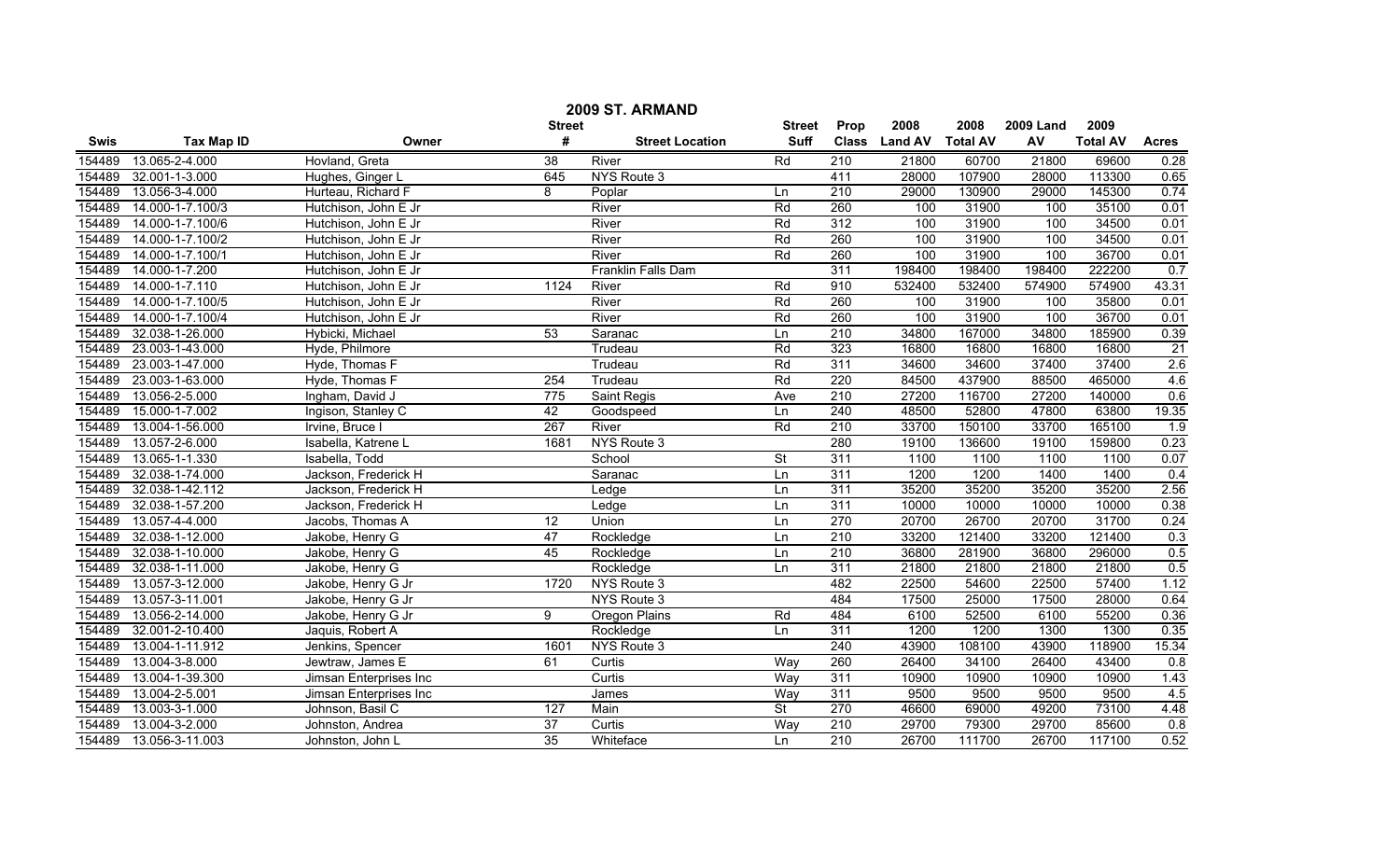| 2009 ST. ARMAND |                                                                                           |                      |                 |                        |                          |                  |                |                 |        |                 |                         |
|-----------------|-------------------------------------------------------------------------------------------|----------------------|-----------------|------------------------|--------------------------|------------------|----------------|-----------------|--------|-----------------|-------------------------|
|                 | 2008<br>2009<br>2008<br><b>2009 Land</b><br><b>Street</b><br><b>Street</b><br><b>Prop</b> |                      |                 |                        |                          |                  |                |                 |        |                 |                         |
| <b>Swis</b>     | <b>Tax Map ID</b>                                                                         | Owner                | #               | <b>Street Location</b> | <b>Suff</b>              | <b>Class</b>     | <b>Land AV</b> | <b>Total AV</b> | AV     | <b>Total AV</b> | <b>Acres</b>            |
| 154489          | 23.003-1-10.000                                                                           | Johnstone, Phillip A | 1011            | NYS Route 3            |                          | 210              | 31800          | 175000          | 31800  | 183800          |                         |
| 154489          | 13.056-2-11.000                                                                           | Jones, Arlene M      | 805             | Saint Regis            | Ave                      | 220              | 17700          | 86300           | 17700  | 96700           | 0.5                     |
| 154489          | 13.056-2-13.000                                                                           | Jones, Arlene M      | 813             | Saint Regis            | Ave                      | 411              | 13500          | 111300          | 13500  | 122400          | $\mathbf{1}$            |
| 154489          | 13.056-3-24.001                                                                           | Jones, James         |                 | Prospect               | $\overline{\mathsf{St}}$ | 311              | 11400          | 11400           | 11400  | 11400           | 0.2                     |
| 154489          | 13.004-1-4.098                                                                            | Jones, James J       |                 | <b>Grass Pond</b>      | Rd                       | 311              | 28000          | 28000           | 28000  | 28000           | $\overline{9}$          |
| 154489          | 13.064-2-2.113                                                                            | Jones, John H        | 74              | Main                   | <b>St</b>                | 210              | 25000          | 181400          | 26400  | 192284          | 0.83                    |
| 154489          | 13.056-7-14.000                                                                           | Jones, Sharon E      | 54              | Main                   | <b>St</b>                | 270              | 17600          | 23900           | 17600  | 25300           | 0.26                    |
| 154489          | 13.003-1-29.210                                                                           | Jones, Thomas C      | $\overline{7}$  | <b>Basil Hill</b>      | Way                      | 210              | 59100          | 273500          | 63200  | 315400          | 2.48                    |
| 154489          | 13.056-3-15.000                                                                           | Joseph, Jon E        | $\overline{19}$ | Whiteface              | Ln                       | $\overline{210}$ | 24400          | 102100          | 24400  | 116500          | $\overline{0.4}$        |
| 154489          | 32.038-1-9.100                                                                            | Kancsar, Mary W      | 37              | Rockledge              | Ln                       | $\overline{210}$ | 35100          | 163100          | 35100  | 176000          | 0.42                    |
| 154489          | 13.004-1-77.000                                                                           | Kanze, Edward J III  | 80              | Moose Pond             | Ln                       | 240              | 45900          | 113700          | 45100  | 127300          | 17.6                    |
| 154489          | 23.001-1-8.200                                                                            | Kasson, Matthew A    |                 | NYS Route 3            |                          | $\overline{311}$ | 17200          | 17200           | 17200  | 17200           | 0.81                    |
| 154489          | 23.001-1-9.000                                                                            | Kasson, Matthew A    | 1225            | NYS Route 3            |                          | $\overline{210}$ | 33700          | 159000          | 33700  | 159000          | 1.6                     |
| 154489          | 32.001-1-8.000                                                                            | Keaney, Michael M    | 395             | Bloomingdale           | Ave                      | 270              | 26300          | 60100           | 26300  | 60100           | 0.5                     |
| 154489          | 13.004-1-88.000                                                                           | Kellam, Walter D     | 20              | Moose Pond             | Ln                       | 210              | 37700          | 79700           | 36000  | 86100           | 2.6                     |
| 154489          | 33.008-2-6.000                                                                            | Kelley, Timothy      | $\overline{12}$ | George & Bliss         | Ln                       | 260              | 583000         | 683000          | 717700 | 799000          | 13.1                    |
| 154489          | 23.003-2-12.000                                                                           | Kelly, Kerry L       |                 | <b>Mount Pisgah</b>    | Ln                       | 311              | 29800          | 29800           | 31600  | 31600           | 1.02                    |
| 154489          | 23.003-2-11.000                                                                           | Kelly, Kerry L       | 34              | <b>Mount Pisgah</b>    | Ln                       | 210              | 54700          | 279500          | 58000  | 298300          | $\overline{\mathbf{1}}$ |
| 154489          | 23.003-2-13.000                                                                           | Kelly, Kerry L       |                 | Mount Pisgah           | Ln                       | 311              | 29800          | 29800           | 31600  | 31600           | 1.02                    |
| 154489          | 23.003-1-33.000                                                                           | Kent Barbara         | 646             | NYS Route 3            |                          | 484              | 6000           | 31000           | 6000   | 31000           | 0.2                     |
| 154489          | 13.056-1-5.200                                                                            | Kent, Doris J        | 54              | Prospect               | St                       | 280              | 34300          | 184300          | 34400  | 261000          | 2.22                    |
| 154489          | 13.004-1-29.001                                                                           | Kent, John T         | 320             | River                  | Rd                       | 210              | 33900          | 147200          | 33900  | 158900          | $\overline{2}$          |
| 154489          | 15.000-1-50.000                                                                           | Keough, Lynn         | 301             | Goodspeed              | Ln                       | 240              | 64900          | 222300          | 78900  | 245000          | 40                      |
| 154489          | 14.000-1-34.200                                                                           | Keough, Lynn         |                 | River                  | Rd                       | 314              | 21000          | 21000           | 21000  | 21000           | 9.52                    |
| 154489          | 32.038-1-37.000                                                                           | Kilroy, Shane        |                 | Saranac                | Ln                       | 311              | 23800          | 23800           | 23800  | 23800           | 0.67                    |
| 154489          | 32.038-1-22.000                                                                           | Kilroy, Shane E      | 11              | Saranac                | Ln                       | 210              | 21600          | 226700          | 21600  | 244700          | 0.35                    |
| 154489          | 23.001-1-8.100                                                                            | King, Paul F         | 1237            | NYS Route 3            |                          | 210              | 32000          | 123300          | 32000  | 136800          | 1.06                    |
| 154489          | 15.000-1-10.300                                                                           | Klaproth, Carl L     | 2089            | Gillespie              | Dr                       | 270              | 39800          | 54400           | 39800  | 61600           | 8.5                     |
| 154489          | 13.003-2-2.000                                                                            | Kline, Benjamin G    | 101             | Maple                  | Ln                       | 210              | 60200          | 166000          | 51700  | 250300          | 4.37                    |
| 154489          | 13.003-1-18.111                                                                           | Knobel, Richard D    | 111             | Roosevelt              | Ln                       | 210              | 61000          | 164700          | 61000  | 172900          | 7.23                    |
| 154489          | 13.057-4-7.002                                                                            | Krein, Laurie        | 21              | River                  | Rd                       | 210              | 28700          | 108700          | 28700  | 117400          | 0.71                    |
| 154489          | 32.038-1-44.000                                                                           | LaDue Chad C         | 29              | Saranac                | Ln                       | 210              | 35400          | 225000          | 35400  | 247200          | 0.36                    |
| 154489          | 23.001-1-7.000                                                                            | Laduke, Kim          |                 | NYS Route 3            |                          | 910              | 53600          | 53600           | 55700  | 55700           | 113.71                  |
| 154489          | 23.002-1-29.000                                                                           | Laduke, Kim M        | 1257            | NYS Route 3            |                          | $\overline{210}$ | 34000          | 95000           | 34000  | 106500          | 1.7                     |
| 154489          | 23.002-1-28.100                                                                           | Laduke, Kim M        | 1281            | NYS Route 3            |                          | 240              | 79900          | 126900          | 79900  | 140000          | 147.48                  |
| 154489          | 13.056-4-9.000                                                                            | Lagree, Deborah A    |                 | Whiteface              | Ln                       | 311              | 11400          | 11400           | 11400  | 11400           | 0.2                     |
| 154489          | 13.056-4-10.000                                                                           | Lagree, Roger        |                 | Whiteface              | Ln                       | 311              | 14800          | 14800           | 14800  | 14800           | 0.3                     |
| 154489          | 13.056-4-1.200                                                                            | LaGree, Roger S      | 22              | Poplar                 | Ln                       | 210              | 17600          | 50900           | 17600  | 50900           | 0.2                     |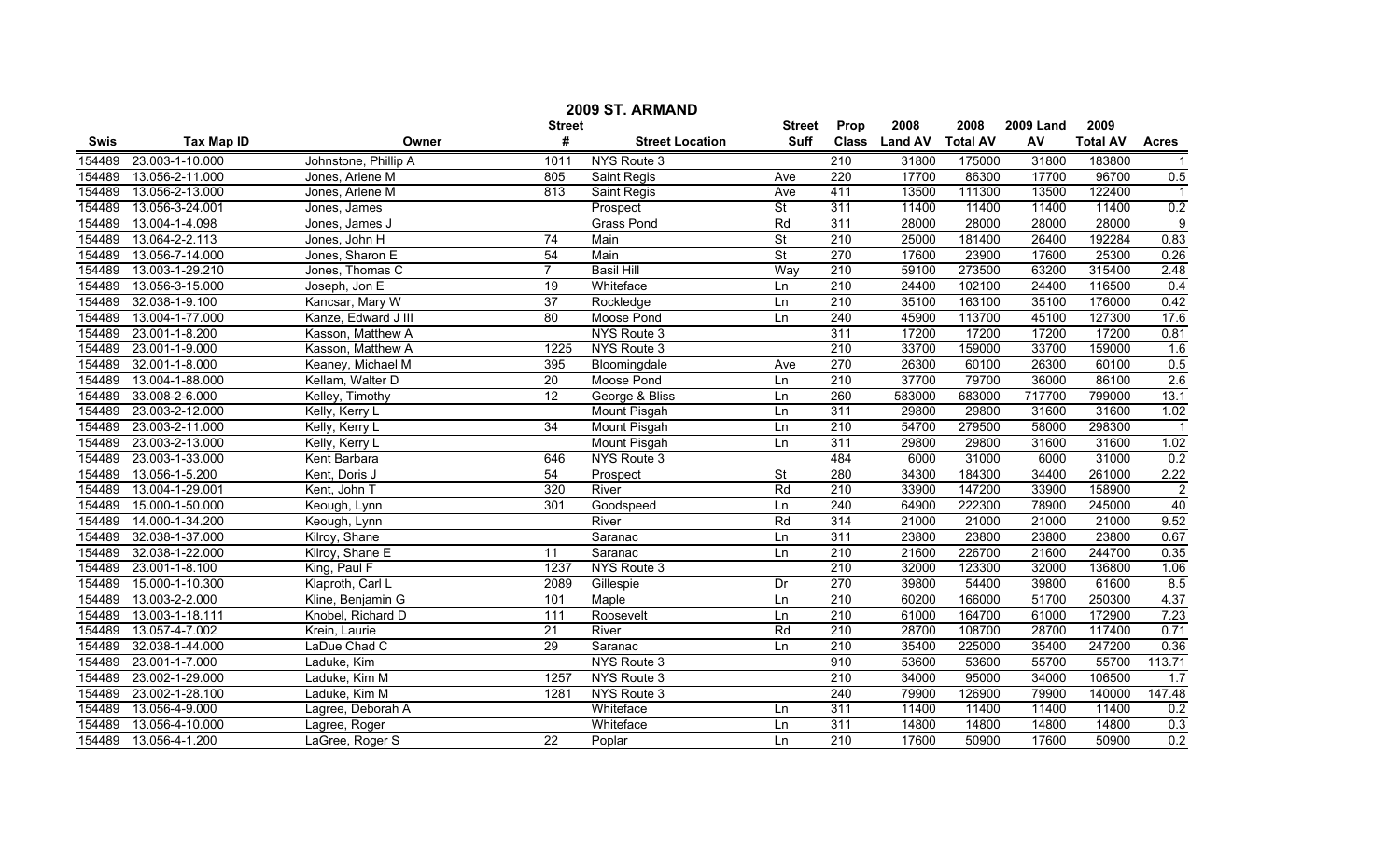| 2009 ST. ARMAND |                   |                             |                 |                        |                          |                  |                |                 |                  |                 |                |
|-----------------|-------------------|-----------------------------|-----------------|------------------------|--------------------------|------------------|----------------|-----------------|------------------|-----------------|----------------|
|                 |                   |                             | <b>Street</b>   |                        | <b>Street</b>            | <b>Prop</b>      | 2008           | 2008            | <b>2009 Land</b> | 2009            |                |
| Swis            | <b>Tax Map ID</b> | Owner                       | #               | <b>Street Location</b> | <b>Suff</b>              | <b>Class</b>     | <b>Land AV</b> | <b>Total AV</b> | AV               | <b>Total AV</b> | <b>Acres</b>   |
| 154489          | 13.056-4-1.100    | Lagree, Roger S             | $\overline{24}$ | Poplar                 | Ln                       | 210              | 23500          | 156800          | 23500            | 174000          | 0.36           |
| 154489          | 32.001-1-2.120    | Land. Jodi D                | 327             | Trudeau                | Rd                       | 210              | 54300          | 205400          | 56900            | 230600          | 4.01           |
| 154489          | 32.0FB-6-5.000    | Landon, Reginald            | 15              | Stevenson              | Rd                       | 210              | 29700          | 67300           | 44900            | 84100           | 0.9            |
| 154489          | 32.038-1-51.000   | Lapierre, Robert G          | 111             | Rockledge              | Ln                       | 210              | 39700          | 314700          | 39700            | 339800          | 0.73           |
| 154489          | 13.004-1-81.000   | LaPlante, Robert C          |                 | Moose Pond             | Ln                       | 323              | 3600           | 3600            | 4300             | 4300            | 1.7            |
| 154489          | 13.004-1-80.000   | LaPlante, Robert C          | 76              | Moose Pond             | Ln                       | 260              | 31800          | 48800           | 31800            | 48800           |                |
| 154489          | 13.065-1-23.200   | LaSalle Bank NA             |                 | Roosevelt              | Ln                       | 311              | 4200           | 4200            | 4200             | 4200            | 0.16           |
| 154489          | 13.004-1-21.000   | Lasher, John S              |                 | NYS Route 3            |                          | 311              | 34800          | 34800           | 34800            | 34800           | 30.08          |
| 154489          | 13.056-3-21.100   | Latham, Anne S              | $\overline{77}$ | Prospect               | <b>St</b>                | $\overline{210}$ | 20700          | 82200           | 20700            | 98200           | 0.24           |
| 154489          | 13.057-1-12.100   | Latham, William E           | 1790            | NYS Route 3            |                          | 240              | 40500          | 87500           | 40500            | 98200           | 11.9           |
| 154489          | 32.038-1-36.200   | Latourelle, Alan L          | $\overline{7}$  | Saranac                | Ln                       | 210              | 38200          | 153800          | 38200            | 167000          | 0.63           |
| 154489          | 13.057-3-10.003   | Latt, Kevin A               | 1712            | NYS Route 3            |                          | 210              | 26800          | 89900           | 26800            | 97000           | 0.53           |
| 154489          | 32.001-1-2.200    | Lau, Katherine A            | 329             | Trudeau                | Rd                       | 210              | 46800          | 250100          | 49400            | 264900          | 1.86           |
| 154489          | 13.056-8-8.000    | Leigh, Warren W             | 4               | Main                   | St                       | 210              | 24600          | 173800          | 24600            | 199100          | 0.4            |
| 154489          | 23.003-2-15.000   | Lennon, Timothy R           |                 | Trudeau                | Rd                       | 311              | 34400          | 34400           | 30200            | 30200           | 0.96           |
| 154489          | 23.003-2-16.000   | Lennon, Timothy R           | 37              | Vista                  | Dr                       | 210              | 43900          | 321300          | 46600            | 331400          | 1.05           |
| 154489          | 15.000-1-55.000   | Lincoln Brook Timber Co LLC |                 | Goodspeed              | Ln                       | 912              | 77800          | 94600           | 75200            | 103700          | 55.2           |
| 154489          | 14.000-1-15.000   | Lincoln Brook Timber Co LLC |                 | River                  | Rd                       | 912              | 42400          | 42400           | 42400            | 42400           | 50             |
| 154489          | 15.000-1-5.000    | Lincoln Brook Timber Co LLC | 1928            | County Route 48        |                          | 910              | 32600          | 39400           | 34300            | 42000           | 2.2            |
| 154489          | 15.000-1-4.000    | Lincoln Brook Timber Co LLC |                 | County Route 48        |                          | 910              | 25800          | 25800           | 25800            | 25800           | 0.7            |
| 154489          | 14.000-1-34.100   | Lincoln Brook Timber Co LLC |                 | River                  | Rd                       | 912              | 150000         | 150000          | 150000           | 150000          | 150.38         |
| 154489          | 14.000-1-34.100/1 | Lincoln Brook Timber Co LLC |                 | River                  | Rd                       | 260              | 100            | 31100           | 100              | 31100           | $\Omega$       |
| 154489          | 15.000-1-49.000   | Lincoln Brook Timber Co LLC |                 | Goodspeed              | Ln                       | 912              | 107200         | 107200          | 107200           | 107200          | 126.4          |
| 154489          | 14.000-1-13.002   | Lincoln Brook Timber Co LLC |                 | River                  | Rd                       | 912              | 8500           | 8500            | 8500             | 8500            | 10             |
| 154489          | 15.000-1-1.000    | Lincoln Brook Timber Co LLC |                 | County Route 48        |                          | 912              | 31900          | 31900           | 31900            | 31900           | 30.4           |
| 154489          | 23.003-1-53.000   | Long, Edward W II           | 213             | Trudeau                | Rd                       | 210              | 91900          | 266300          | 97200            | 287600          | $\overline{2}$ |
| 154489          | 13.004-1-46.000   | Lorente, Paul A             | 197             | River                  | Rd                       | 210              | 29500          | 112900          | 29500            | 124200          | 0.8            |
| 154489          | 13.065-1-12.002   | Lowndes, Joan C             | $\overline{7}$  | School                 | $\overline{\mathsf{St}}$ | 210              | 24000          | 76100           | 24000            | 84800           | 0.38           |
| 154489          | 33.008-2-10.000   | <b>LPL LLC</b>              |                 | George & Bliss         | Ln                       | 311              | 537000         | 537000          | 805500           | 805500          | 2.03           |
| 154489          | 15.000-1-54.000   | Lubeski, John B             |                 | Goodspeed              | Ln                       | 314              | 21200          | 21200           | 21200            | 21200           |                |
| 154489          | 13.056-7-20.000   | Macey, Paul R               | 49              | Poplar                 | Ln                       | 270              | 23100          | 58200           | 23100            | 61700           | 0.34           |
| 154489          | 13.065-1-18.000   | Macey, Raymond              | 1659            | NYS Route 3            |                          | 210              | 25100          | 111800          | 25100            | 125300          | 0.5            |
| 154489          | 23.003-2-24.000   | Madden, Michael J           |                 | Vista                  | Dr                       | 311              | 26400          | 26400           | 26400            | 26400           | 0.83           |
| 154489          | 32.038-1-17.000   | Magnus, John E              | 58              | Saranac                | Ln                       | 210              | 25100          | 156600          | 25100            | 167000          | 0.53           |
| 154489          | 13.003-2-13.000   | Manley, Michael             | 130             | Main                   | St                       | 311              | 42200          | 42200           | 45200            | 45200           | 2.66           |
| 154489          | 32.0FB-5-1.220    | Marks, Martin               | 145             | Bloomingdale           | Ave                      | 210              | 14800          | 31800           | 14800            | 24400           | 0.14           |
| 154489          | 32.0FB-5-1.121    | Marks, Martin E             | 157             | Bloomingdale           | Ave                      | 411              | 23800          | 102800          | 23800            | 111000          | 0.41           |
| 154489          | 32.0FB-5-1.122    | Marks, Martin E             |                 | Bloomingdale           | Ave                      | 311              | 200            | 200             | 600              | 600             | 0.1            |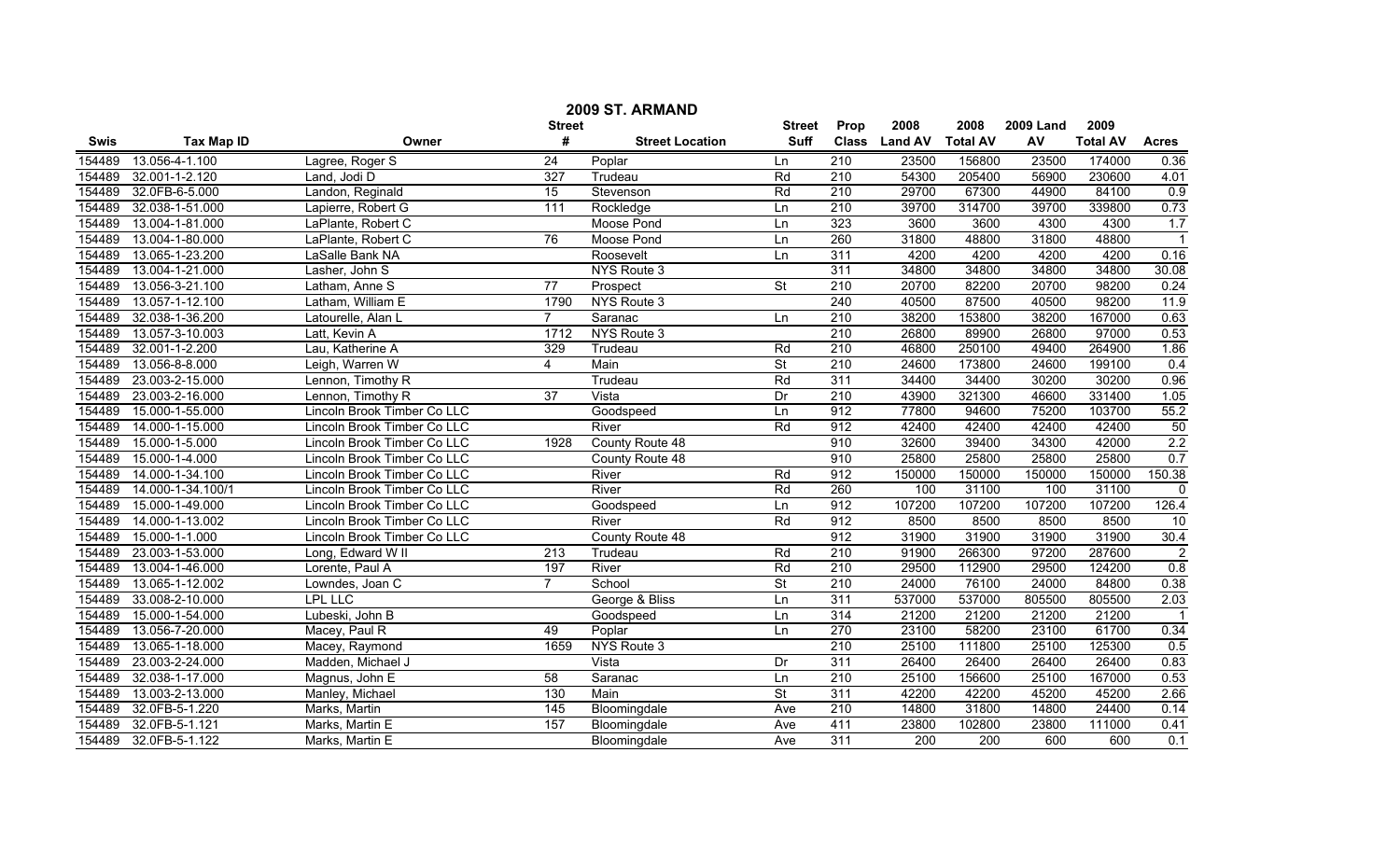|             | 2009 ST. ARMAND<br>2008<br>2009<br><b>Street</b><br><b>Street</b><br>Prop<br>2008<br><b>2009 Land</b> |                            |                 |                        |                          |                  |                |                 |        |                 |                         |
|-------------|-------------------------------------------------------------------------------------------------------|----------------------------|-----------------|------------------------|--------------------------|------------------|----------------|-----------------|--------|-----------------|-------------------------|
| <b>Swis</b> | <b>Tax Map ID</b>                                                                                     | Owner                      | #               | <b>Street Location</b> | <b>Suff</b>              | <b>Class</b>     | <b>Land AV</b> | <b>Total AV</b> | AV     | <b>Total AV</b> | <b>Acres</b>            |
| 154489      | 32.0FB-5-1.230                                                                                        | Marks, Martin E            | 143             | Bloomingdale           | Ave                      | 210              | 21500          | 65100           | 21500  | 66700           | 0.25                    |
| 154489      | 13.064-1-6.007                                                                                        | Marlow, Joshua F           | 46              | Roosevelt              | Ln                       | $\overline{210}$ | 34500          | 142800          | 34500  | 142800          | 1.7                     |
| 154489      | 13.056-9-4.000                                                                                        | Martin, Dawn M             | 29              | Main                   | <b>St</b>                | $\overline{210}$ | 26500          | 56900           | 26500  | 61400           | 0.5                     |
| 154489      | 23.003-1-6.300                                                                                        | Martin, Dustin R           | 997             | NYS Route 3            |                          | 210              | 25900          | 77200           | 25900  | 91900           | 0.47                    |
| 154489      | 33.008-2-5.000                                                                                        | Martin, Janet              | $\overline{12}$ | George & Bliss         | Ln                       | 260              | 465300         | 586000          | 698000 | 866900          | 13.95                   |
| 154489      | 13.056-6-7.100                                                                                        | Martin, Rosalie            | 18              | Maple                  | Ln                       | 270              | 24400          | 51900           | 24400  | 55000           | 0.4                     |
| 154489      | 13.056-8-3.000                                                                                        | Martinez, Adam J           | 834             | Saint Regis            | Ave                      | 210              | 30200          | 156600          | 30200  | 169100          | 0.8                     |
| 154489      | 13.004-1-32.000                                                                                       | Marzigliano, Nicholas      |                 | Curtis                 | Way                      | 323              | 24200          | 24200           | 24200  | 24200           | 4.5                     |
| 154489      | 13.003-1-25.212                                                                                       | Mascioli, Robert           | $\overline{14}$ | Alina                  | Way                      | $\overline{210}$ | 49300          | 125300          | 49300  | 126300          | 1.51                    |
| 154489      | 13.056-7-26.000                                                                                       | Mayville, Matthew J        | $\overline{29}$ | Poplar                 | Ln                       | 270              | 16700          | 28100           | 16700  | 29700           | 0.2                     |
| 154489      | 13.004-3-7.000                                                                                        | Mccabe, Ralph W            | 53              | Curtis                 | Way                      | $\overline{210}$ | 30600          | 140600          | 30600  | 148800          | 1.6                     |
| 154489      | 13.056-8-2.000                                                                                        | Mccalvin, Richard M        | 824             | Saint Regis            | Ave                      | $\overline{210}$ | 29700          | 154300          | 29700  | 154300          | 0.8                     |
| 154489      | 13.057-3-1.000                                                                                        | Mccann, Brendan C          | 1692            | NYS Route 3            |                          | 422              | 13500          | 57800           | 13500  | 60700           | 0.3                     |
| 154489      | 32.038-1-33.000                                                                                       | McCarthy, Kevin A          | $\overline{26}$ | Rockledge              | Ln                       | 311              | 14300          | 14300           | 14300  | 14300           | 0.11                    |
| 154489      | 13.064-1-1.023                                                                                        | McCarty, Ives T            | 49              | Roosevelt              | Ln                       | $\overline{210}$ | 27100          | 81300           | 27100  | 91000           | 0.56                    |
| 154489      | 13.056-7-5.000                                                                                        | Mccarty, Mark E            | 4               | Vine                   | <b>St</b>                | $\overline{210}$ | 31400          | 129900          | 31400  | 140600          | 0.9                     |
| 154489      | 13.056-3-1.000                                                                                        | Mcgowan, Adele A           | 758             | Saint Regis            | Ave                      | 210              | 26400          | 132900          | 26400  | 135700          | 0.5                     |
| 154489      | 13.064-2-1.115                                                                                        | McGrain, Stanley           | 51              | Maple                  | Ln                       | 210              |                |                 | 33900  | 115000          | $\overline{2}$          |
| 154489      | 13.057-1-8.000                                                                                        | McGrath, John F            | 1817            | NYS Route 3            |                          | 210              | 37300          | 129300          | 37300  | 139900          | 3.6                     |
| 154489      | 32.038-1-77.000                                                                                       | Meeker, David J            | 17              | Rockledge              | Ln                       | 210              | 38100          | 325400          | 38100  | 332600          | 0.62                    |
| 154489      | 32.038-1-78.000                                                                                       | Meeker, David J            |                 | Rockledge              | Ln                       | 311              | 27000          | 27000           | 27000  | 27000           | 0.55                    |
| 154489      | 13.056-1-5.100                                                                                        | Meimann, David             |                 | Prospect               | <b>St</b>                | 311              | 25000          | 25000           | 25000  | 25000           | 2.78                    |
| 154489      | 13.057-1-34.002                                                                                       | Merrill, Marvin D          | 8               | <b>Oregon Plains</b>   | Rd                       | $\overline{210}$ | 33000          | 163500          | 33000  | 173900          | 1.53                    |
| 154489      | 13.056-3-14.000                                                                                       | Meserole, Rhonda           | $\overline{21}$ | Whiteface              | Ln                       | $\overline{210}$ | 23200          | 72300           | 23200  | 79200           | 0.4                     |
| 154489      | 13.057-3-5.000                                                                                        | <b>Methodist Episcopal</b> | 1684            | NYS Route 3            |                          | 620              | 7700           | 161400          | 7700   | 169500          | 0.3                     |
| 154489      | 13.004-3-9.000                                                                                        | Meunier, John M            | 65              | Curtis                 | Wav                      | 260              | 28600          | 33600           | 31800  | 47000           | $\overline{\mathbf{1}}$ |
| 154489      | 13.004-1-14.000                                                                                       | Miller, Germaine M         | 1499            | NYS Route 3            |                          | $\overline{210}$ | 39600          | 222300          | 39600  | 249000          | 4.7                     |
| 154489      | 13.056-9-8.000                                                                                        | Miller, Joseph             | $\overline{15}$ | Main                   | $\overline{\mathsf{St}}$ | 311              | 18600          | 18600           | 18600  | 18600           | 0.2                     |
| 154489      | 13.057-2-1.100                                                                                        | Miller, Joseph             | 11              | Main                   | <b>St</b>                | 210              | 31900          | 213900          | 31900  | 213900          | 1.06                    |
| 154489      | 13.003-1-20.000                                                                                       | Miller, Karen L            | 143             | Roosevelt              | Ln                       | 210              | 18200          | 34800           | 18200  | 45200           | 0.2                     |
| 154489      | 13.003-1-18.220                                                                                       | Miller, Stephen            | 69              | Roosevelt              | Ln                       | 210              | 39800          | 114500          | 39800  | 122900          | $\overline{1}$          |
| 154489      | 13.056-10-6.000                                                                                       | Millious, Ronald J         | 88              | Maple                  | Ln                       | 210              | 22300          | 120400          | 21000  | 124100          | 0.3                     |
| 154489      | 23.003-1-61.000                                                                                       | Milo B Miller Estate Inc   | 45              | Mount Pisgah           | Ln                       | 210              | 62700          | 213000          | 66100  | 235600          | 3.3                     |
| 154489      | 23.003-1-44.040                                                                                       | Milo B Miller Estate Inc   |                 | Trudeau                | Rd                       | 323              | 19200          | 19200           | 20100  | 20100           | 11.89                   |
| 154489      | 23.003-1-48.000                                                                                       | Milo B Miller Estate Inc   |                 | Trudeau                | Rd                       | 323              | 18100          | 18100           | 18100  | 18100           | 0.6                     |
| 154489      | 23.002-1-14.002                                                                                       | Miner, Michael             |                 | Moose Pond             | Ln                       | 314              | 13800          | 13800           | 13800  | 13800           | 0.13                    |
| 154489      | 23.003-1-50.000                                                                                       | Molay, Richard L           | 243             | Trudeau                | Rd                       | $\overline{210}$ | 76400          | 245800          | 76400  | 245800          | 0.63                    |
| 154489      | 13.056-1-3.200                                                                                        | Montroy Wade C             | 10              | Prospect               | <b>St</b>                | 210              | 17100          | 66500           | 17100  | 71300           | 0.2                     |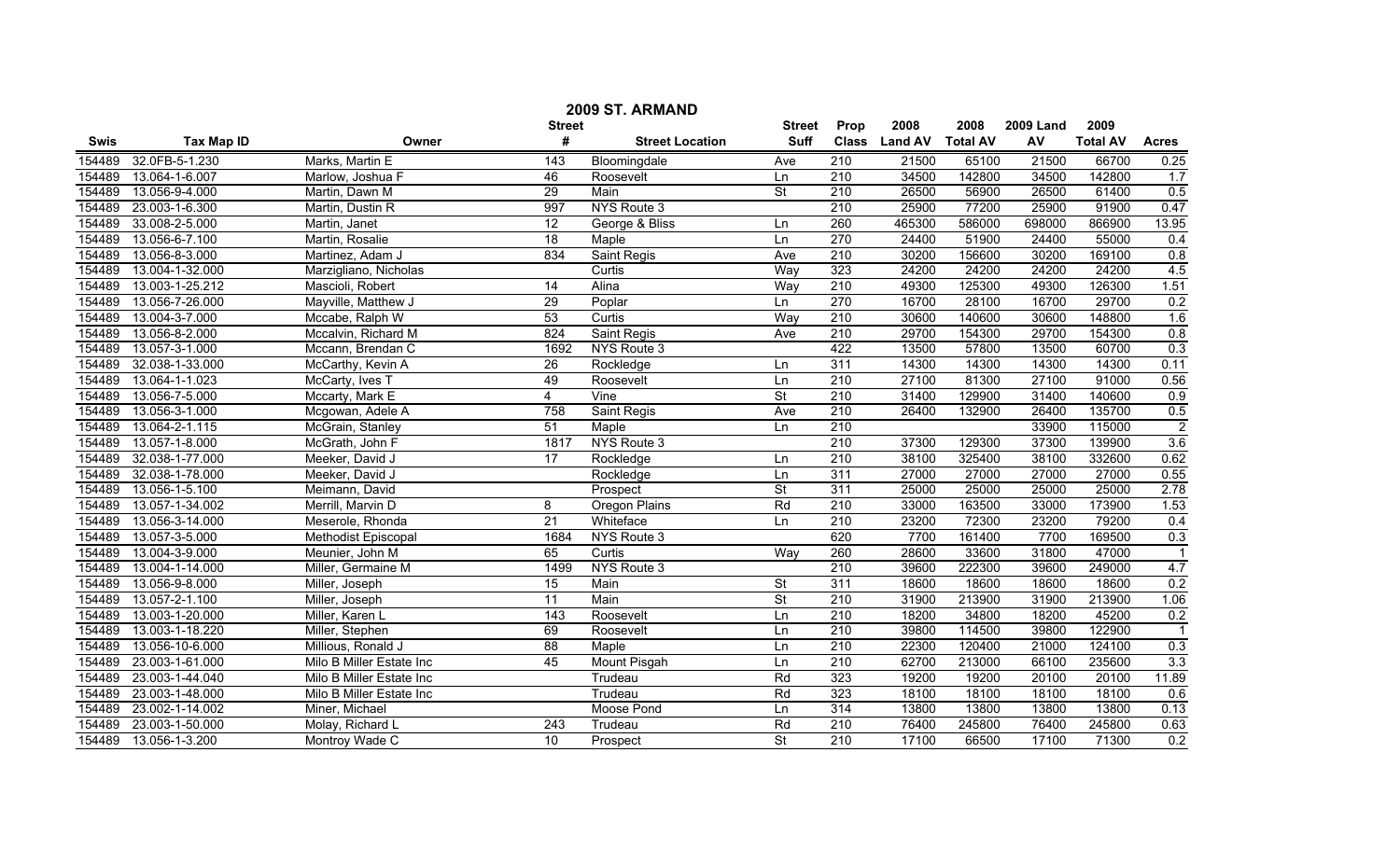| 2009 ST. ARMAND |                           |                           |                  |                              |                  |                  |                  |         |                  |                 |                  |  |
|-----------------|---------------------------|---------------------------|------------------|------------------------------|------------------|------------------|------------------|---------|------------------|-----------------|------------------|--|
|                 |                           |                           | <b>Street</b>    |                              | <b>Street</b>    | <b>Prop</b>      | 2008             | 2008    | <b>2009 Land</b> | 2009            |                  |  |
| <b>Swis</b>     | <b>Tax Map ID</b>         | Owner                     | #                | <b>Street Location</b>       | Suff             | <b>Class</b>     | Land AV Total AV |         | AV               | <b>Total AV</b> | <b>Acres</b>     |  |
| 154489          | 13.057-1-26.000           | Montroy, Dean             | 1711             | NYS Route 3                  |                  | 482              | 15000            | 80400   | 15000            | 82800           | 0.4              |  |
| 154489          | 13.057-1-25.000           | Montroy, Dean             | 1709             | NYS Route 3                  |                  | 484              | 1900             | 12000   | 1900             | 13200           | 0.1              |  |
| 154489          | 13.064-1-9.000            | Montroy, Dean             | $\overline{36}$  | Roosevelt                    | Ln               | $\overline{210}$ | 18600            | 135900  | 18600            | 146800          | 0.2              |  |
| 154489          | 13.064-1-2.024            | Montroy, Dean             |                  | Roosevelt                    | Ln               | 311              | 200              | 200     | 300              | 300             | 0.07             |  |
| 154489          | 32.001-1-1.000            | Moody, Susan              | 304              | Trudeau                      | Rd               | 280              | 61300            | 541600  | 69000            | 661100          | 4.16             |  |
| 154489          | 13.004-1-62.000           | Moore, William T III      | 333              | River                        | Rd               | 210              | 33900            | 178000  | 33900            | 192200          | $\overline{2}$   |  |
| 154489          | 13.057-1-21.000           | Morency, Joyce W          | 14               | Mill                         | Ln               | 210              | 22300            | 123900  | 21000            | 135100          | 0.3              |  |
| 154489          | 13.057-1-22.100           | Morency, Joyce W          |                  | Mill                         | Ln               | 312              | 12700            | 15900   | 12700            | 15900           | 0.27             |  |
| 154489          | 13.056-8-16.100           | Morford, Harold J         | $\overline{15}$  | Vine                         | St               | 210              | 33700            | 118300  | 33700            | 127800          | 0.54             |  |
| 154489          | 23.003-2-9.000            | Morgan, Edward S          | $\overline{13}$  | Meadow                       | Rd               | $\overline{210}$ | 52500            | 320100  | 52500            | 338100          | 0.83             |  |
| 154489          | 13.003-3-2.000            | Morin Family              | $\overline{137}$ | Main                         | <b>St</b>        | 210              | 46000            | 227900  | 48600            | 246100          | 3.8              |  |
| 154489          | 13.004-1-45.000           | Moss, Susan P             | 179              | River                        | Rd               | $\overline{210}$ | 32600            | 155700  | 32600            | 164500          | 1.38             |  |
| 154489          | 13.064-1-4.100            | Muessig, Paul H           |                  | Roosevelt                    | Ln               | 311              | 23400            | 23400   | 23400            | 23400           | 3.58             |  |
| 154489          | 15.000-1-26.000           | Muller, Stephen A         | 2217             | Gillespie                    | Dr               | 240              | 74200            | 193900  | 71800            | 203300          | 50.98            |  |
| 154489          | 13.056-8-9.120            | Muncil, Benny J           | 18               | Main                         | St               | 210              | 24200            | 88200   | 24200            | 114200          | 0.39             |  |
| 154489          | 13.056-10-1.000           | Munn, Bryan               | 66               | Prospect                     | St               | 210              | 31800            | 286100  | 31800            | 308900          | $\mathbf 1$      |  |
| 154489          | 13.056-10-2.000           | Munn, Garwood A           | 62               | Prospect                     | <b>St</b>        | 210              | 31800            | 210300  | 31800            | 227100          | $\mathbf{1}$     |  |
| 154489          | 23.003-1-66.000           | Murphy, Leduc Irrevocable | 69               | <b>Mount Pisgah</b>          | $\overline{\ln}$ | 210              | 70900            | 306600  | 74900            | 310600          | $\overline{2}$   |  |
| 154489          | 13.004-1-33.100           | Murphy, Mark E III        | $\overline{4}$   | Curtis                       | Way              | 210              | 44300            | 87500   | 44300            | 93900           | 6.89             |  |
| 154489          | 13.004-1-38.000           | Murphy, Michael           |                  | River                        | Rd               | 323              | 6400             | 6400    | 6400             | 6400            | 0.2              |  |
| 154489          | 15.000-1-21.000           | Murphy, Timothy L         | 2103             | Gillespie                    | Dr               | 240              | 63400            | 82900   | 49700            | 99700           | 9.5              |  |
| 154489          | 13.056-7-1.000            | Myers-Garrett, Elizabeth  | 780              | Saint Regis                  | Ave              | 210              | 32900            | 150000  | 32900            | 163500          | 1.5              |  |
| 154489          | 13.065-2-9.000            | National Grid             | 1630             | NYS Route 3                  |                  | 872              | 23200            | 23200   | 23200            | 23200           | 2.7              |  |
| 154489          | 32.0FB-6-1.000            | <b>National Grid</b>      | 43               | Stevenson                    | Rd               | 380              | 30000            | 30000   | 30000            | 30000           | 0.6              |  |
| 154489          | 644.089-9999-132.350/1001 | <b>National Grid</b>      |                  | Public Service Town          |                  | 882              | $\Omega$         | 160194  | 0                | 318201          | $\pmb{0}$        |  |
| 154489          | 13.065-3-9.008            | National Grid             | 1627             | NYS Route 3                  |                  | 872              | 18900            | 147548  | 18900            | 318405          | 0.3              |  |
| 154489          | 23.003-1-79.000           | <b>National Grid</b>      |                  | NYS Route 3                  |                  | 330              | 19800            | 19800   | 19800            | 19800           | 0.34             |  |
| 154489          | 644.089-9999-132.350/1881 | <b>National Grid</b>      |                  | <b>Electric Distribution</b> |                  | 882              | $\mathbf{0}$     | 577691  | 0                | 664270          | $\mathbf 0$      |  |
| 154489          | 644.089-9999-132.350/1011 | <b>National Grid</b>      |                  | <b>Public Service Town</b>   |                  | 882              | $\mathbf{0}$     | 354715  | $\mathbf{0}$     | 338112          | $\overline{0}$   |  |
| 154489          | 644.089-9999-132.350/1051 | <b>National Grid</b>      |                  | erratta                      |                  | 882              | $\Omega$         | 29701   | $\mathbf{0}$     | 29122           | $\overline{0}$   |  |
| 154489          | 644.089-9999-132.350/1031 | <b>National Grid</b>      |                  | Public Service Town          |                  | 882              | $\Omega$         | 249874  | 0                | 252558          | $\overline{0}$   |  |
| 154489          | 644.089-9999-132.350/1021 | <b>National Grid</b>      |                  | <b>Public Service Town</b>   |                  | 882              | $\mathbf 0$      | 43397   | 0                | 44788           | $\overline{0}$   |  |
| 154489          | 23.003-1-74.000           | <b>National Grid</b>      | $\overline{173}$ | Trudeau                      | Rd               | 872              | 183750           | 1658975 | 183750           | 1624899         | $\overline{5}$   |  |
| 154489          | 644.089-9999-132.350/1111 | <b>National Grid</b>      |                  | <b>Public Service Town</b>   |                  | 882              | $\mathbf{0}$     | 19955   | $\mathbf{0}$     | 20341           | $\overline{0}$   |  |
| 154489          | 23.003-1-64.000           | Nature Conservancy        |                  | Trudeau                      | Rd               | 311              | 42000            | 42000   | 44200            | 44200           | $\overline{2.1}$ |  |
| 154489          | 13.004-1-39.400           | Nazak, Richard            |                  | River                        | Rd               | 322              | 32900            | 32900   | 35500            | 35500           | 22.85            |  |
| 154489          | 13.004-1-13.000           | Nelson, Joseph            | 1511             | NYS Route 3                  |                  | $\overline{210}$ | 32200            | 72300   | 32200            | 92400           | 1.2              |  |
| 154489          | 32.038-1-48.000           | Newman Michelle           | 20               | Rockledge                    | Ln               | 311              | 1600             | 1600    | 1600             | 1600            | 0.01             |  |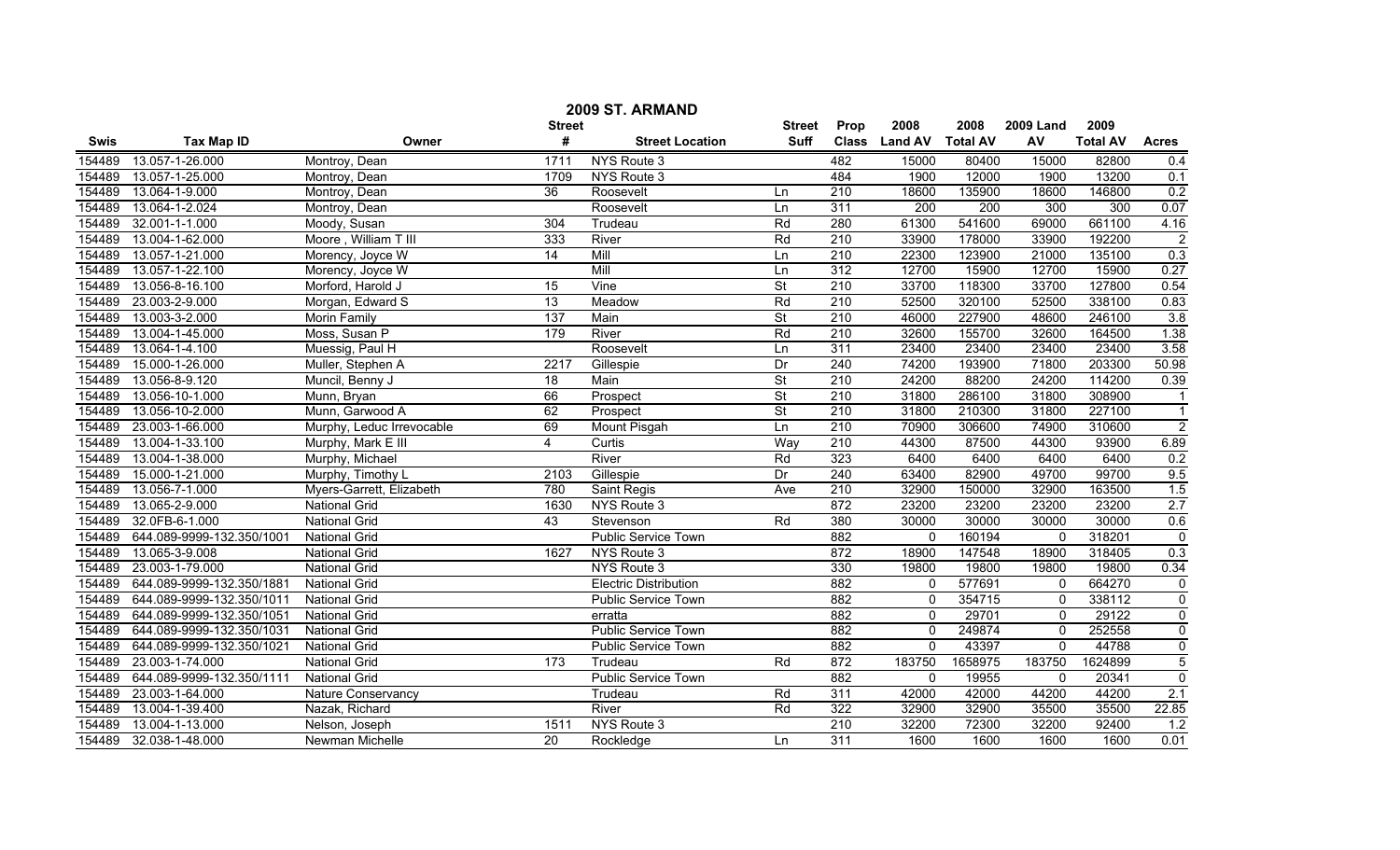|             | 2009 ST. ARMAND                                                                           |                            |                 |                        |                          |                  |                |                 |       |                 |                |  |
|-------------|-------------------------------------------------------------------------------------------|----------------------------|-----------------|------------------------|--------------------------|------------------|----------------|-----------------|-------|-----------------|----------------|--|
|             | 2008<br>2009<br>2008<br><b>2009 Land</b><br><b>Street</b><br><b>Street</b><br><b>Prop</b> |                            |                 |                        |                          |                  |                |                 |       |                 |                |  |
| <b>Swis</b> | <b>Tax Map ID</b>                                                                         | Owner                      | #               | <b>Street Location</b> | <b>Suff</b>              | <b>Class</b>     | <b>Land AV</b> | <b>Total AV</b> | AV    | <b>Total AV</b> | <b>Acres</b>   |  |
| 154489      | 13.057-1-4.000                                                                            | Niederbuhl, Arthur         | 1779            | NYS Route 3            |                          | 210              | 32200          | 161500          | 32200 | 171900          | 1.12           |  |
| 154489      | 13.057-1-3.100                                                                            | Niederbuhl, Arthur F       | 1770            | NYS Route 3            |                          | 312              | 38200          | 38700           | 38200 | 38700           | 4.01           |  |
| 154489      | 13.065-2-14.000                                                                           | Niederbuhl, Arthur S Jr    |                 | NYS Route 3            |                          | $\overline{311}$ | 24400          | 24400           | 24400 | 24400           | 0.4            |  |
| 154489      | 13.065-2-13.000                                                                           | Niederbuhl, Arthur S Jr    | 1650            | NYS Route 3            |                          | 210              | 26500          | 137200          | 26500 | 144000          | 0.5            |  |
| 154489      | 13.065-2-12.000                                                                           | Niederbuhl, John M         | 1648            | NYS Route 3            |                          | 210              | 26500          | 203100          | 26500 | 233200          | 0.5            |  |
| 154489      | 23.003-1-6.100                                                                            | Norman, Thomas             |                 | NYS Route 3            |                          | 314              | 9000           | 9000            | 9000  | 9000            | 2.4            |  |
| 154489      | 23.003-1-15.210                                                                           | Norman, Thomas C Jr        |                 | NYS Route 3            |                          | 322              | 44800          | 44800           | 44800 | 44800           | 37             |  |
| 154489      | 13.004-1-19.000                                                                           | Norman, Thomas C Jr        | 1441            | NYS Route 3            |                          | 210              | 51200          | 232700          | 51200 | 242500          | 6.4            |  |
| 154489      | 23.003-1-2.000                                                                            | Norman, Thomas Jr          |                 | NYS Route 3            |                          | 910              | 67800          | 67800           | 67800 | 67800           | 160            |  |
| 154489      | 23.003-1-27.000                                                                           | Norman, Thomas Jr          |                 | NYS Route 3            |                          | 340              | 24000          | 24000           | 26200 | 26200           | 109.4          |  |
| 154489      | 13.057-1-27.000                                                                           | Normans Wholesale          |                 | NYS Route 3            |                          | 311              | 6600           | 6600            | 6600  | 6600            | 0.23           |  |
| 154489      | 13.057-1-29.000                                                                           | Normans Wholesale          | 1699            | NYS Route 3            |                          | 449              | 17500          | 102500          | 17500 | 105600          | 0.8            |  |
| 154489      | 13.057-1-28.000                                                                           | Normans, Wholesale Gro Inc | 1701            | NYS Route 3            |                          | 449              | 15000          | 36700           | 15000 | 38600           | 0.12           |  |
| 154489      | 13.065-4-8.200                                                                            | OBrien, Shawn P            |                 | River                  | Rd                       | 311              |                |                 | 23900 | 23900           | $\overline{2}$ |  |
| 154489      | 32.038-1-39.200                                                                           | ODell, Charles E           | 44              | Saranac                | Ln                       | 210              | 39400          | 255000          | 39400 | 263500          | 0.71           |  |
| 154489      | 15.000-1-29.000                                                                           | Oesch, Dawn E              | 2231            | Gillespie              | Dr                       | $\overline{210}$ | 28600          | 39400           | 22300 | 56400           | 0.7            |  |
| 154489      | 13.056-6-6.000                                                                            | Oliver, Roger G            |                 | Maple                  | Ln                       | 311              | 8700           | 8700            | 800   | 800             | 0.4            |  |
| 154489      | 13.056-6-10.002                                                                           | Oliver, Valerie            | 22              | Maple                  | Ln                       | 210              | 22300          | 81700           | 21000 | 89900           | 0.3            |  |
| 154489      | 13.056-6-9.000                                                                            | Oliver, Valerie            |                 | Maple                  | Ln                       | 311              | 11400          | 11400           | 400   | 400             | 0.2            |  |
| 154489      | 13.056-7-28.110                                                                           | Oliver, Valerie A          |                 | Main                   | <b>St</b>                | 311              | 22400          | 22400           | 22400 | 22400           | 1.54           |  |
| 154489      | 13.056-7-13.000                                                                           | Oliver, Valerie A          | 50              | Main                   | St                       | 210              | 9600           | 77300           | 9600  | 84800           | 0.1            |  |
| 154489      | 13.003-1-29.260                                                                           | Olsen, Brendon             | 16              | <b>Basil Hill</b>      | Way                      | 210              | 46900          | 277200          | 47300 | 293800          | 2.07           |  |
| 154489      | 13.056-2-9.000                                                                            | Oneil, Gaye                | $\overline{27}$ | Oregon Plains          | Rd                       | 421              | 25000          | 70400           | 25000 | 77500           | 4.2            |  |
| 154489      | 13.064-2-3.211                                                                            | ONeil, John P              | 68              | Main                   | $\overline{\mathsf{St}}$ | 210              | 27300          | 183300          | 27300 | 199100          | 0.58           |  |
| 154489      | 13.004-1-42.000                                                                           | ONeil, Robert              | 1833            | NYS Route 3            |                          | $\overline{210}$ | 40100          | 139700          | 40100 | 152900          | 4.9            |  |
| 154489      | 23.003-2-8.000                                                                            | ONeill, John R             | 5               | Meadow                 | Rd                       | 210              | 42900          | 254200          | 43600 | 279600          | 0.94           |  |
| 154489      | 13.065-1-6.000                                                                            | Oroszi, Mary S             | 14              | School                 | <b>St</b>                | 210              | 17100          | 50900           | 17000 | 57000           | 0.2            |  |
| 154489      | 32.0FB-5-1.116                                                                            | Orton, Sherie L            | 40              | Cantwell               | Way                      | 210              | 27300          | 106600          | 27300 | 120900          | 0.21           |  |
| 154489      | 13.004-1-71.118                                                                           | Otis, Donald L             | 49              | Grass Pond             | Way                      | 210              | 35200          | 59100           | 35200 | 75800           | $\overline{5}$ |  |
| 154489      | 13.056-3-12.001                                                                           | Ott, Michael W             | 39              | Prospect               | <b>St</b>                | 210              | 26700          | 156800          | 26700 | 178800          | 0.52           |  |
| 154489      | 13.056-3-7.001                                                                            | Ott, Michael W             |                 | Prospect               | St                       | 311              | 11400          | 11400           | 11400 | 11400           | 0.2            |  |
| 154489      | 13.056-3-10.001                                                                           | Ott, Michael W             |                 | Whiteface              | Ln                       | 311              | 18600          | 18600           | 18600 | 18600           | 0.5            |  |
| 154489      | 13.056-3-9.002                                                                            | Palyswiat, Mark A          | 17              | Prospect               | <b>St</b>                | 280              | 26900          | 96800           | 26900 | 185000          | 0.54           |  |
| 154489      | 13.004-2-9.000                                                                            | Parker, Alfred C Jr        | 29              | James                  | Way                      | $\overline{210}$ | 28600          | 62100           | 28600 | 68800           |                |  |
| 154489      | 13.004-1-37.000                                                                           | Parks, Daniel S            |                 | River                  | Rd                       | 311              | 20100          | 20100           | 20100 | 20100           | 0.8            |  |
| 154489      | 13.057-1-9.000                                                                            | Patnode, Robert A          | 1825            | NYS Route 3            |                          | 210              | 34600          | 114600          | 34600 | 202000          | 2.3            |  |
| 154489      | 14.000-1-16.000                                                                           | Paul Smiths College Of     |                 | River                  | Rd                       | 322              | 61200          | 61200           | 61200 | 61200           | 102.5          |  |
| 154489      | 15.000-1-17.000                                                                           | Paul Smiths College Of     |                 | County Route 48        |                          | 322              | 53400          | 53400           | 53400 | 53400           | 102.6          |  |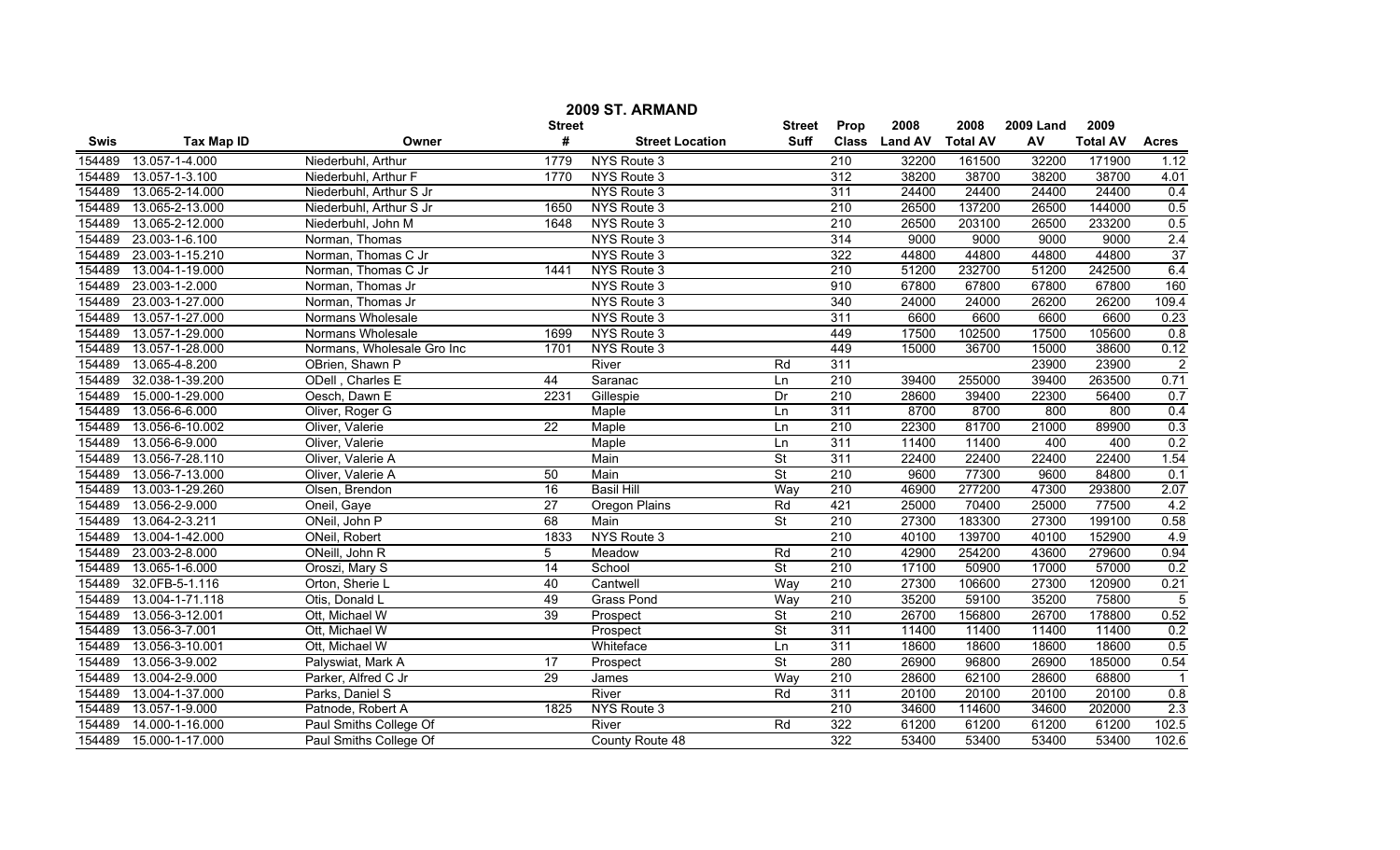| 2009 ST. ARMAND |                   |                           |                   |                        |               |                  |                  |        |                  |                 |              |  |
|-----------------|-------------------|---------------------------|-------------------|------------------------|---------------|------------------|------------------|--------|------------------|-----------------|--------------|--|
|                 |                   |                           | <b>Street</b>     |                        | <b>Street</b> | <b>Prop</b>      | 2008             | 2008   | <b>2009 Land</b> | 2009            |              |  |
| <b>Swis</b>     | <b>Tax Map ID</b> | Owner                     | #                 | <b>Street Location</b> | <b>Suff</b>   | <b>Class</b>     | Land AV Total AV |        | AV               | <b>Total AV</b> | <b>Acres</b> |  |
| 154489          | 15.000-1-6.100    | Paul Smiths College Of    | 50                | Goodspeed              | Ln            | 910              | 70600            | 70600  | 70600            | 70600           | 124.9        |  |
| 154489          | 13.057-1-2.000    | Paul Smiths College Of    | 1747              | NYS Route 3            |               | 322              | 40200            | 40200  | 40200            | 40200           | 41.83        |  |
| 154489          | 15.000-1-18.000   | Paul Smiths College Of    |                   | County Route 48        |               | 322              | 24300            | 24300  | 24300            | 24300           | 30.4         |  |
| 154489          | 13.065-1-3.000    | Paulson, Donald A III     | 1677              | NYS Route 3            |               | 210              | 18600            | 127700 | 18600            | 148400          | 0.22         |  |
| 154489          | 13.004-1-78.100   | Payne, Douglas            | 141               | Moose Pond             | Ln            | 210              | 50500            | 202400 | 50500            | 217100          | 1.88         |  |
| 154489          | 15.000-1-22.000   | Pelkey, Alice             | 2117              | Gillespie              | Dr            | 270              | 33000            | 51400  | 34100            | 52500           | 2.1          |  |
| 154489          | 15.000-1-23.000   | Pelkey, Dale R            | 2121              | Gillespie              | Dr            | 270              | 31800            | 32900  | 31800            | 34800           | 1.03         |  |
| 154489          | 23.003-2-22.000   | Perryman, Donald G        | 53                | Vista                  | Dr            | 210              | 40300            | 257500 | 35700            | 270100          | 0.77         |  |
| 154489          | 23.003-2-3.000    | Persico Irrevocable Trust | 168               | Trudeau                | Rd            | 210              | 42300            | 182600 | 42300            | 200500          | 0.9          |  |
| 154489          | 13.004-1-71.117   | Petrie, Kenneth A         | $\overline{18}$   | Hemlock                | Way           | 260              | 31600            | 49600  | 31600            | 54100           | 4.73         |  |
| 154489          | 13.064-1-18.000   | Pfadt, Pamela J           | $\overline{39}$   | Roosevelt              | Ln            | 210              | 24500            | 88400  | 24500            | 124500          | 0.41         |  |
| 154489          | 13.004-1-16.220   | Phillipson, Peter A       |                   | NYS Route 3            |               | $\overline{311}$ | 49800            | 49800  | 49800            | 49800           | 2.03         |  |
| 154489          | 13.056-1-3.100    | Phinney Eolian M          | 6                 | Prospect               | <b>St</b>     | 270              | 17200            | 27100  | 17200            | 27100           | 0.2          |  |
| 154489          | 32.0FB-6-2.002    | Piersma, Barbara L        | 61                | Stevenson              | Rd            | 210              | 49200            | 173700 | 65800            | 185000          | 9.4          |  |
| 154489          | 13.056-8-1.000    | <b>Pilgrim Holiness</b>   | 812               | Saint Regis            | Ave           | 620              | 13300            | 80200  | 13300            | 86600           | 0.6          |  |
| 154489          | 13.056-2-16.000   | Pilgrim Holiness Church   | $\overline{14}$   | Oregon Plains          | Rd            | 620              | 7400             | 93500  | 7400             | 101400          | 0.2          |  |
| 154489          | 23.003-1-40.200   | PJ Hyde & Sons Inc        |                   | NYS Route 3            |               | 330              | 30500            | 30500  | 30500            | 30500           | 5.41         |  |
| 154489          | 23.003-1-42.100   | PJ Hyde & Sons Inc        |                   | NYS Route 3            |               | 323              | 32200            | 32200  | 34000            | 34000           | 1.7          |  |
| 154489          | 32.038-1-55.000   | Ploof, Darlene            |                   | Rockledge              | Ln            | 311              | 20900            | 20900  | 25000            | 25000           | 1.47         |  |
| 154489          | 32.038-1-30.000   | Ploof, Darlene            | 104               | Rockledge              | Ln            | 210              | 39100            | 371100 | 39100            | 380700          | 0.69         |  |
| 154489          | 32.038-1-52.100   | Ploof. David              |                   | Rockledge              | Ln            | 311              | 20600            | 20600  | 20600            | 20600           | 0.4          |  |
| 154489          | 15.000-1-20.000   | Pohlmann, Edward Jr       | 2104              | Gillespie              | Dr            | 210              | 39400            | 89400  | 36100            | 92000           | 3.06         |  |
| 154489          | 32.038-1-54.000   | Pollock, Brad             |                   | Rockledge              | Ln            | 311              | 14000            | 14000  | 14000            | 14000           | 0.73         |  |
| 154489          | 32.001-2-11.300   | Pollock, Brad H           | $\overline{98}$   | Rockledge              | Ln            | $\overline{240}$ | 52800            | 148400 | 56000            | 160300          | 13           |  |
| 154489          | 13.056-4-8.000    | Porter, Edward G          | 42                | Whiteface              | Ln            | $\overline{210}$ | 12700            | 18000  | 12700            | 150800          | 0.2          |  |
| 154489          | 13.056-7-11.002   | Prata, Ralph J            | 42                | Main                   | St            | $\overline{210}$ | 28600            | 86300  | 28600            | 93700           | 0.7          |  |
| 154489          | 13.057-3-8.142    | Pratt, Ward L             | $\overline{4}$    | River                  | Rd            | 210              | 17500            | 56200  | 17500            | 62300           | 0.18         |  |
| 154489          | 13.065-3-5.100    | Provost, Jill M           |                   | NYS Route 3            |               | 311              | 300              | 300    | 1000             | 1000            | 0.14         |  |
| 154489          | 13.065-3-4.000    | Provost, Jill M           | 1645              | NYS Route 3            |               | 210              | 18600            | 115600 | 18600            | 125300          | 0.2          |  |
| 154489          | 23.003-1-36.000   | Putnam, William F Jr      | 649               | NYS Route 3            |               | 210              | 30700            | 97400  | 30700            | 115000          | 0.9          |  |
| 154489          | 23.002-1-1.120    | Queior, Timothy L         | 1441              | NYS Route 3            |               | 449              | 55000            | 203700 | 55000            | 213900          | 3.33         |  |
| 154489          | 23.002-1-13.000   | Racine, Norman J          | 59                | <b>Grass Pond</b>      | Way           | 260              | 33300            | 36000  | 33300            | 45400           | 2.4          |  |
| 154489          | 23.003-1-11.000   | Raymond, Matt J           | 35                | Raymond                | Way           | 210              | 43900            | 105200 | 43900            | 126300          | 6.7          |  |
| 154489          | 32.038-1-5.200    | Rdzanek, Christopher      | 165               | <b>Forest Hill</b>     | Ave           | $\overline{210}$ | 38200            | 243200 | 38200            | 264900          | 0.63         |  |
| 154489          | 15.000-1-30.000   | Record Andrea M           |                   | Roseman                | Rd            | 314              | 11200            | 11200  | 11200            | 11200           | 1.1          |  |
| 154489          | 13.004-1-7.096    | Reeve, Cristian           |                   | River                  | Rd            | 323              | 8000             | 8000   | 9600             | 9600            | 27           |  |
| 154489          | 13.004-1-52.000   | Reeve, Cristian M         |                   | River                  | Rd            | 314              | 2700             | 2700   | 3100             | 3100            | 11           |  |
| 154489          | 33.008-2-3.000    | Reichhart, Donald         | $12 \overline{ }$ | George & Bliss         | Ln            | 260              | 263000           | 371700 | 410800           | 546700          | 3.12         |  |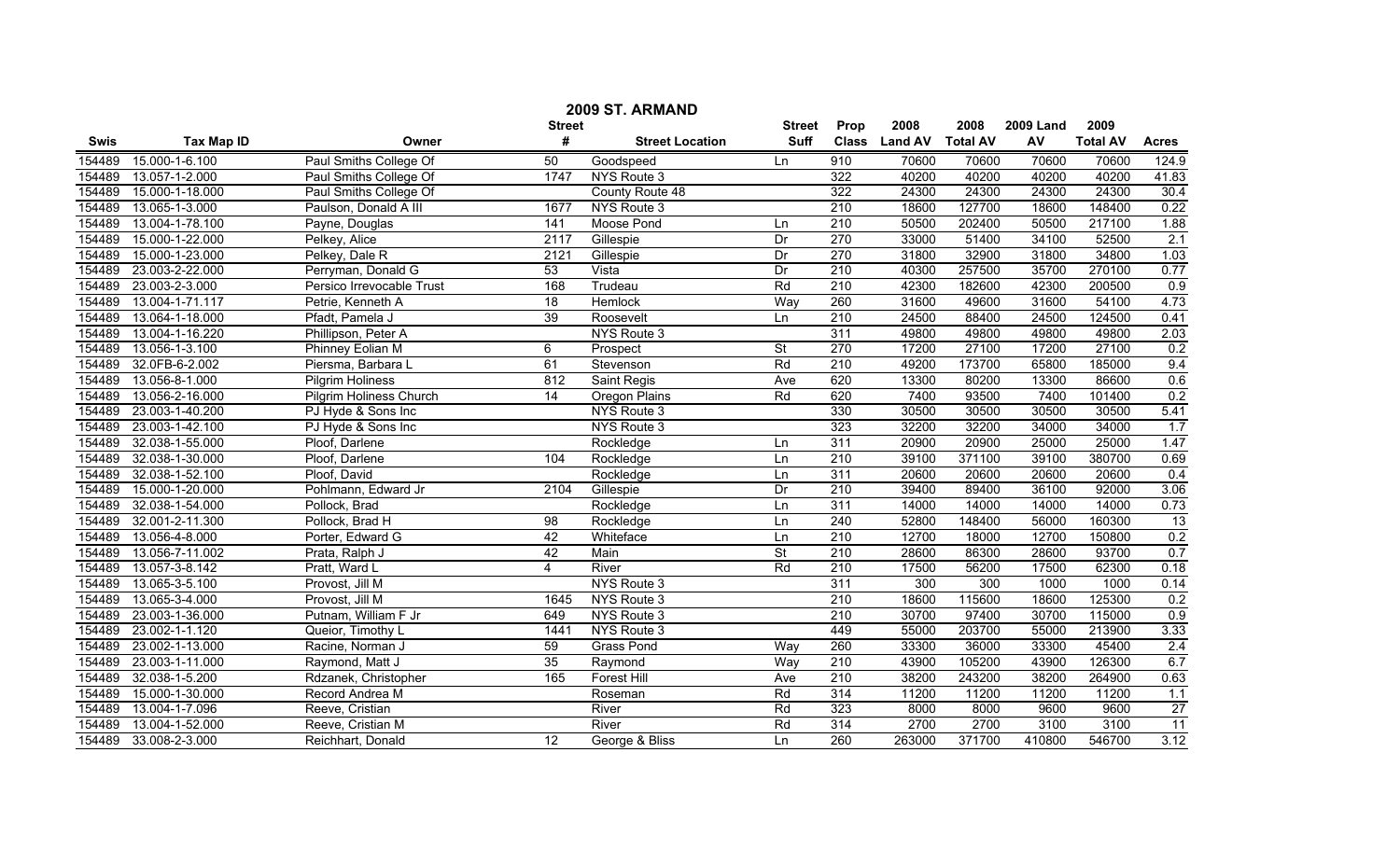|        | 2009 ST. ARMAND   |                           |                  |                        |                          |                  |                |                 |                  |                 |                |  |
|--------|-------------------|---------------------------|------------------|------------------------|--------------------------|------------------|----------------|-----------------|------------------|-----------------|----------------|--|
|        |                   |                           | <b>Street</b>    |                        | <b>Street</b>            | Prop             | 2008           | 2008            | <b>2009 Land</b> | 2009            |                |  |
| Swis   | <b>Tax Map ID</b> | Owner                     | #                | <b>Street Location</b> | <b>Suff</b>              | <b>Class</b>     | <b>Land AV</b> | <b>Total AV</b> | AV               | <b>Total AV</b> | <b>Acres</b>   |  |
| 154489 | 13.065-2-15.000   | Reilly, Joan              | 1656             | NYS Route 3            |                          | 210              | 29700          | 135400          | 29700            | 152900          | 0.8            |  |
| 154489 | 13.065-1-21.000   | Reilly, Joan F            | 10               | Roosevelt              | Ln                       | 270              | 18600          | 28000           | 18600            | 29600           | 0.2            |  |
| 154489 | 13.003-1-25.220   | Renuart, Jill             | 21               | McKenzie Mountain      | Way                      | 240              | 60400          | 227400          | 82600            | 244000          | 34.71          |  |
| 154489 | 13.004-1-65.710   | Reuter, Louis M           |                  | Campion                | Way                      | 311              | 27300          | 27300           | 27300            | 27300           | 8.29           |  |
| 154489 | 13.057-1-5.200    | Rexilius, Eugene H        | 1787             | NYS Route 3            |                          | 210              | 32500          | 165300          | 32500            | 176800          | 1.2            |  |
| 154489 | 23.003-1-58.000   | Reyell, Jeffrey T         | 238              | Trudeau                | Rd                       | 210              | 69600          | 304300          | 73100            | 317800          | 2.14           |  |
| 154489 | 23.003-1-55.100   | Reyell, Rev Halsey M      | 13               | <b>Mount Pisgah</b>    | Ln                       | 210              | 92500          | 345700          | 96400            | 360000          | 6.11           |  |
| 154489 | 23.003-1-57.100   | Reyell, Robert H          | 220              | Trudeau                | Rd                       | 210              | 76000          | 468300          | 79900            | 480300          | 2.97           |  |
| 154489 | 13.056-4-5.000    | Reyell, Timothy S         | 40               | Poplar                 | Ln                       | $\overline{210}$ | 18600          | 66500           | 18600            | 77700           | 0.2            |  |
| 154489 | 13.056-4-6.000    | Reyell, Timothy S         |                  | Poplar                 | Ln                       | 311              | 11400          | 11400           | 11400            | 11400           | 0.2            |  |
| 154489 | 13.056-7-2.000    | Reynolds, Eugene J II     | 788              | Saint Regis            | Ave                      | 210              | 24200          | 98700           | 24200            | 114700          | 0.39           |  |
| 154489 | 13.003-1-29.100   | Rich, William H           |                  | <b>Basil Hill</b>      | Way                      | 323              | 47400          | 47400           | 47400            | 47400           | 47.4           |  |
| 154489 | 15.000-1-10.100   | Richards, Brendan A       | 2073             | Gillespie              | Dr                       | 210              | 37700          | 190700          | 37800            | 200200          | 8.5            |  |
| 154489 | 13.057-1-14.000   | Rickard, John H           | 1748             | NYS Route 3            |                          | 210              | 24400          | 91800           | 24400            | 110400          | 0.4            |  |
| 154489 | 13.065-4-8.100    | Riley, John M             | 57               | River                  | Rd                       | 270              |                |                 | 43600            | 81400           | 15.73          |  |
| 154489 | 23.003-2-19.000   | Roberts, Alan D           | 47               | Vista                  | Dr                       | 210              | 43750          | 246000          | 46400            | 263900          | 1.11           |  |
| 154489 | 13.056-8-9.002    | Roberts, Jennifer C       | 14               | Main                   | <b>St</b>                | 210              | 25700          | 96700           | 25700            | 110400          | 0.46           |  |
| 154489 | 13.056-7-21.000   | Roberts, Linda J          | 47               | Poplar                 | $\overline{\ln}$         | 270              | 17000          | 61700           | 17000            | 65400           | 0.2            |  |
| 154489 | 13.004-1-69.000   | Roberts, William          | 74               | <b>Hemlock</b>         | Way                      | 260              | 45800          | 53000           | 45000            | 66400           | 17.5           |  |
| 154489 | 13.065-2-10.000   | Roman Catholic Church     | 1640             | NYS Route 3            |                          | 620              | 29200          | 185400          | 29200            | 194700          | 1.5            |  |
| 154489 | 23.003-2-5.000    | Ross, Mia                 | 16               | Mount Pisgah           | Ln                       | 210              | 53400          | 213000          | 58700            | 223900          | 1.16           |  |
| 154489 | 13.056-7-6.200    | Rothaupt, Esmeralda C     | 14               | Vine                   | $\overline{\mathsf{St}}$ | 210              | 26600          | 114500          | 26600            | 127200          | 0.5            |  |
| 154489 | 13.004-1-12.200   | Rutgers, Alfred           | 1563             | NYS Route 3            |                          | 210              | 33600          | 221300          | 39900            | 239400          | 4.86           |  |
| 154489 | 13.004-1-12.120   | Rutgers, Alfred           |                  | NYS Route 3            |                          | $\overline{311}$ | 5400           | 5400            | 5400             | 5400            | 12.65          |  |
| 154489 | 13.064-1-5.110    | Ryan, Barbara J           | 56               | Roosevelt              | Ln                       | 210              | 27000          | 27000           | 32200            | 203000          | 1.25           |  |
| 154489 | 13.003-1-21.200   | Ryan, Gary J              |                  | Roosevelt              | Ln                       | 311              | 23600          | 23600           | 28300            | 28300           | 3.87           |  |
| 154489 | 13.003-1-22.200   | Ryan, Gary J              | 11               | George Downs           | Ln                       | 210              | 55100          | 179500          | 49900            | 191800          | 3.75           |  |
| 154489 | 32.038-1-20.000   | Salamy, David A           | 35               | Saranac                | Ln                       | 210              | 22000          | 145000          | 22000            | 162500          | 0.36           |  |
| 154489 | 23.001-1-21.000   | Salls, Steven A           | 1187             | NYS Route 3            |                          | 210              | 36000          | 83600           | 36000            | 99500           | 3              |  |
| 154489 | 32.038-1-42.200   | Salvador, John M          |                  | Rockledge              | Ln                       | 311              | 18800          | 18800           | 18800            | 18800           | 0.25           |  |
| 154489 | 23.003-2-25.000   | Samperi, Anthony M        | 72               | Vista                  | Dr                       | 210              | 41800          | 293100          | 41800            | 306500          | 0.87           |  |
| 154489 | 23.002-1-3.000    | Saranac Lake Central      | 1380             | NYS Route 3            |                          | 612              | 302600         | 302600          | 54200            | 317700          | 12.3           |  |
| 154489 | 23.003-1-30.000   | Saranac Lake Fish &       | 726              | NYS Route 3            |                          | 534              | 27400          | 77200           | 38700            | 84100           | $\overline{8}$ |  |
| 154489 | 23.003-1-4.000    | Saranac Lake Quarries Div |                  | NYS Route 3            |                          | 720              | 43900          | 162200          | 53600            | 170300          | 9.4            |  |
| 154489 | 23.003-1-26.000   | Saranac Lake Quarries Div | 905              | NYS Route 3            |                          | 720              | 242800         | 293600          | 257500           | 308300          | 30.61          |  |
| 154489 | 23.003-1-3.000    | Saranac Lake Quarries Div |                  | NYS Route 3            |                          | 720              | 69200          | 236200          | 130100           | 236200          | 33.4           |  |
| 154489 | 15.000-1-52.000   | Sardella, Paul F          | $\overline{213}$ | Goodspeed              | Ln                       | 210              | 42100          | 146200          | 42000            | 152000          | 6.4            |  |
| 154489 | 13.004-1-65.200   | Savarie, Henry A          |                  | Campion                | Way                      | 323              | 25800          | 25800           | 25800            | 25800           | 30.43          |  |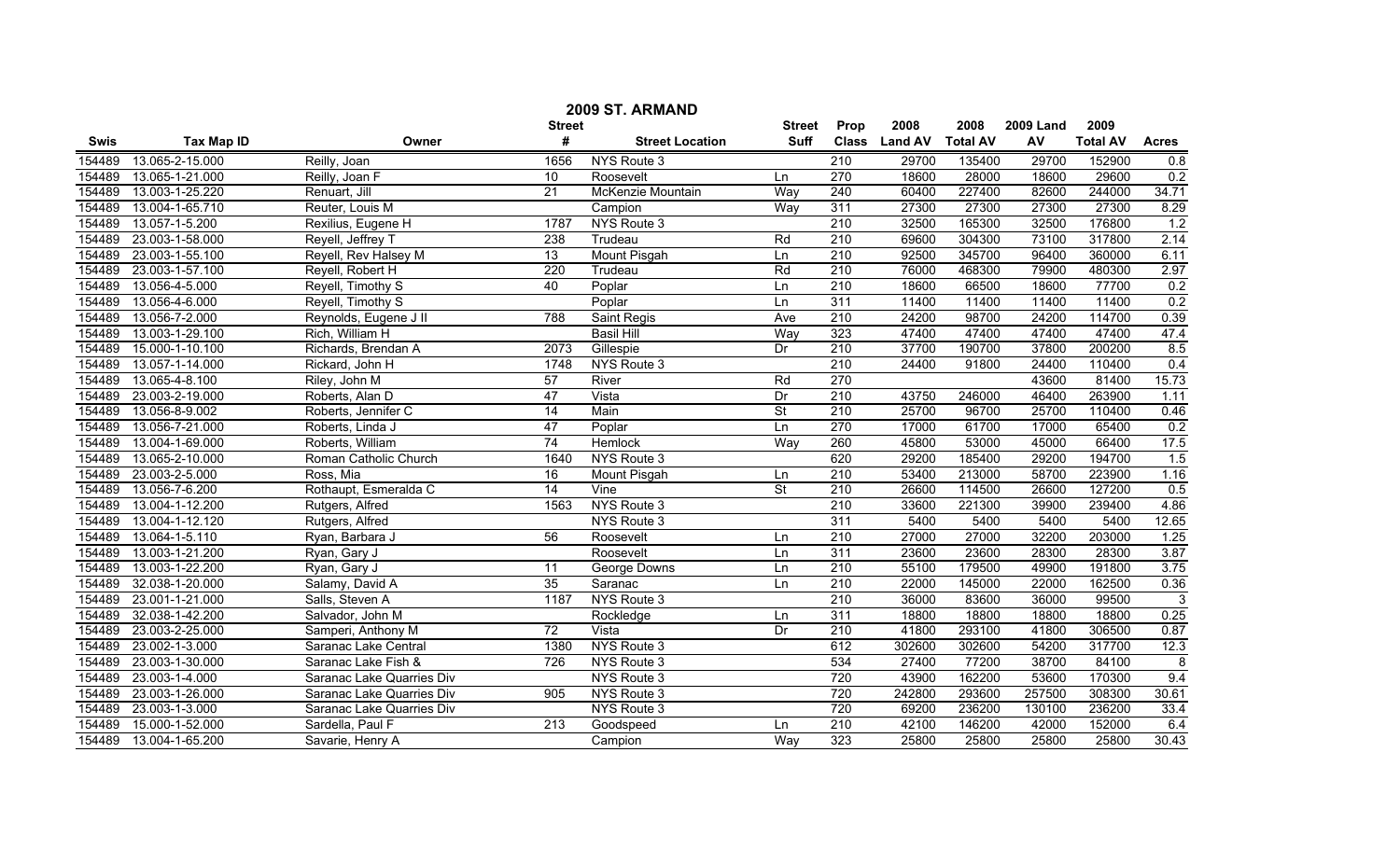| 2009 ST. ARMAND |                   |                           |                         |                        |                          |                  |                |                 |                  |                 |                |
|-----------------|-------------------|---------------------------|-------------------------|------------------------|--------------------------|------------------|----------------|-----------------|------------------|-----------------|----------------|
|                 |                   |                           | <b>Street</b>           |                        | <b>Street</b>            | Prop             | 2008           | 2008            | <b>2009 Land</b> | 2009            |                |
| Swis            | <b>Tax Map ID</b> | Owner                     | #                       | <b>Street Location</b> | Suff                     | <b>Class</b>     | <b>Land AV</b> | <b>Total AV</b> | AV               | <b>Total AV</b> | <b>Acres</b>   |
| 154489          | 13.064-1-4.200    | Savarie, Henry A          | 55                      | Main                   | St                       | 210              | 43200          | 181900          | 43200            | 195600          | 6.4            |
| 154489          | 23.003-2-4.000    | Sawyer, Gordon R          |                         | Mount Pisgah           | Ln                       | 311              | 30800          | 30800           | 32600            | 32600           | 1.2            |
| 154489          | 23.003-1-12.200   | Scammell, Judith R        | 1016                    | NYS Route 3            |                          | 449              | 65700          | 465100          | 65700            | 479100          | 15.5           |
| 154489          | 13.004-1-75.000   | Scheidt Family LLC        | 95                      | Moose Pond             | Ln                       | 312              | 44600          | 67900           | 51700            | 67900           | 6.7            |
| 154489          | 13.004-1-71.116   | <b>Scheidt Family LLC</b> |                         | <b>Grass Pond</b>      | Way                      | 323              | 23600          | 23600           | 23600            | 23600           | $\overline{7}$ |
| 154489          | 13.064-1-19.221   | Schelle, Mark             | $\overline{12}$         | Cassavaugh             | Way                      | 210              | 33600          | 99200           | 33600            | 106300          | 1.87           |
| 154489          | 13.056-7-23.000   | Schmidt, Donald E         |                         | Poplar                 | Ln                       | 311              | 11400          | 11400           | 11400            | 11400           | 0.2            |
| 154489          | 13.056-7-28.210   | Schmidt, Donald E         | $\overline{7}$          | Poplar                 | $\overline{\mathsf{Ln}}$ | 210              | 60100          | 188300          | 67600            | 207200          | 8.64           |
| 154489          | 13.004-2-7.000    | Schmidt, Hart Mut         | $\overline{37}$         | James                  | Way                      | $\overline{210}$ | 35800          | 53600           | 27800            | 61500           | 0.7            |
| 154489          | 13.004-2-6.000    | Schmidt, Hartmut          |                         | James                  | Way                      | 314              | 12700          | 12700           | 12700            | 12700           | 0.7            |
| 154489          | 13.056-10-9.200   | Schwartz, John J          | 11                      | Reservoir              | Ln                       | 210              | 32000          | 173400          | 32000            | 198100          | 1.09           |
| 154489          | 13.004-1-64.000   | Scott, Michael D          |                         | River                  | Rd                       | 323              | 108500         | 108500          | 108500           | 108500          | 160            |
| 154489          | 13.004-1-55.000   | Scott, Michael D          | $\overline{255}$        | River                  | Rd                       | 210              | 12300          | 26900           | 12300            | 34300           | 0.1            |
| 154489          | 15.000-1-56.000   | Sedlacko, Martin P        | 2078                    | Gillespie              | Dr                       | 210              | 15900          | 81400           | 15900            | 93000           | 0.15           |
| 154489          | 13.057-1-19.000   | Seeley Darrin             |                         | Canal                  | Ln                       | 311              | 21400          | 21400           | 21400            | 21400           | 1.1            |
| 154489          | 13.057-1-18.000   | Seeley Darrin             | $\overline{7}$          | Canal                  | Ln                       | 210              | 29700          | 100400          | 29700            | 120500          | 0.8            |
| 154489          | 15.000-1-15.000   | Sellers, Ruth L           | 81                      | Goodspeed              | Ln                       | 260              | 27600          | 29400           | 26000            | 33000           | 0.6            |
| 154489          | 13.064-1-5.213    | <b>Senior Citizens</b>    | 47                      | Main                   | <b>St</b>                | 411              | 26400          | 1302200         | 26400            | 1333900         | 3.9            |
| 154489          | 13.057-2-4.000    | Serrano, Alelie           | 1689                    | NYS Route 3            |                          | 210              | 23900          | 114700          | 23900            | 125200          | 0.34           |
| 154489          | 15.000-1-53.200   | Servadio, Sam D           | 197                     | Goodspeed              | Ln                       | 314              | 26000          | 26000           | 26000            | 26000           | 7.01           |
| 154489          | 13.004-1-71.115   | Servadio, Samuel D        | 59                      | <b>Grass Pond</b>      | Way                      | 311              | 24800          | 24800           | 24800            | 24800           | 5.2            |
| 154489          | 13.056-4-4.000    | Shank, Todd R             |                         | Poplar                 | Ln                       | 311              | 11400          | 11400           | 11400            | 11400           | 0.2            |
| 154489          | 13.064-1-17.000   | Shelley, Christopher P    | 30                      | Roosevelt              | Ln                       | 210              | 18700          | 104100          | 18700            | 110400          | 0.2            |
| 154489          | 13.004-1-72.000   | Shultz, Patricia          | 59                      | Grass Pond             | Way                      | 311              | 13800          | 13800           | 13800            | 13800           | 0.6            |
| 154489          | 13.064-1-5.120    | Shumway, Darwin B         | 52                      | Roosevelt              | Ln                       | 210              | 33500          | 97400           | 33500            | 109600          | 1.46           |
| 154489          | 13.056-8-16.200   | Shumway, Rodney A         | $\overline{11}$         | Vine                   | St                       | 210              | 34300          | 137800          | 34300            | 150400          | 0.59           |
| 154489          | 13.056-6-7.200    | Siddell, Teddie           | 16                      | Maple                  | Ln                       | 210              | 19600          | 64700           | 18500            | 66600           | 0.22           |
| 154489          | 13.065-1-7.000    | Silver, Rick B            | 16                      | School                 | $\overline{\mathsf{St}}$ | 270              | 17100          | 43200           | 17000            | 43200           | 0.2            |
| 154489          | 32.038-1-8.000    | Simkins, Mark S           | 8                       | Saranac                | Ln                       | 210              | 33300          | 178500          | 33300            | 219000          | 0.3            |
| 154489          | 13.056-8-5.000    | Simmons Joseph M          | 842                     | Saint Regis            | Ave                      | 210              | 27700          | 104100          | 27700            | 117100          | 0.6            |
| 154489          | 13.056-3-3.000    | Simpson, Kenneth R        | 770                     | Saint Regis            | Ave                      | 210              | 27000          | 133900          | 27000            | 133900          | 0.5            |
| 154489          | 13.056-2-12.000   | Simpson, Michael J        | 23                      | Oregon Plains          | Rd                       | 210              | 27800          | 157100          | 27800            | 159800          | 0.62           |
| 154489          | 13.004-2-2.001    | Skiff, Cory J             | 14                      | James                  | Way                      | 210              | 32900          | 115100          | 32900            | 122000          | 1.5            |
| 154489          | 13.004-2-8.000    | Skiff, Isaac E            | $\overline{31}$         | James                  | Way                      | 210              | 23900          | 56300           | 22500            | 56300           | 0.5            |
| 154489          | 13.057-4-3.000    | Skiff, Wilfred I          | $\overline{\mathbf{4}}$ | Union                  | Ln                       | 210              | 24400          | 28900           | 24400            | 43900           | 0.4            |
| 154489          | 23.003-1-56.200   | Slingerland, Russell G    | $\overline{29}$         | Mount Pisgah           | Ln                       | 210              | 65600          | 244900          | 69600            | 264900          |                |
| 154489          | 13.056-2-4.000    | Smith, Craig S            | 773                     | Saint Regis            | Ave                      | 220              | 29700          | 200400          | 25400            | 223700          | 0.8            |
| 154489          | 32.001-1-7.000    | Smith, Gretchen           | 407                     | Bloomingdale           | Ave                      | 210              | 27600          | 119900          | 27600            | 127200          | 0.6            |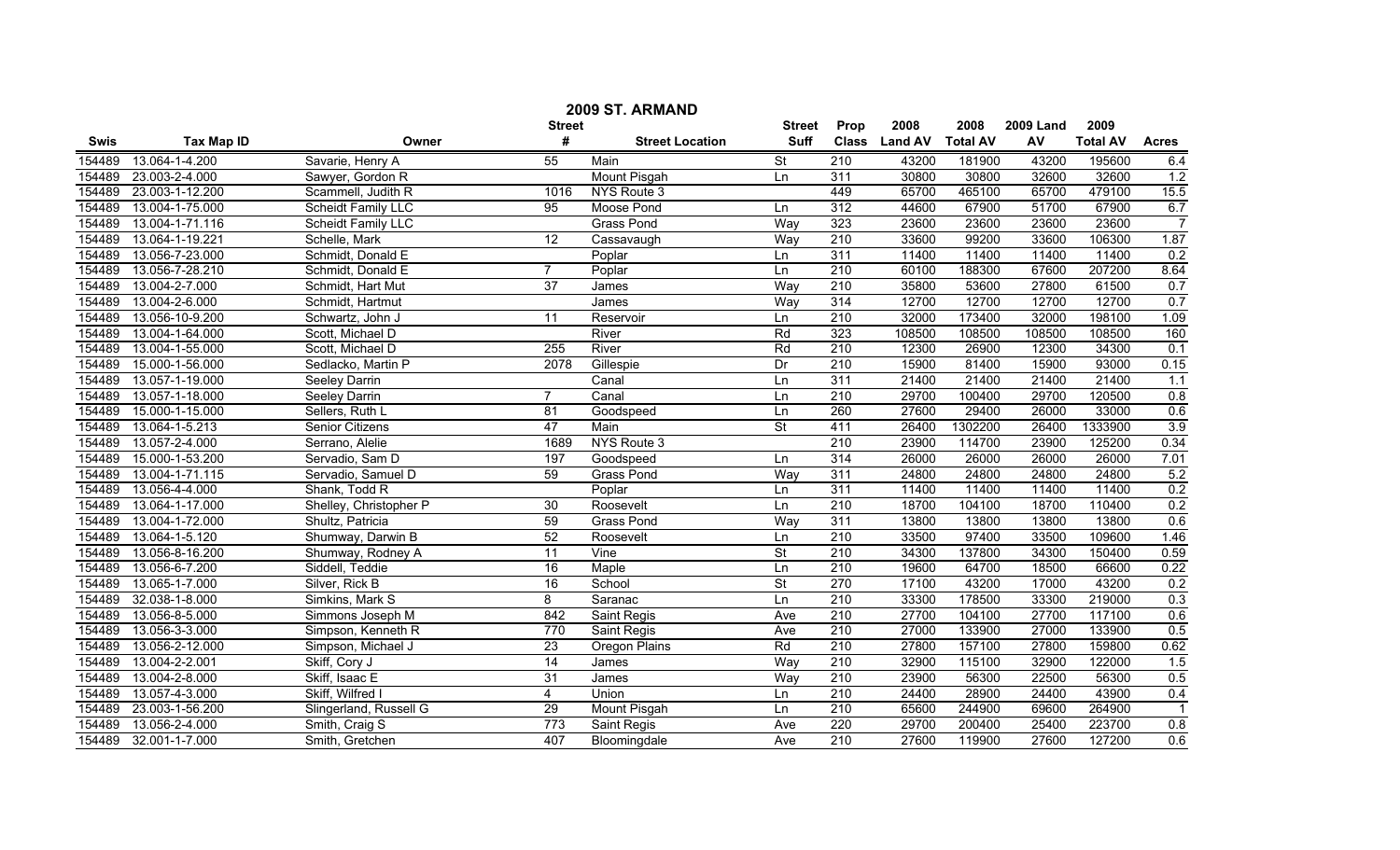|             | 2009 ST. ARMAND   |                        |                 |                        |                          |                  |                |                 |                  |                 |                   |  |
|-------------|-------------------|------------------------|-----------------|------------------------|--------------------------|------------------|----------------|-----------------|------------------|-----------------|-------------------|--|
|             |                   |                        | <b>Street</b>   |                        | <b>Street</b>            | Prop             | 2008           | 2008            | <b>2009 Land</b> | 2009            |                   |  |
| <b>Swis</b> | <b>Tax Map ID</b> | Owner                  | #               | <b>Street Location</b> | <b>Suff</b>              | <b>Class</b>     | <b>Land AV</b> | <b>Total AV</b> | AV               | <b>Total AV</b> | <b>Acres</b>      |  |
| 154489      | 13.003-1-8.000    | Smith, Mark B          | 92              | Maple                  | Ln                       | 210              | 24600          | 49900           | 21000            | 56400           | 0.4               |  |
| 154489      | 13.056-3-13.002   | Smith, Neil A          | 29              | Whiteface              | Ln                       | 210              | 26700          | 123500          | 26700            | 126600          | 0.52              |  |
| 154489      | 23.003-1-51.000   | Smith, Paul D          | 229             | Trudeau                | Rd                       | $\overline{210}$ | 64800          | 254000          | 68100            | 271500          | 3.22              |  |
| 154489      | 13.064-1-16.000   | Smith, Valerie         | 34              | Roosevelt              | Ln                       | 210              | 17000          | 87500           | 18700            | 87500           | 0.2               |  |
| 154489      | 13.064-1-15.000   | Smith, Valerie         |                 | Roosevelt              | Ln                       | 311              | 12000          | 12000           | 12000            | 12000           | 0.5               |  |
| 154489      | 13.065-4-5.000    | Snickles, Douglas E    | 35              | River                  | Rd                       | 311              | 24500          | 24500           | 24500            | 24500           | 2.57              |  |
| 154489      | 13.065-4-4.000    | Snickles, Douglas E Jr |                 | River                  | Rd                       | 312              | 23400          | 23400           | 23400            | 56200           | 2.06              |  |
| 154489      | 13.003-1-29.230   | Snickles, Michael      | 37              | <b>Basil Hill</b>      | Way                      | 311              | 40800          | 40800           | 43500            | 43500           | 2.19              |  |
| 154489      | 13.065-4-2.000    | Snickles, Penny P      | 25              | Union                  | Ln                       | 270              | 28600          | 73900           | 28600            | 81300           | 0.7               |  |
| 154489      | 13.057-2-3.000    | Snickles, Robert C     | 1691            | NYS Route 3            |                          | 210              | 23300          | 97400           | 23300            | 117100          | 0.34              |  |
| 154489      | 13.056-7-18.000   | Snickles, Vi Marie     |                 | Maple                  | Ln                       | $\overline{311}$ | 11400          | 11400           | 11400            | 11400           | 0.2               |  |
| 154489      | 13.056-7-17.000   | Snickles, Vi Marie     |                 | Maple                  | Ln                       | 311              | 10300          | 10300           | 11400            | 11400           | 0.2               |  |
| 154489      | 13.056-7-28.120   | Snickles, Vimarie      | 53              | Poplar                 | Ln                       | 270              | 32800          | 62100           | 32800            | 62100           | $\overline{1.25}$ |  |
| 154489      | 13.004-1-6.001    | Snow, Ann              | 302             | River                  | Rd                       | $\overline{240}$ | 66400          | 157200          | 66400            | 169800          | 23                |  |
| 154489      | 13.004-1-2.001    | Snow, Ann E            |                 | River                  | Rd                       | 314              | 21200          | 21200           | 21300            | 21300           | 2.1               |  |
| 154489      | 23.002-1-16.000   | Sorrell, Barbara       | 59              | <b>Grass Pond</b>      | Way                      | 260              | 10600          | 12700           | 10600            | 13700           | 0.1               |  |
| 154489      | 13.003-1-10.000   | Spinks, Grant W        |                 | Maple                  | Ln                       | 322              | 16700          | 16700           | 16700            | 16700           | 19.81             |  |
| 154489      | 13.003-2-1.000    | Spinks, Grant W        |                 | Maple                  | $\overline{\mathsf{Ln}}$ | 322              | 42200          | 42200           | 42200            | 42200           | 19.47             |  |
| 154489      | 13.056-3-17.000   | Spinner, Arlington W   | 11              | Whiteface              | Ln                       | 210              | 24400          | 108100          | 24400            | 115000          | 0.4               |  |
| 154489      | 13.056-3-16.000   | Spinner, Arlington W   |                 | Whiteface              | Ln                       | 311              | 11400          | 11400           | 11400            | 11400           | 0.2               |  |
| 154489      | 15.000-1-24.000   | Spohn, Glenn D         |                 | Gillespie              | Dr                       | 311              | 16700          | 16700           | 16700            | 16700           | 0.95              |  |
| 154489      | 13.057-1-35.000   | Stanley, Michael       | 2               | Oregon Plains          | Rd                       | 210              | 32800          | 156800          | 32800            | 173300          | 1.43              |  |
| 154489      | 13.003-1-29.240   | Stanley, Thomas        | 39              | <b>Basil Hill</b>      | Way                      | 311              | 43300          | 43300           | 46500            | 46500           | 3.03              |  |
| 154489      | 13.056-7-10.200   | Stark, Raymond P Jr    | 44              | Vine                   | $\overline{\mathsf{St}}$ | 270              | 18200          | 26700           | 18200            | 26700           | 0.2               |  |
| 154489      | 14.000-1-7.382    | State Of New York      |                 | River                  | Rd                       | 972              | 7560           | 7560            | 7560             | 7560            | 122.82            |  |
| 154489      | 23.001-1-23.200   | Stearns, George G      | 1208            | NYS Route 3            |                          | $\overline{210}$ | 57300          | 182500          | 57300            | 188700          | 8.59              |  |
| 154489      | 13.004-2-16.000   | Stelling, Peter        |                 | Curtis                 | Way                      | 311              | 19600          | 19600           | 19600            | 19600           | 0.7               |  |
| 154489      | 13.004-3-6.000    | Stelling, Peter E      | 49              | Curtis                 | Way                      | 260              | 27000          | 28800           | 26400            | 33400           | 0.8               |  |
| 154489      | 23.002-1-7.100    | Stephenson, Michael    |                 | Moose Pond             | Ln                       | 314              | 19900          | 19900           | 19900            | 19900           | 1.39              |  |
| 154489      | 23.002-1-7.200    | Stephenson, Robert E   | 160             | Moose Pond             | Ln                       | 210              | 27700          | 114400          | 26100            | 122000          | 0.61              |  |
| 154489      | 13.056-2-8.000    | Stephenson, Sean       | 791             | Saint Regis            | Ave                      | 210              | 18300          | 66100           | 18300            | 74100           | 0.5               |  |
| 154489      | 32.038-1-27.000   | Stiles, Kathleen       | 49              | Saranac                | Ln                       | 210              | 34200          | 218800          | 34200            | 236300          | 0.36              |  |
| 154489      | 32.038-1-21.000   | Stinson, James D       | 10              | Ledge                  | Ln                       | 210              | 35500          | 156000          | 35500            | 171500          | 0.5               |  |
| 154489      | 32.038-1-34.000   | Stone, Richard F       | 54              | Saranac                | Ln                       | 210              | 35200          | 228000          | 35200            | 238600          | 0.43              |  |
| 154489      | 23.003-1-45.000   | Stover, Nancy L        | 279             | Trudeau                | Rd                       | 210              | 71400          | 281400          | 71400            | 281400          | $\overline{2.1}$  |  |
| 154489      | 13.056-6-3.003    | Strack, Vicki          | 52              | Poplar                 | Ln                       | 270              | 37400          | 67500           | 37400            | 67700           | 0.82              |  |
| 154489      | 13.056-9-5.000    | Stratford, Gregory S   | $\overline{27}$ | Main                   | $\overline{\mathsf{St}}$ | $\overline{210}$ | 30000          | 151500          | 30000            | 163600          | $\overline{0.9}$  |  |
| 154489      | 23.003-1-62.000   | Stumpf, Mary E         | 242             | Trudeau                | Rd                       | 210              | 63400          | 336300          | 62600            | 360000          | $\overline{0.9}$  |  |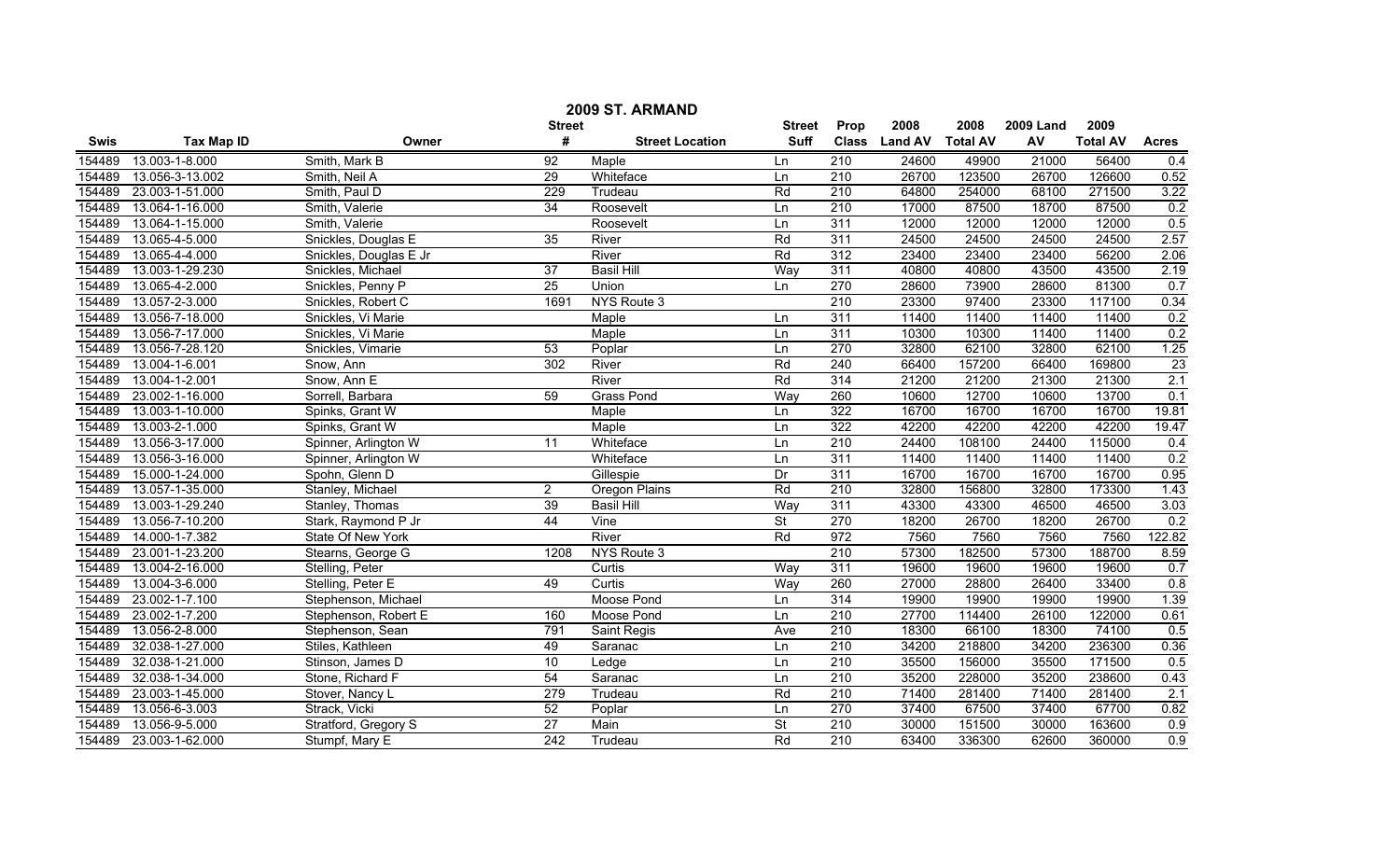|             | 2009 ST. ARMAND   |                        |                 |                        |                          |                  |                |                 |                  |                 |                  |  |
|-------------|-------------------|------------------------|-----------------|------------------------|--------------------------|------------------|----------------|-----------------|------------------|-----------------|------------------|--|
|             |                   |                        | <b>Street</b>   |                        | <b>Street</b>            | Prop             | 2008           | 2008            | <b>2009 Land</b> | 2009            |                  |  |
| <b>Swis</b> | <b>Tax Map ID</b> | Owner                  | #               | <b>Street Location</b> | <b>Suff</b>              | <b>Class</b>     | <b>Land AV</b> | <b>Total AV</b> | AV               | <b>Total AV</b> | <b>Acres</b>     |  |
| 154489      | 13.057-1-5.110    | Sullivan, Donald A     | 1795            | NYS Route 3            |                          | 240              | 41400          | 180400          | 41400            | 199100          | 12.4             |  |
| 154489      | 13.004-1-60.000   | Sullivan, James A      | 289             | River                  | Rd                       | 270              | 30500          | 62100           | 30500            | 65800           | 0.9              |  |
| 154489      | 13.057-2-2.000    | Summers, Stephanie C   | 1693            | NYS Route 3            |                          | 411              | 10100          | 144200          | 10100            | 147100          | 0.43             |  |
| 154489      | 13.004-1-34.000   | Sutera, Simone         | 153             | River                  | Rd                       | 210              | 37700          | 87500           | 37700            | 94500           | 3.8              |  |
| 154489      | 13.004-1-39.120   | Sutera, Simone         |                 | River                  | Rd                       | 311              | 41300          | 41300           | 41300            | 41300           | 24.73            |  |
| 154489      | 13.056-7-9.000    | Sweet, Robert G        | 40              | Vine                   | <b>St</b>                | 270              | 20400          | 29900           | 20400            | 29900           | 0.2              |  |
| 154489      | 13.065-1-2.000    | Swinyer, Sheridan C    | 1679            | NYS Route 3            |                          | 210              | 21600          | 111800          | 21600            | 130600          | 0.27             |  |
| 154489      | 13.056-7-12.000   | Swirsky, lan           | 44              | Main                   | St                       | 210              | 32900          | 66300           | 32900            | 84800           | 1.6              |  |
| 154489      | 23.003-2-23.000   | Tatro, Paul R          | 60              | Vista                  | $\overline{Dr}$          | 210              | 30700          | 236900          | 47300            | 253500          | 1.27             |  |
| 154489      | 13.056-2-1.000    | Taylor, Richard J      | 755             | <b>Saint Regis</b>     | Ave                      | 270              | 26500          | 44400           | 26500            | 44400           | 0.5              |  |
| 154489      | 13.056-2-2.000    | Taylor, Theresa        | 763             | Saint Regis            | Ave                      | 210              | 24400          | 128600          | 24400            | 140000          | 0.4              |  |
| 154489      | 13.004-1-41.000   | Techman, Carol R       | 1832            | NYS Route 3            |                          | 210              | 36800          | 124900          | 36800            | 144000          | 3.35             |  |
| 154489      | 13.064-1-13.000   | Tedford, Jeffrey       | 46              | Matthew                | Way                      | 416              | 226000         | 356400          | 226000           | 356400          | 4.6              |  |
| 154489      | 13.065-1-15.000   | Tedford, Jeffrey       | 1663            | NYS Route 3            |                          | 484              | 34800          | 60900           | 34800            | 63900           | 0.3              |  |
| 154489      | 13.065-1-16.000   | Tedford, Jeffrey       | 1663            | NYS Route 3            |                          | 311              | 19000          | 19000           | 19000            | 19000           | 0.3              |  |
| 154489      | 13.064-2-2.111    | Tedford, Jeffrey A     | 90              | Main                   | <b>St</b>                | 210              | 41900          | 376100          | 41900            | 396700          | 3.72             |  |
| 154489      | 13.004-1-44.200   | Tempestilli, Raymond J | 1840            | NYS Route 3            |                          | 210              | 36800          | 148000          | 36800            | 157700          | 3.34             |  |
| 154489      | 13.004-3-5.000    | Thomas, Josephine      |                 | Curtis                 | Way                      | 311              | 21200          | 21200           | 21200            | 21200           |                  |  |
| 154489      | 13.004-3-4.000    | Thomas, Josephine      | 43              | Curtis                 | Way                      | 210              | 27200          | 97200           | 27200            | 104900          | 0.9              |  |
| 154489      | 13.064-2-2.200    | Thurston, Jason        | 19              | Maple                  | Ln                       | 210              | 32400          | 83300           | 30600            | 89900           | 1.28             |  |
| 154489      | 13.003-1-9.000    | Thurston, Justin       | 96              | Maple                  | Ln                       | 312              | 26800          | 28300           | 25300            | 30600           | 0.5              |  |
| 154489      | 23.002-1-9.000    | Tietjen, Henry B       | 59              | <b>Grass Pond</b>      | Way                      | 260              | 28600          | 33000           | 28600            | 45500           | $\overline{1}$   |  |
| 154489      | 13.003-3-4.000    | Tinkler, Deforest E    | 159             | Main                   | $\overline{\mathsf{St}}$ | $\overline{210}$ | 46300          | 216300          | 49000            | 235600          | 4.2              |  |
| 154489      | 13.003-2-10.000   | Tinkler, Deforest E    |                 | Main                   | $\overline{\mathsf{St}}$ | 311              | 43700          | 43700           | 47000            | 47000           | 3.18             |  |
| 154489      | 13.065-1-4.000    | Torrance, Scott P      | 1673            | NYS Route 3            |                          | $\overline{210}$ | 18900          | 125600          | 18900            | 145900          | 0.21             |  |
| 154489      | 33.008-2-7.000    | Totten, Arthur         | 12              | George & Bliss         | Ln                       | 260              | 245100         | 388300          | 367700           | 568200          | $\overline{10}$  |  |
| 154489      | 13.057-3-3.000    | Town of St Armand      |                 | NYS Route 3            |                          | 311              | 2400           | 2400            | 3000             | 3000            | 0.1              |  |
| 154489      | 13.065-3-2.000    | Town Of St Armand      | 15              | Roosevelt              | Ln                       | 330              | 27400          | 27400           | 29800            | 29800           | 4.87             |  |
| 154489      | 13.004-1-31.110   | Town Of St Armand      | 112             | River                  | Rd                       | 323              | 37600          | 37600           | 37600            | 37600           | 14.34            |  |
| 154489      | 13.064-2-2.120    | Town Of St Armand      |                 | Maple                  | Ln                       | 311              | 700            | 700             | 1300             | 1300            | 0.07             |  |
| 154489      | 13.003-1-27.000   | Town Of St Armand      |                 | Alina                  | Way                      | 322              | 12800          | 12800           | 12800            | 12800           | 16               |  |
| 154489      | 13.056-10-8.000   | Town Of St Armand      | $\overline{27}$ | Reservoir              | Ln                       | 311              | 8300           | 8300            | 9900             | 9900            | 1.01             |  |
| 154489      | 13.057-3-4.000    | Town Of St Armand      |                 | NYS Route 3            |                          | 330              | 10100          | 10100           | 10100            | 10100           | 0.4              |  |
| 154489      | 13.057-3-2.000    | Town Of St Armand      | 1702            | NYS Route 3            |                          | 652              | 8500           | 151700          | 8500             | 163800          | 0.1              |  |
| 154489      | 13.057-1-36.000   | Town Of St Armand      |                 | Main                   | St                       | 330              | 13500          | 14500           | 13500            | 14500           | -1               |  |
| 154489      | 13.057-1-17.100   | Town Of St Armand      |                 | NYS Route 3            |                          | 311              | 8000           | 8000            | 8000             | 8000            | 0.35             |  |
| 154489      | 13.057-1-16.000   | Town Of St Armand      | 1729            | NYS Route 3            |                          | 862              | 5100           | 22600           | 5100             | 26500           | $\overline{0.2}$ |  |
| 154489      | 13.057-1-13.037   | Town Of St Armand      | 1705            | NYS Route 3            |                          | 651              | 13000          | 73000           | 13000            | 78900           | 0.59             |  |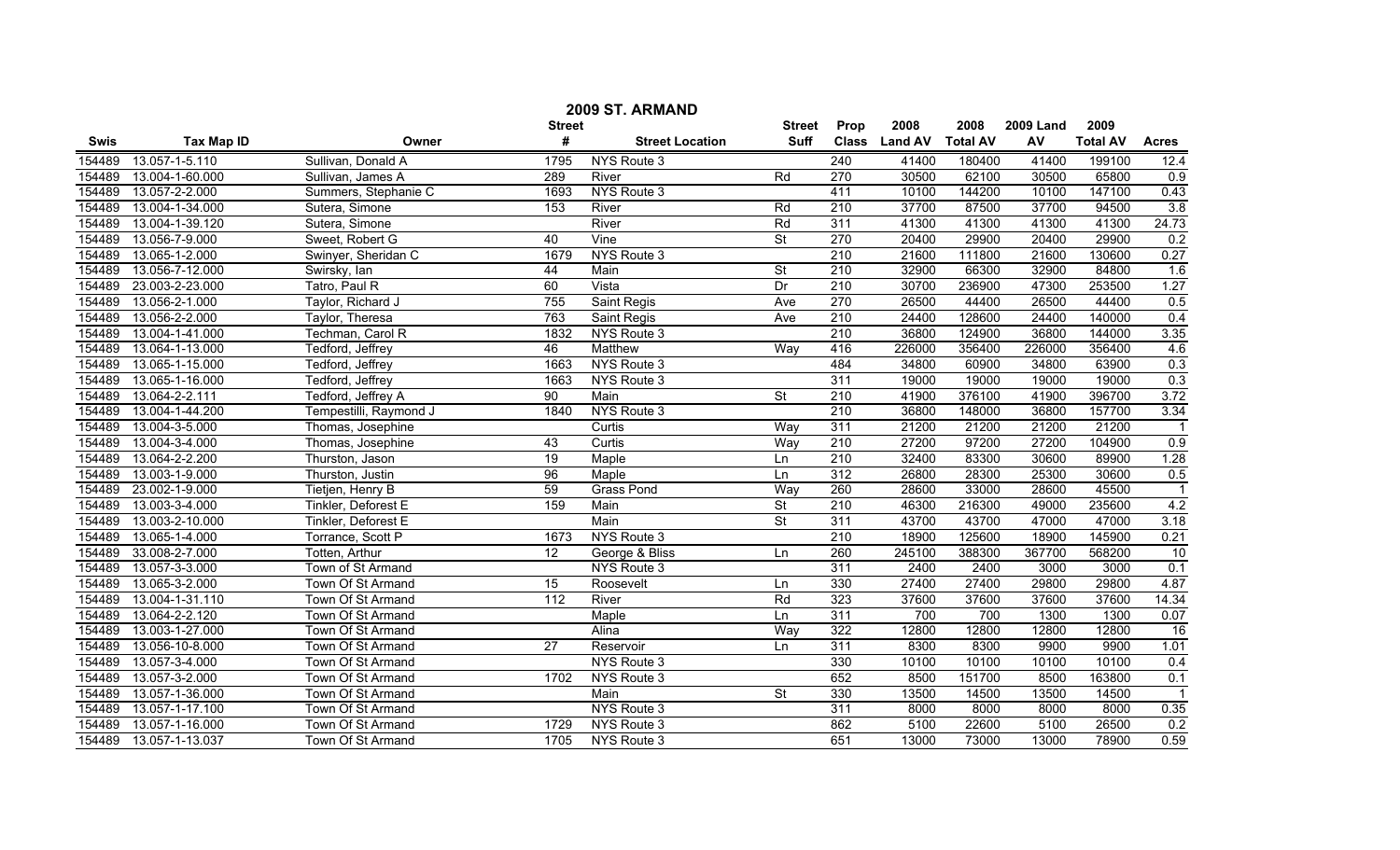| 2009 ST. ARMAND |                           |                          |                  |                        |               |                  |                  |        |                  |                 |                  |
|-----------------|---------------------------|--------------------------|------------------|------------------------|---------------|------------------|------------------|--------|------------------|-----------------|------------------|
|                 |                           |                          | <b>Street</b>    |                        | <b>Street</b> | <b>Prop</b>      | 2008             | 2008   | <b>2009 Land</b> | 2009            |                  |
| <b>Swis</b>     | <b>Tax Map ID</b>         | Owner                    | #                | <b>Street Location</b> | <b>Suff</b>   | <b>Class</b>     | Land AV Total AV |        | AV               | <b>Total AV</b> | <b>Acres</b>     |
| 154489          | 13.065-2-6.120            | Town Of St Armand        | 56               | River                  | Rd            | 853              | 1200             | 1200   | 1200             | 1200            | 0.06             |
| 154489          | 13.003-1-7.200            | Town Of St Armand        |                  | Maple                  | Ln            | $\overline{311}$ | 1300             | 1300   | 1300             | 1300            | 0.37             |
| 154489          | 13.004-1-71.200           | Trackstew, Lodge         | 156              | Moose Pond             | Ln            | 260              | 24800            | 37100  | 24800            | 44300           | 0.7              |
| 154489          | 23.003-1-5.200            | <b>Trudeau Richard A</b> |                  | NYS Route 3            |               | 720              | 184900           | 184900 | 194100           | 194100          | 41.87            |
| 154489          | 23.001-1-19.200           | <b>Trudeau Richard A</b> | 1115             | NYS Route 3            |               | 484              | 53100            | 266600 | 53100            | 270800          | 80.2             |
| 154489          | 23.001-1-6.000            | Trudeau, Carolyn         |                  | NYS Route 3            |               | 910              | 52500            | 52500  | 52500            | 52500           | 77.3             |
| 154489          | 13.004-1-16.300           | Trudeau, Carolyn         |                  | NYS Route 3            |               | 322              | 40300            | 40300  | 40300            | 40300           | 29.8             |
| 154489          | 23.002-1-1.111            | Trudeau, Carolyn         |                  | NYS Route 3            |               | 105              | 85300            | 85300  | 85300            | 85300           | 93               |
| 154489          | 23.001-1-5.000            | Trudeau, Carolyn         |                  | NYS Route 3            |               | 910              | 54300            | 54300  | 54300            | 54300           | 80               |
| 154489          | 23.001-1-10.000           | Trudeau, Carolyn M       |                  | NYS Route 3            |               | 323              | 32200            | 32200  | 32200            | 32200           | 40               |
| 154489          | 23.002-1-15.001           | Trudeau, Richard         | 1341             | NYS Route 3            |               | 210              | 35400            | 450000 | 37500            | 490500          | 3.7              |
| 154489          | 13.004-1-20.000           | Trudeau, Richard         | 1498             | NYS Route 3            |               | 210              | 25100            | 73500  | 25100            | 79400           | 0.5              |
| 154489          | 23.002-1-30.000           | Trudeau, Richard         |                  | NYS Route 3            |               | 910              | 25900            | 25900  | 4700             | 4700            | 3.2              |
| 154489          | 23.002-1-31.000           | Trudeau, Richard         |                  | NYS Route 3            |               | 311              | 22700            | 22700  | 22700            | 22700           | 1.7              |
| 154489          | 23.001-1-17.002           | Trudeau, Richard A       |                  | NYS Route 3            |               | 321              | 98300            | 98300  | 98300            | 98300           | 144.77           |
| 154489          | 13.004-1-22.000           | Trudeau, Richard A       | 1560             | NYS Route 3            |               | 240              | 41600            | 92500  | 41600            | 116000          | 18.68            |
| 154489          | 23.003-1-5.300            | Trudeau, Richard A       | 1019             | NYS Route 3            |               | 220              | 47300            | 168800 | 49900            | 171400          | $\overline{2}$   |
| 154489          | 23.003-1-5.100            | Trudeau, Richard A       |                  | NYS Route 3            |               | 720              | 48900            | 48900  | 52800            | 52800           | 47.52            |
| 154489          | 23.003-1-54.000           | Trudeau, Ursula W        | 199              | Trudeau                | Rd            | 240              | 151000           | 438400 | 172600           | 445000          | 105.7            |
| 154489          | 13.004-1-65.720           | Turner, Paul M           | 135              | Campion                | Way           | 260              | 35000            | 63000  | 37800            | 60900           | 8.51             |
| 154489          | 13.065-4-7.000            | Tuthill, Dale E          | 81               | River                  | Rd            | 311              | 20900            | 20900  | 20900            | 20900           | 0.93             |
| 154489          | 13.057-3-9.001            | Tuthill, Francis M       | 12               | River                  | Rd            | 210              | 33000            | 111700 | 33000            | 120600          | 1.3              |
| 154489          | 23.003-1-41.000           | Tuttle, Christopher K    | $\overline{737}$ | NYS Route 3            |               | $\overline{210}$ | 33100            | 177300 | 33100            | 186300          | 1.6              |
| 154489          | 13.004-1-27.094           | Tyler, Charles S         |                  | River                  | Rd            | 312              | 33600            | 35700  | 33600            | 35700           | 35               |
| 154489          | 23.001-1-24.000           | Tylus, Margaret          | 1201             | NYS Route 3            |               | $\overline{210}$ | 20800            | 137100 | 20800            | 145000          | 0.29             |
| 154489          | 23.001-1-22.200           | Tylus, Margaret          |                  | NYS Route 3            |               | 311              | 25800            | 25800  | 25800            | 25800           | 0.71             |
| 154489          | 15.000-1-8.000            | <b>Union Cemetery</b>    | 2004             | Gillespie              | Dr            | 695              | 2800             | 2800   | 3300             | 3300            | 1.9              |
| 154489          | 32.001-2-4.000            | <b>Unknown Owner</b>     |                  | NYS Route 3            |               | 330              | 15000            | 15000  | 16200            | 16200           | 6.5              |
| 154489          | 32.038-1-79.000           | VanAnden, John           |                  | Rockledge              | Ln            | 311              | 100              | 100    | 100              | 100             | 0.01             |
| 154489          | 23.003-2-7.000            | VanWeelden, Doug         | 24               | Vista                  | Dr            | 210              | 44800            | 167800 | 47500            | 167800          | $\overline{1.3}$ |
| 154489          | 23.003-2-14.000           | Vanweelden, Robin L      | 30               | Vista                  | Dr            | 210              | 35000            | 318600 | 35000            | 340900          | 0.98             |
| 154489          | 32.0FB-5-1.118            | Vassar, Linda J          | 36               | Cantwell               | Way           | 210              | 14800            | 92800  | 14800            | 101600          | 0.14             |
| 154489          | 644.089-9999-631.900/1881 | Verizon New York         |                  | <b>Public Service</b>  |               | 836              | 0                | 113131 | $\mathbf 0$      | 118041          | $\mathbf 0$      |
| 154489          | 14.000-1-2.000            | Vickers, John            |                  | River                  | Rd            | 322              | 33100            | 33100  | 33100            | 33100           | 60               |
| 154489          | 23.003-1-67.200           | Vickers, John H          | 53               | <b>Mount Pisgah</b>    | Ln            | $\overline{210}$ | 67800            | 319900 | 71800            | 323900          | 1.41             |
| 154489          | 32.0FB-5-2.000            | Village Improvement      | 152              | Bloomingdale           | Ave           | 312              | 12300            | 12300  | 13300            | 13300           | 2.2              |
| 154489          | 23.003-1-29.000           | Village Of Saranac Lake  |                  | NYS Route 3            |               | 910              | 8400             | 8400   | 8400             | 8400            | 4.2              |
| 154489          | 23.003-1-32.000           | Village Of Saranac Lake  |                  | NYS Route 3            |               | 910              | 49000            | 49000  | 49000            | 49000           | 49.1             |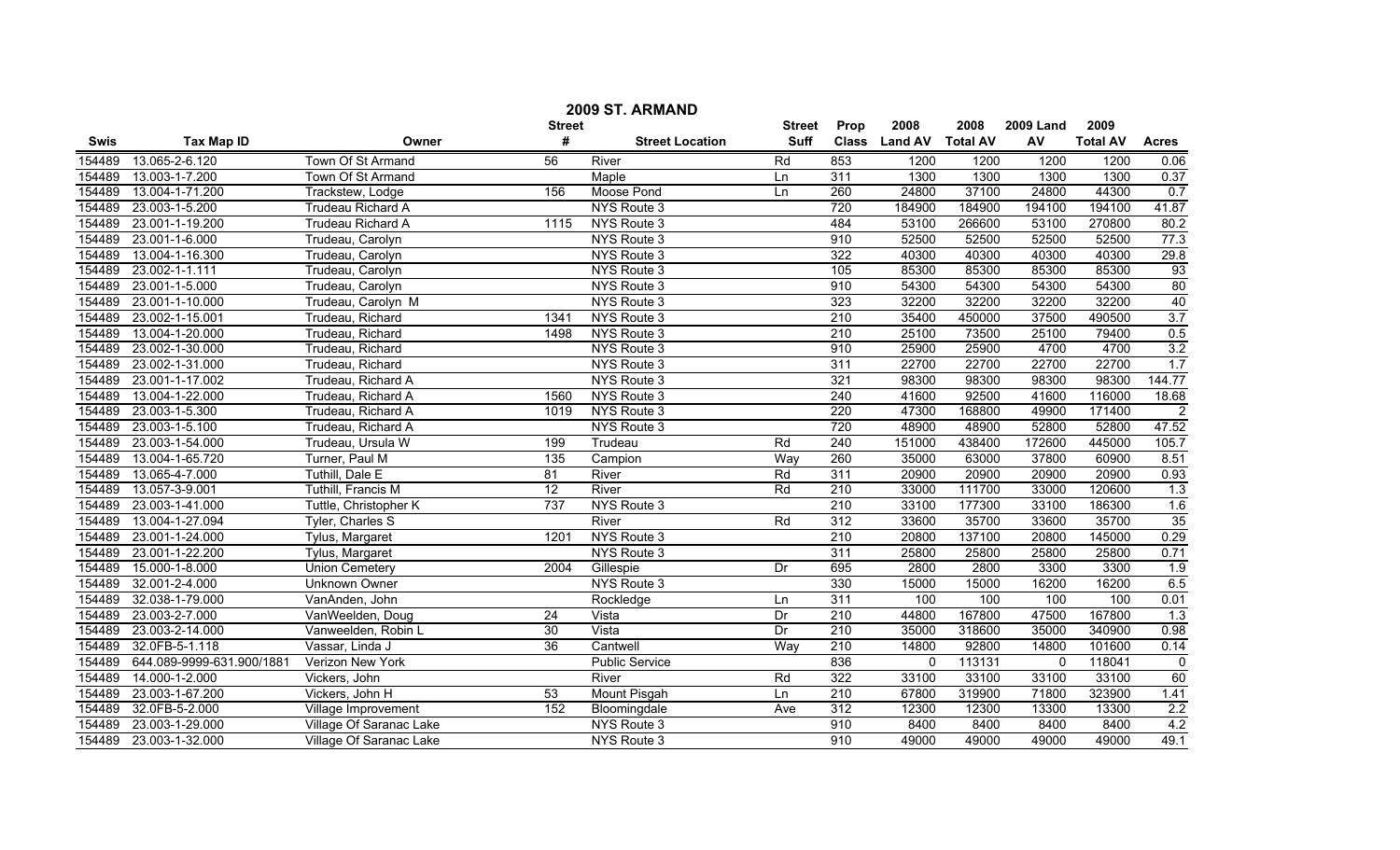| 2009 ST. ARMAND |                   |                            |                 |                        |                          |                  |                |                 |                  |                 |                  |
|-----------------|-------------------|----------------------------|-----------------|------------------------|--------------------------|------------------|----------------|-----------------|------------------|-----------------|------------------|
|                 |                   |                            | <b>Street</b>   |                        | <b>Street</b>            | Prop             | 2008           | 2008            | <b>2009 Land</b> | 2009            |                  |
| <b>Swis</b>     | <b>Tax Map ID</b> | Owner                      | #               | <b>Street Location</b> | <b>Suff</b>              | <b>Class</b>     | <b>Land AV</b> | <b>Total AV</b> | AV               | <b>Total AV</b> | <b>Acres</b>     |
| 154489          | 23.003-1-34.000   | Village Of Saranac Lake    |                 | NYS Route 3            |                          | 910              | 5500           | 5500            | 10800            | 10800           | 1.4              |
| 154489          | 999.044-2-21.000  | Village Of Saranac Lake    |                 | St Armand              |                          | 323              | 50             | 50              | 50               | 50              | 0.01             |
| 154489          | 23.003-1-19.000   | Village Of Saranac Lake    |                 | NYS Route 3            |                          | 910              | 64000          | 64000           | 64000            | 64000           | 160              |
| 154489          | 13.057-1-1.000    | Villani, Michael           | 48              | <b>Oregon Plains</b>   | Rd                       | 210              | 48400          | 118200          | 48500            | 125000          | 1.37             |
| 154489          | 13.056-8-6.000    | Vinopal, David L           | 844             | Saint Regis            | Ave                      | 210              | 32000          | 126600          | 32000            | 136700          | $\mathbf 1$      |
| 154489          | 13.004-1-39.002   | Viscardo, William M Jr     | 152             | River                  | Rd                       | 240              | 56700          | 256100          | 56700            | 280400          | 12.75            |
| 154489          | 13.004-1-26.027   | Wagner, Paul C             | 1624            | NYS Route 3            |                          | 210              | 35400          | 116600          | 35400            | 136800          | 2.7              |
| 154489          | 13.056-7-6.100    | Walker, Gregory            | 18              | Vine                   | $\overline{\mathsf{St}}$ | 210              | 25200          | 85400           | 25200            | 95700           | 0.44             |
| 154489          | 32.0FB-6-4.000    | Wamsganz John              |                 | Stevenson              | Rd                       | 311              | 2300           | 2300            | 3000             | 3000            | 0.48             |
| 154489          | 32.0FB-6-7.000    | Wamsganz, John P           |                 | Stevenson              | Rd                       | $\overline{311}$ | 100            | 100             | 100              | 100             | 0.01             |
| 154489          | 32.0FB-7-3.001    | Wamsganz, John P           |                 | Stevenson              | Rd                       | $\overline{311}$ | 100            | 100             | 100              | 100             | 0.01             |
| 154489          | 32.0FB-6-3.000    | Wamsganz, John R           |                 | Stevenson              | Rd                       | 311              | 2800           | 2800            | 3500             | 3500            |                  |
| 154489          | 32.0FB-7-1.000    | Wamsganz, John R           |                 | Stevenson              | Rd                       | 311              | 100            | 100             | 100              | 100             | 0.03             |
| 154489          | 32.038-1-6.000    | Wareham, Arthur W          | 46              | Rockledge              | Ln                       | 210              | 44800          | 209400          | 47500            | 223900          | $\overline{1.3}$ |
| 154489          | 13.004-1-65.110   | Watts, Alexander B         | 206             | Campion                | Way                      | $\overline{240}$ | 50700          | 130100          | 50700            | 149600          | 26.96            |
| 154489          | 32.0FB-5-1.114    | Webb, Jocelyne             |                 | Cantwell               | Way                      | 311              | 600            | 600             | 600              | 600             | 0.01             |
| 154489          | 32.0FB-5-1.115    | Weinberg, Ira              | $\overline{14}$ | Cantwell               | Way                      | 220              | 24600          | 38900           | 24600            | 47800           | 0.41             |
| 154489          | 32.0FB-5-1.111    | Weinberg, Ira              |                 | Cantwell               | Way                      | 311              | 9500           | 9500            | 9500             | 9500            | 0.45             |
| 154489          | 32.0FB-5-1.210    | Weinberg, Ira              |                 | Bloomingdale           | Ave                      | 311              | 17600          | 17600           | 17600            | 17600           | 0.32             |
| 154489          | 32.0FB-5-1.117    | Weinberg, Ira S            | 38              | Cantwell               | Way                      | 220              | 9600           | 88100           | 11800            | 90300           | 0.09             |
| 154489          | 32.0FB-5-1.112    | Weinberg, Ira S            | $\overline{13}$ | Cantwell               | Way                      | 411              | 15600          | 26300           | 15600            | 31600           | 0.24             |
| 154489          | 23.003-1-40.100   | Weller, Mary A             | 683             | NYS Route 3            |                          | 240              | 44100          | 201800          | 44100            | 212400          | 15.56            |
| 154489          | 15.000-1-3.000    | West, H William            |                 | County Route 48        |                          | 311              | 14000          | 14000           | 14000            | 14000           | 0.68             |
| 154489          | 13.056-2-6.000    | <b>WGD Enterprises Inc</b> |                 | Saint Regis            | Ave                      | 311              | 29500          | 29500           | 29500            | 29500           | 0.8              |
| 154489          | 13.056-2-7.000    | <b>WGD Enterprises Inc</b> | 781             | Saint Regis            | Ave                      | 416              | 33800          | 260300          | 33900            | 268100          | 2.5              |
| 154489          | 13.065-1-10.000   | <b>WGD Enterprises Inc</b> | 13              | School                 | $\overline{\mathsf{St}}$ | 416              | 131900         | 170520          | 41900            | 179000          | 3.1              |
| 154489          | 15.000-1-51.000   | White, William M           |                 | Goodspeed              | Ln                       | 910              | 54500          | 54500           | 54500            | 54500           | 68.6             |
| 154489          | 13.056-10-4.000   | Whitelaw, Francis W        | 60              | Maple                  | Ln                       | $\overline{210}$ | 28100          | 136200          | 26500            | 145400          | 0.65             |
| 154489          | 13.056-10-9.600   | Whitelaw, Francis W        |                 | Maple                  | Ln                       | 311              | 19700          | 19700           | 19700            | 19700           | 0.74             |
| 154489          | 13.056-10-9.100   | Whitelaw, James F          | 70              | Maple                  | Ln                       | 210              | 31300          | 130500          | 30200            | 138000          | 0.95             |
| 154489          | 13.056-3-2.000    | Whitelaw, Virginia         | 764             | Saint Regis            | Ave                      | 210              | 25300          | 92500           | 25300            | 94900           | 0.45             |
| 154489          | 32.038-1-38.000   | Whitman, Lisa              |                 | Saranac                | Ln                       | 311              | 22300          | 22300           | 22300            | 22300           | 0.45             |
| 154489          | 13.056-3-19.002   | Whitson, Charles           | 25              | Prospect               | St                       | 210              | 31000          | 114600          | 31000            | 134400          | 0.92             |
| 154489          | 13.003-1-18.210   | Whitson, David M           | $\overline{77}$ | Roosevelt              | Ln                       | $\overline{210}$ | 33900          | 99900           | 33900            | 114300          | 1.57             |
| 154489          | 13.056-3-18.192   | Wilcox, Craig E            | 42              | Maple                  | Ln                       | 210              | 28600          | 120900          | 22300            | 120900          | 0.7              |
| 154489          | 13.057-3-7.008    | Willett, Patricia J        | 1704            | NYS Route 3            |                          | $\overline{210}$ | 33000          | 79700           | 33000            | 94400           | $\overline{1.3}$ |
| 154489          | 13.065-1-25.000   | Willette, Cheryl           | $\overline{20}$ | Roosevelt              | Ln                       | 210              | 20700          | 88500           | 20700            | 94400           | 0.24             |
| 154489          | 32.001-1-5.000    | Willette, Gabriel          | 485             | Bloomingdale           | Ave                      | 210              | 26200          | 149500          | 26200            | 155100          | 0.62             |